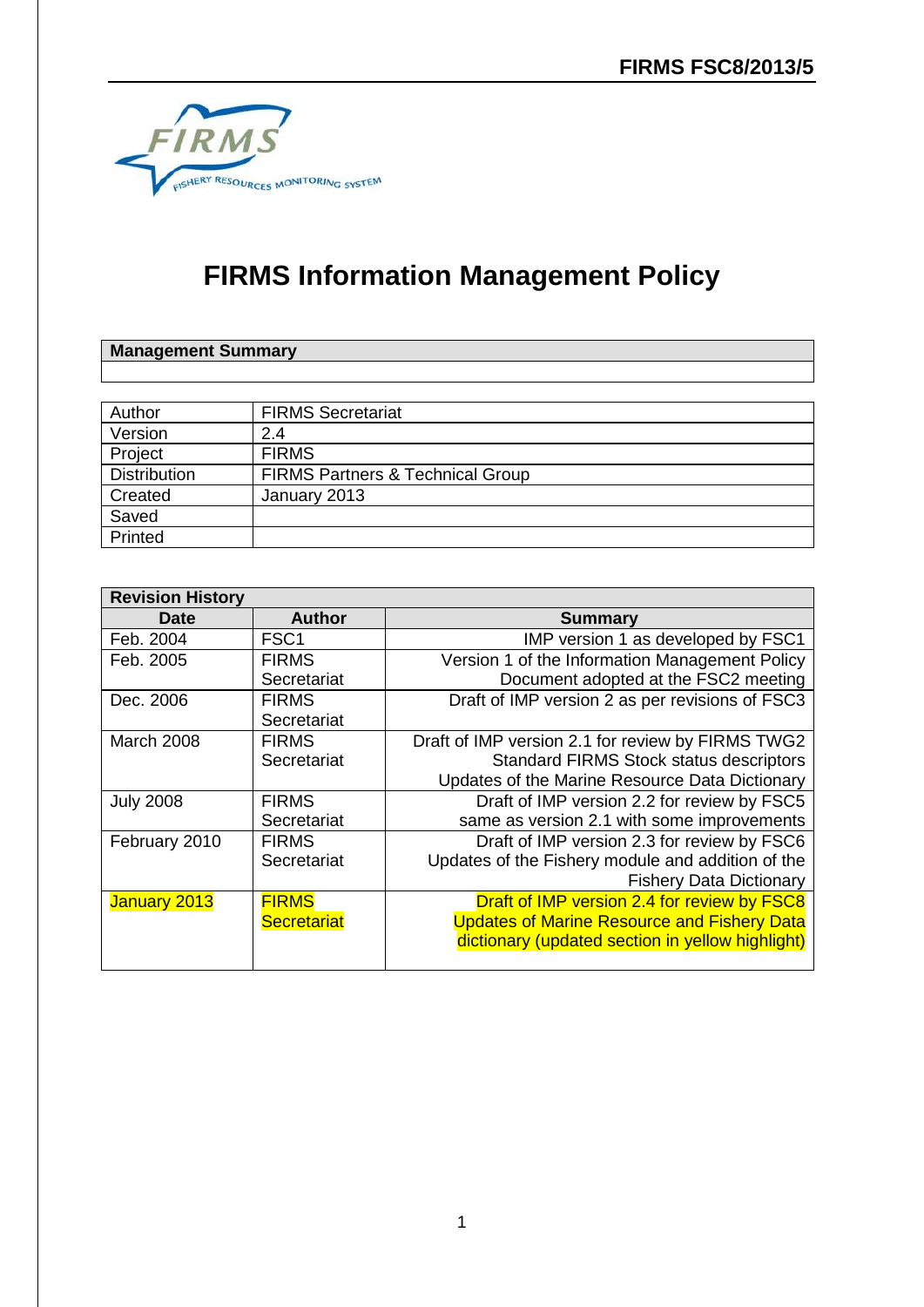# **FIRMS Information Management Policy**

# **01/12/06**

#### **Preamble**

The FSC formulates and revises as necessary the Information Management Policy. Various parts of this Policy may be at various stages of elaboration, according to the needs and issues to be addressed.

FIRMS is powered by FIGIS, and will be guided by the same principles as FIGIS. The FIGIS is a FAO system for disseminating information provided by many different partners, each holding data in different databases (or otherwise). Data in the FIRMS system will be loaded and maintained by many different organisations. In this distributed system, information remains under the full responsibility and control of data owners, and in that respect, information available through FIRMS shall be disseminated ensuring source and citations of responsible Party together with information on the nature, origins and quality of the information.

As overall guiding principles, the Information Management Policy shall encourage participation and cooperation by partners and facilitate submission of information, as well as maintain objectivity and transparency of the information presented.

# **Definitions**

- **CWP**: the **Coordinating Working Party on Fishery Statistics** provides a mechanism to develop and promote common standards for fisheries statistics of regional fishery bodies and other inter-governmental organizations with a remit for fishery statistics.
- **FIGIS**: the **FAO Fisheries Global Information System** is a web-based information management tool that integrates fisheries information and interconnects groups of institutional partnerships to build up a network of subsystems. **FIGIS** is the tool powering the FIRMS web-site, taking care of the management and dissemination of information shared within the FIRMS partnership. Core modules handled by FIGIS for this FIRMS sub-system comprise resources and stocks, fisheries, fisheries management systems, and collections descriptions, whereas peripheral modules include species, fishing techniques, organizations descriptions.
- **FIRMS**: the **Fishery Resources Monitoring System** is a partnership drawing together international organizations, regional fishery bodies and national scientific institutes, collaborating within a formal agreement, who are willing to report and share information on status and trends of fishery resources.
- **FSC**: the **FIRMS Steering Committee** described in article 5 of the Partnership Arrangement.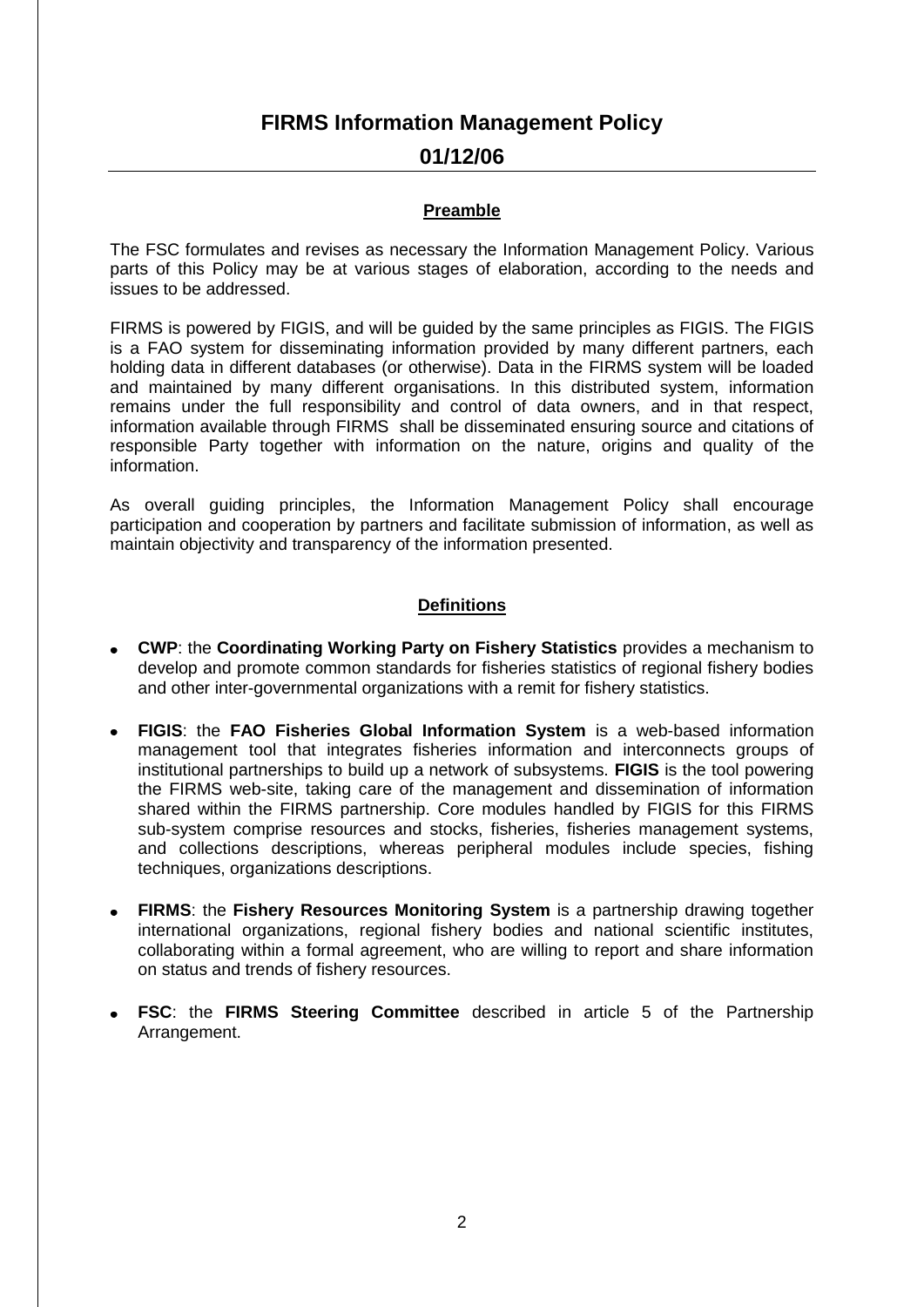# **Table of Contents**

| Chapter 4 - Functionality automating analyses of the content of the system 6         |  |
|--------------------------------------------------------------------------------------|--|
|                                                                                      |  |
|                                                                                      |  |
| Chapter 7 - Information Technology (IT) and Information Standards  6                 |  |
| Chapter 8 - Mechanisms for the development, consolidation and validation of Metadata |  |
|                                                                                      |  |
|                                                                                      |  |
|                                                                                      |  |
|                                                                                      |  |
|                                                                                      |  |
|                                                                                      |  |
|                                                                                      |  |
|                                                                                      |  |
|                                                                                      |  |
|                                                                                      |  |
|                                                                                      |  |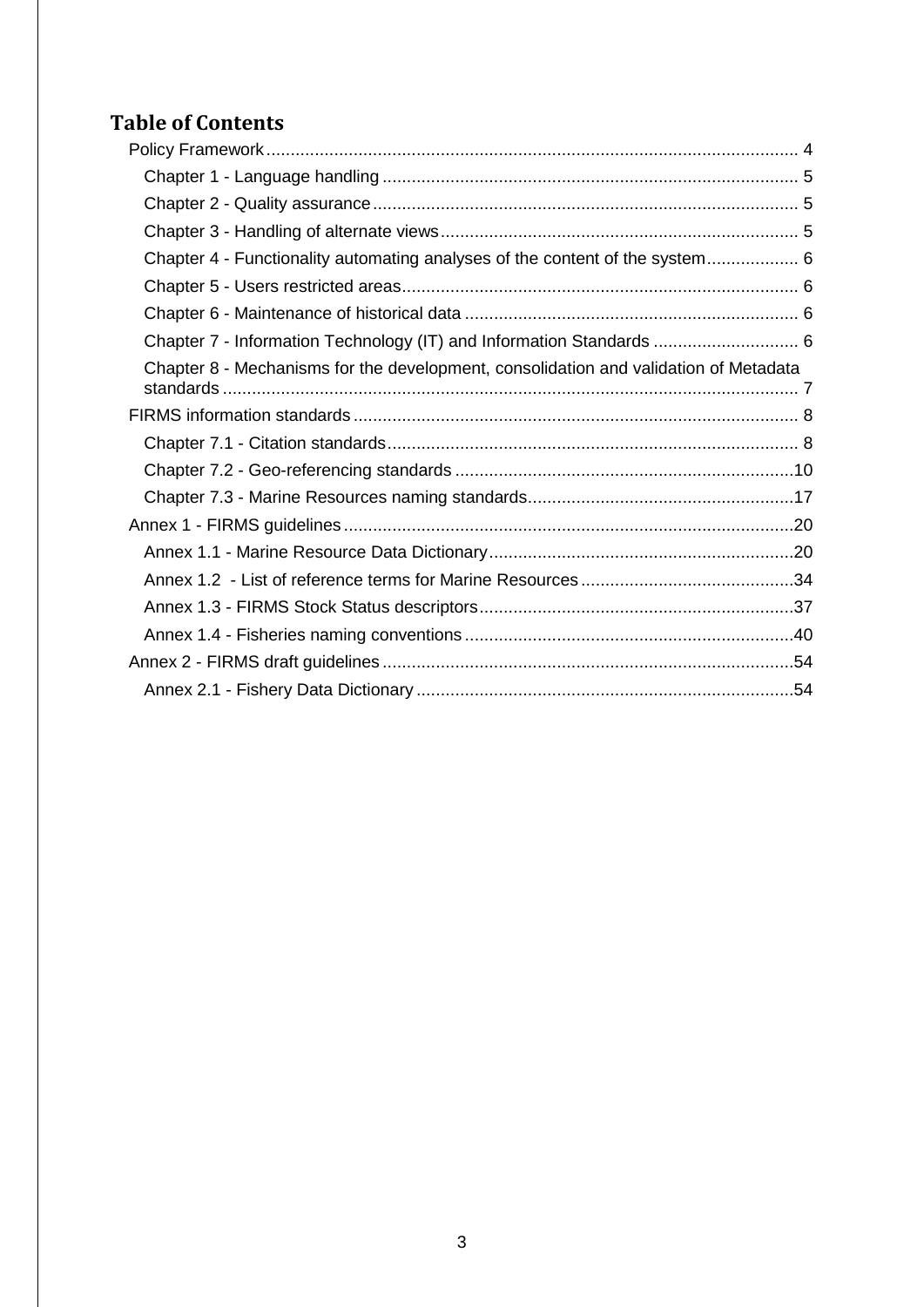# **POLICY FRAMEWORK**

<span id="page-3-0"></span>Partners' policies regarding their publications and the dissemination of data and documents apply for the information that each Partner has submitted. Partners are responsible for informing the FIRMS secretariat of their information management policy. In practical terms, this means for FIRMS that:

- Partners' logo will be associated together with their information contributions;
- information submitted by a Partner may be withdrawn if the Partner withdraws from  $\bullet$  . the Partnership;
- the Partner will be responsible for ensuring synchronisation with its own publication process;
- FIRMS will set-up mechanisms to prevent distortion of partners' published sources;
- Partner's publishing languages will be respected as far as possible.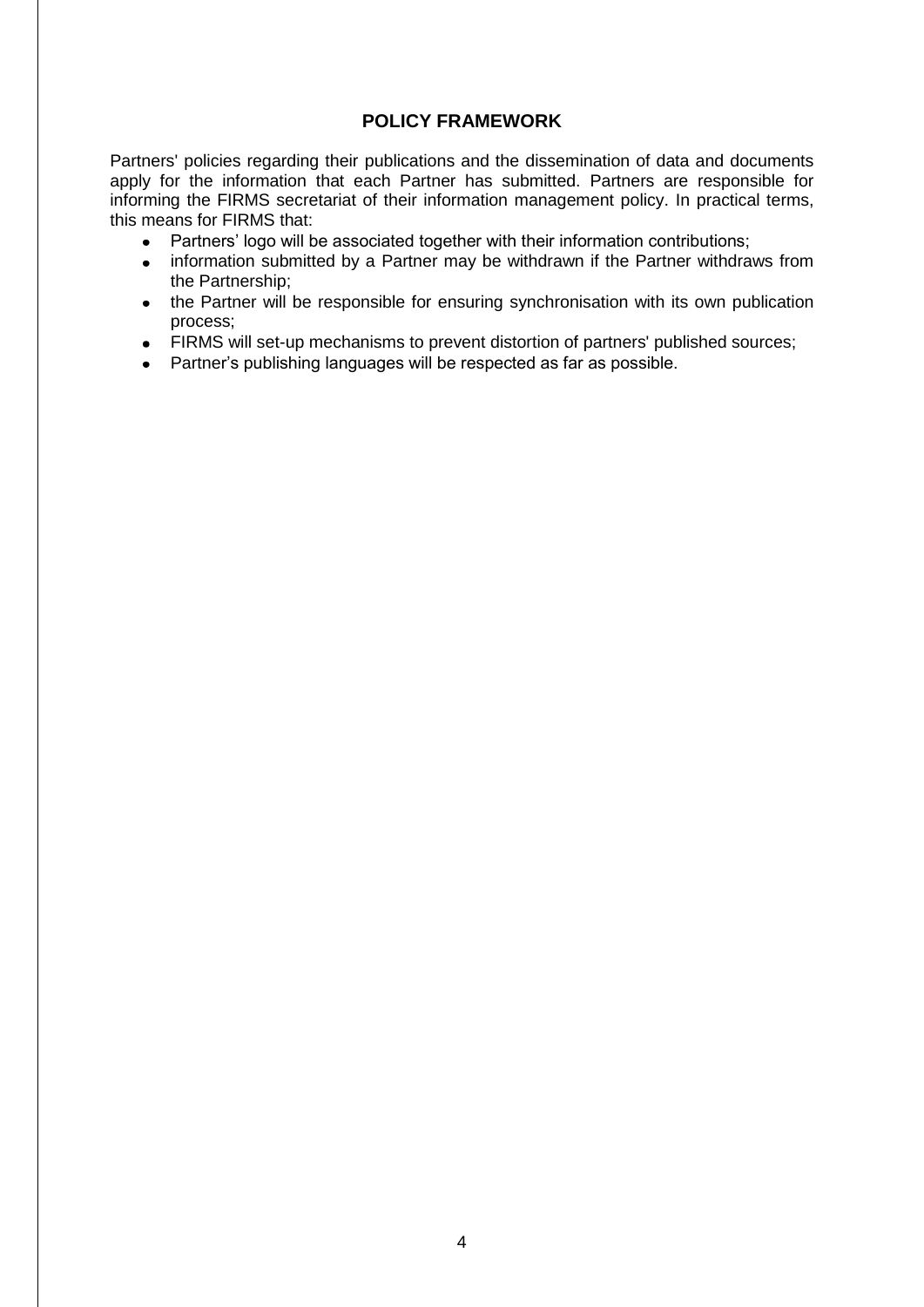# <span id="page-4-0"></span>**Chapter 1 - Language handling**

Notwithstanding provisions made in paragraph 1, the use of one of the 5 FAO official languages is encouraged in FIRMS. Consistently with the promotion of standards, there may be minimum language requirements for the submission of key attributes in English, such as titles or other searchable qualifiers.

### <span id="page-4-1"></span>**Chapter 2 - Quality assurance**

High quality information in FIRMS requires that information is objective, transparent, timely and consistent. Objectivity will be achieved through submission of the best scientific information, and encouraged through the development of criteria for the establishment of quality levels of partners contributions. Transparency implies that each piece of information is clearly documented and traceable. FIRMS will encourage its Partners to maintain timeliness of the information they submit consistent with their Agreements. Consistency is encouraged through standardization in data provided which in turn implies training and support to partners. Quality assurance (QA) procedures are a key part of maintaining high quality information, recognising the existence of two types of QA:

- 1) QA of information submitted by partners: Partners are responsible for the information submitted and the QA associated with that information. Where appropriate, information submitted by partners may include a general description of their QA protocols.
- 2) Minimum QA required for the sound operation of FIRMS (to be further developed by the FSC) should include, *inter alia*: identification of required information (e.g. mandatory fields), agreement on standards; use of a single harmonised layout; development of quality assurance indicators (both qualitative and quantitative, such as "risks indicators"); and indicators of reliability and timeliness in metadata.

### <span id="page-4-2"></span>**Chapter 3 - Handling of alternate views**

The presentation of alternate views and interpretations of the information is envisaged in FIRMS. Although a guiding principle is that FIRMS is an information system and not a forum for debate on interpretation of data (such forums are established through bi- or multilateral arrangements or through the regional fisheries bodies), FIRMS provides for mechanisms to identify conflicting information and resolve subsequent issues that may arise among Partners. The Information Management Policy sets the following principles:

- one Partner, or joint Partners, are recognized as primary responsible(s) for information on any Marine Resource or Fishery, as per content of Partnership Arrangement's Annex 2;
- the role of the Secretariat is to enforce at system level this primary responsibility;
- Partners are entitled to submit alternate views on any Marine Resource or Fishery, final publishing being under the control of Partner(s) having primary responsibility over that Stock or Fishery;
- in cases where the primary responsibility is disputed between two or more partners, the FSC may decide on how to publish the alternative views.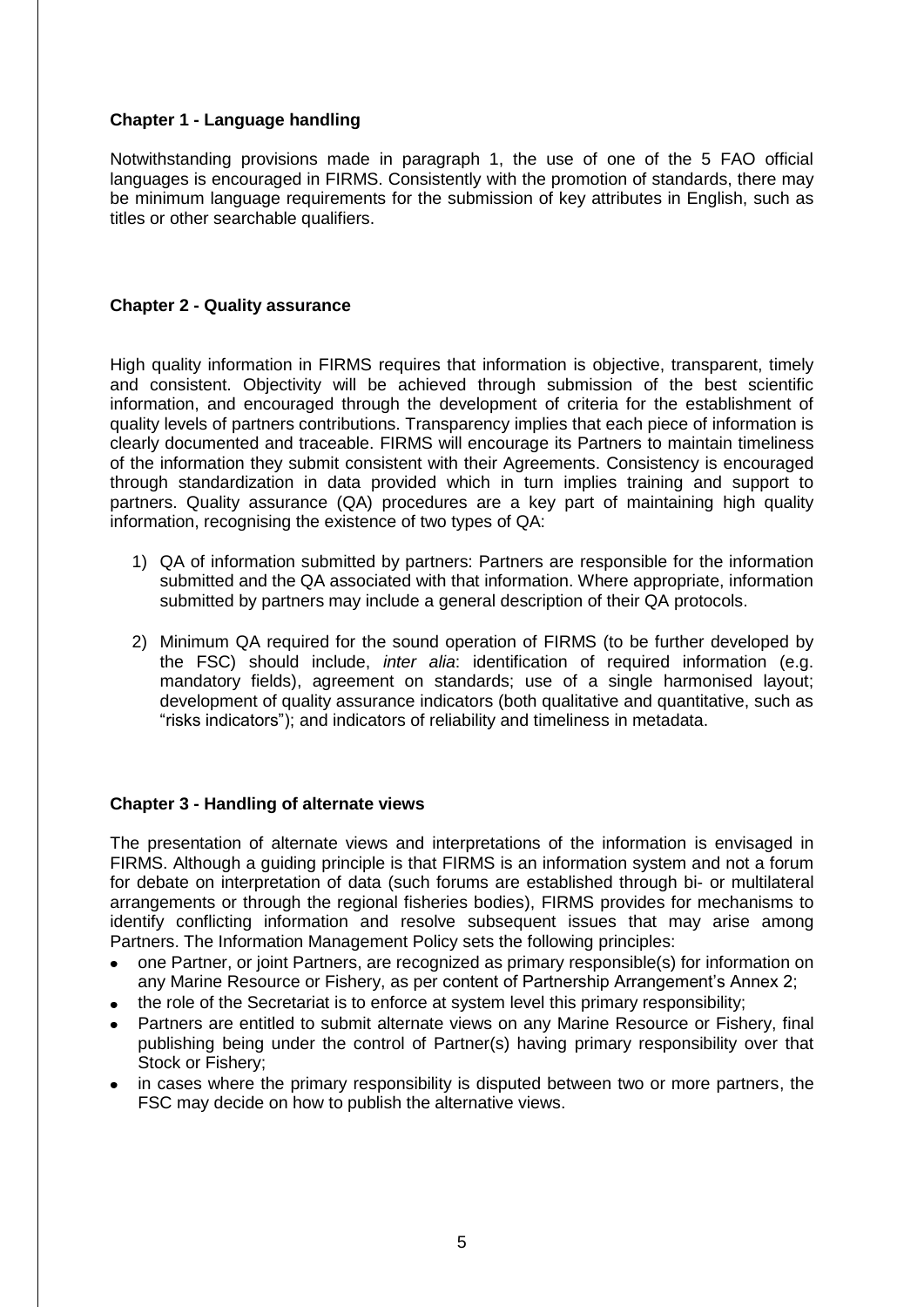### <span id="page-5-0"></span>**Chapter 4 - Functionality automating analyses of the content of the system**

To avoid misleading analyses, search facilities shall ensure that information on status and trends or management advice is not separated from its associated interpretative context.

#### <span id="page-5-1"></span>**Chapter 5 - Users restricted areas**

FIRMS has a public domain as well as a domain to which access is restricted. FIRMS's restricted access area enables the information submission and validation process (including data integrity and consistency checking) for pre-publication reviews of that information by the FIRMS partners responsible. The Information Management Policy defines access rights by user types distinguishing editors, reviewers, approvers, system administrator, privileged users and general public. Identified inconsistencies in the contributions of partners remain under confidential private access until they are resolved.

### <span id="page-5-2"></span>**Chapter 6 - Maintenance of historical data**

The Information Management Policy will consider maintenance of history, update cycles and recovery of historical data. It will identify the requirements for archiving information and how the system will provide access to historic information.

### <span id="page-5-3"></span>**Chapter 7 - Information Technology (IT) and Information Standards**

The FIRMS Information Management Policy respects a range of **IT Standards and Information Standards** but shall primarily respect the FIRMS Partnership Arrangement on this topic. The distributed nature of FIRMS implies that FSC will not be able to set standards in a vacuum: the realities of existing standards of partners (and their system sites) will always need to be recognized, and therefore the final standards will be a major topic for resolution by the FIRMS Steering Committee. The following is a list of standards currently used within FIRMS:

FIRMS uses FIGIS IT standards that include:

- $\times$  XML is the core format for data and information input, output and exchange;
- $\checkmark$  avoidance of the use of proprietary software wherever possible;

FIRMS information standards include:

- *establishment of metadata and controlled vocabulary (thesauri) standards*: which, as a guiding principle, use existing standards including CWP, FIGIS, or other standards; however it is understood that extensions may be unavoidable. All controlled vocabulary, including metadata, might be available in three languages (English, French, Spanish);
- *Exchange protocols of spatial information*: when presenting geo-referenced data, an individual data provider should use the appropriate geographical system. Local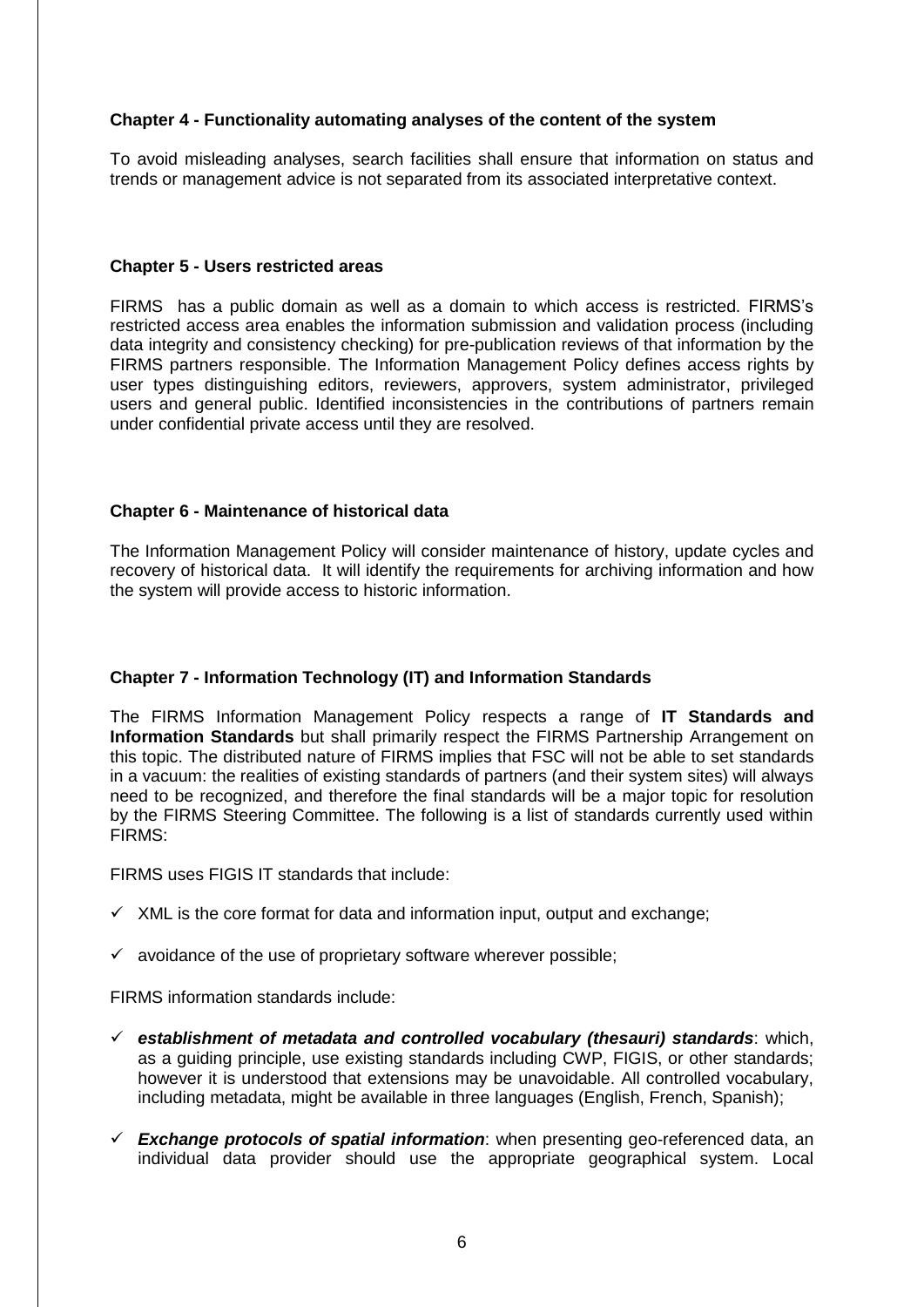organisations should make sure that the detailed maps that they might develop for their own use conform to existing map systems.

#### <span id="page-6-0"></span>**Chapter 8 - Mechanisms for the development, consolidation and validation of Metadata standards**

- $\checkmark$  the FIRMS web-site present the elements of protocols to facilitate the exchange of information.
- $\checkmark$  Information standards for the various areas of FIRMS are in different stages of maturity and FIRMS' terminology reflects this process: e.g. in the early stages of development, information standards proposals are presented as "draft guidelines", they become "guidelines" once they have passed a first peer reviewing stage, and are endorsed as FIRMS standards and added as chapter of the IMP when Partners have had the opportunity to test the guidelines and the revision history shows sufficient stability. FIRMS standards are not cast in stone and the Partners will keep them under review. The guidelines and draft guidelines are not part of this document as chapters, but can be seen in Annex 1 of this document.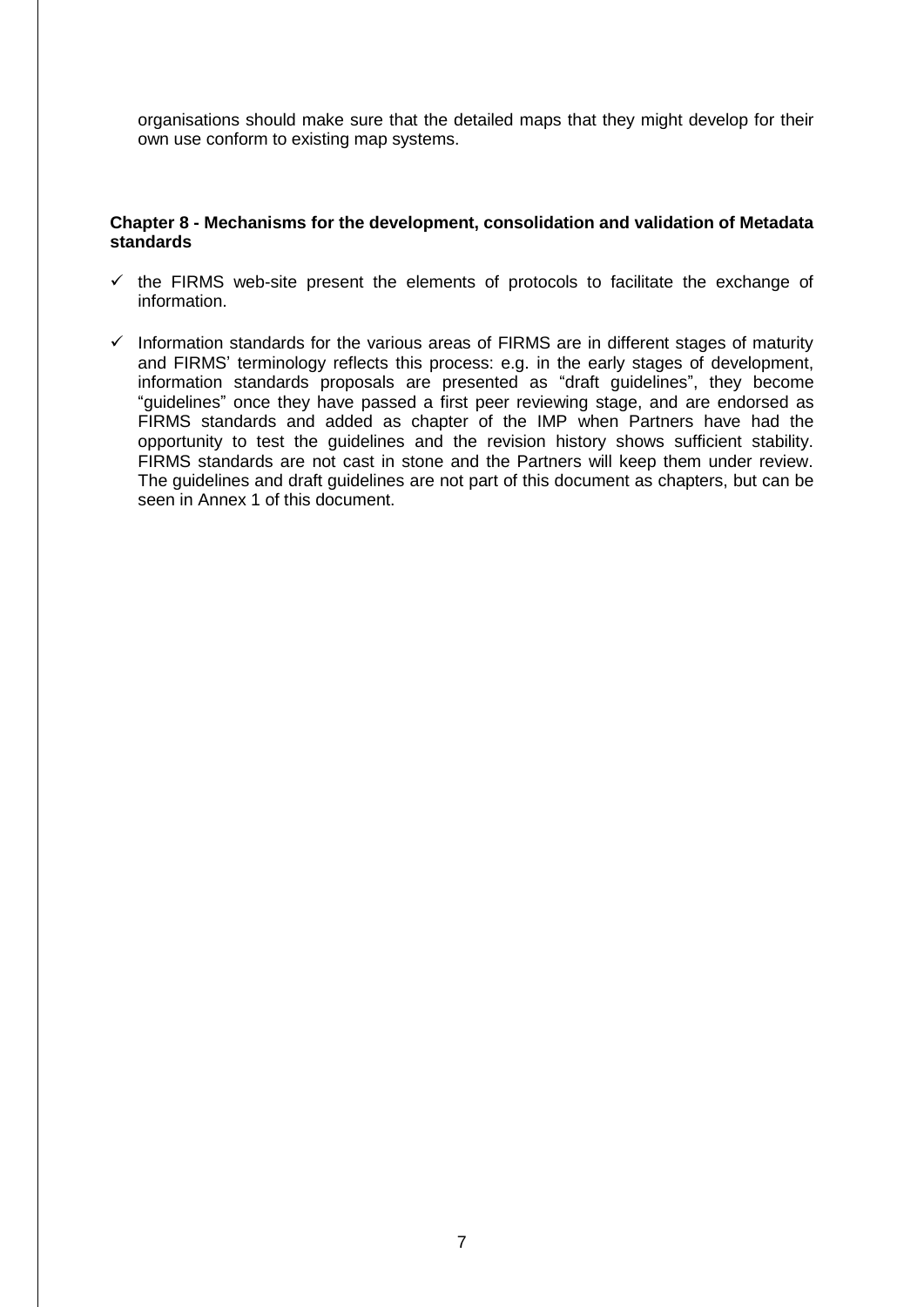# **FIRMS INFORMATION STANDARDS**

# <span id="page-7-1"></span><span id="page-7-0"></span>**Chapter 7.1 - Citation standards**

# *Preamble*

*Purpose*: Users should be able to easily cite FIRMS web pages (fact sheets) in the form of bibliographic references.

*Revision history*: These bibliographic citation standards were initially presented to FSC2, and were accepted as guidelines after some amendments to the proposals were made.

Further discussions took place during second half of 2005 within FAO with regard the application of FAO wide harmonised standards for citations in electronic publications. By the time when TWG1 met, these [uncompleted] discussions indicated the need for changing some elements. The proposed revisions were presented to TWG1 (document TWG1/2005/4b) and supported by this group.

All proposed changes since FSC2 were recapitulated in document FIRMS FSC3/2006/5 presented to the FSC3, with an additional change essentially concerning the distinction to be brought between the creation date and the updated date, which seemed to meet the range of needs of FIRMS Partners. During FSC3 some amendments to this document were agreed: in the short citation the serial "FIRMS reports" should be displayed in both the short citation and the full bibliographic reference; the words "via FIGIS" should be replaced with the words "via FIRMS". This document thus modified was elected as a chapter of the IMP by FSC3.

### *Guidelines for bibliographic citations concerning FIRMS fact sheets*

Each FIRMS fact sheet needs to be univocally identified by a Bibliographic Citation. This citation is composed by the following elements:

*Author(s). Date created. Cover page Title Title, including subtitle Contributors Series title Update date. Publisher place. Publisher. Availability (URL)*

*Author (s***)**: the author can be a "personal author", a "corporate author" or a "conference body". The personal author(s) has always to be displayed first. The Corporate Author, if available, should also be cited in a new field. Personal authors should be cited as follows: "Surname in full, followed by a comma and the initials of both the first and middle names. If more than one author is given, they should all be cited, separating one from the other by a semicolon and a space.

e.g. Author: Adams, L.; Smith, F.J.;

e.g. Corporate Author: Species Identification and Data Programme (SIDP), Rome (Italy)

*Date created*: this is the date of creation of the intellectual content. It follows the personal author(s), or corporate author, on the same line, and is separated from the author by a ".". It is presented in the form of year, preceded by "c" (for copyright date) , and followed by a "-" and the current year, in the case of an electronic resource constantly updated.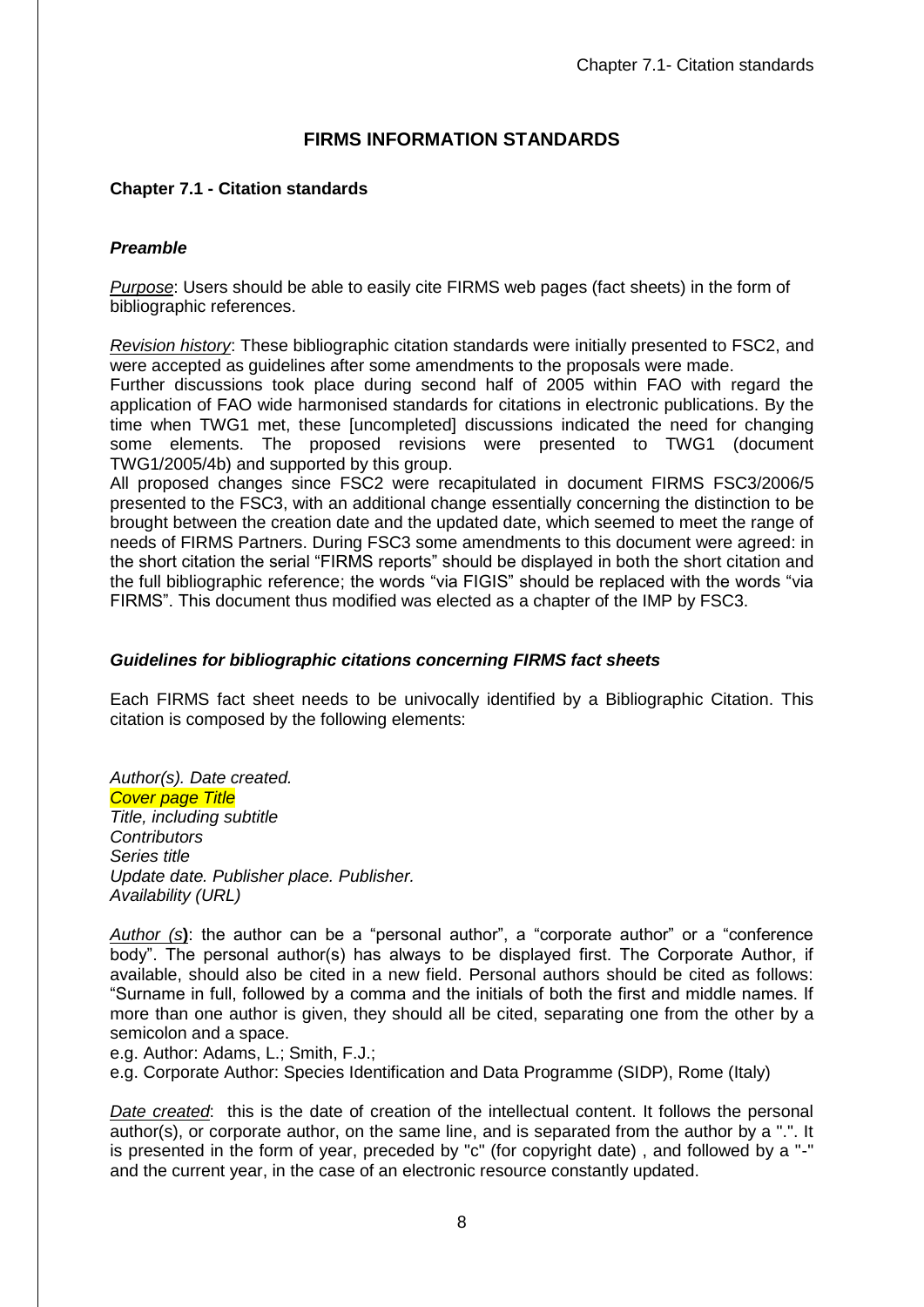e.g. c2000- in the case of a once-off report created in 2000

e.g. c2000-2006 in the case of a document created in 2000 and constantly updated

*Cover page title*: it includes the reference year (for FIRMS reports). *e.g.: Stock status report 2011.*

*Title*: the title includes the main title, the subtitle, the reference year (for FIRMS reports) and eventually additional information such as volume number, part number, etc. The language of the title corresponds to the language of the content of the document. e.g.: Cod – Baltic Sea, 2003

*Contributors*: if any (editors, compilers translators), they would come after Title, with the names preceded by: (edited by xxx; complied by xxx; translated by xxx.),

e.g.: edited by N. Bergamini; translated by K. Arian.

*Series title*: the series title according to the FAO house style should be cited italics. e.g.: *FIRMS Reports*

*Update Date*: The date the document was uploaded or updated in the system should be presented in an easy and unequivocal format: "Updated Nov 21 2005".

*Publisher location*: according to ISO 690-2 on bibliographic references for electronic documents, the place of publication and publisher are required elements. Indicating the town means the location of the publisher, i.e. FAO, not the location of the server.

When the publisher is the same as the corporate author, there is no need to repeat it, therefore it is sufficient to mention the location.

*Publisher*: the name of the Publisher can be entered in full or as an acronym if it exists. "FAO" is the default publisher for a FIRMS fact sheet. e.g.: Rome: FAO.

*Available from*: introduces the URL; the role of FIGIS as the server should be mentioned in the available statement: "available via FIGIS from<http://www.fao.org/> xyz.

The URL of all the language versions should be cited if available. e.g.: Available via FIRMS from (English version): <http://www.fao.org/figis/servlet/species?fid=2795>; French version:..

An example of a full bibliographic reference (for use by cataloguers) for a FIRMS marine resource fact sheet is provided below, according to the above mentioned guidelines:

| Bibliographic citation                                                 |  | email it text-only view |
|------------------------------------------------------------------------|--|-------------------------|
| FIRMS. @ 2010-2012. ICES Advice 2009. Herring - North Sea, Eastern     |  |                         |
| Channel and Skagerrak, 2008. FIRMS Reports. In: Fishery Resources      |  |                         |
| Monitoring System (FIRMS) [online]. Rome. Updated 3 May 2010. [Cited 6 |  |                         |
| February 2012]. http://firms.fao.org/firms/resource/10385/en           |  |                         |

The corresponding short citation found at the end of a book in the list of references used (bibliography) would look like:

**Short Bibliographic citation**

FIRMS. c2010-2012. ICES Advice 2009. Herring - North Sea, Eastern Channel and Skagerrak, 2008. *FIRMS Reports*. Updated 3 may 2010. <[http://www.xyz/abc.xml>](http://www.xyz/abc.xml)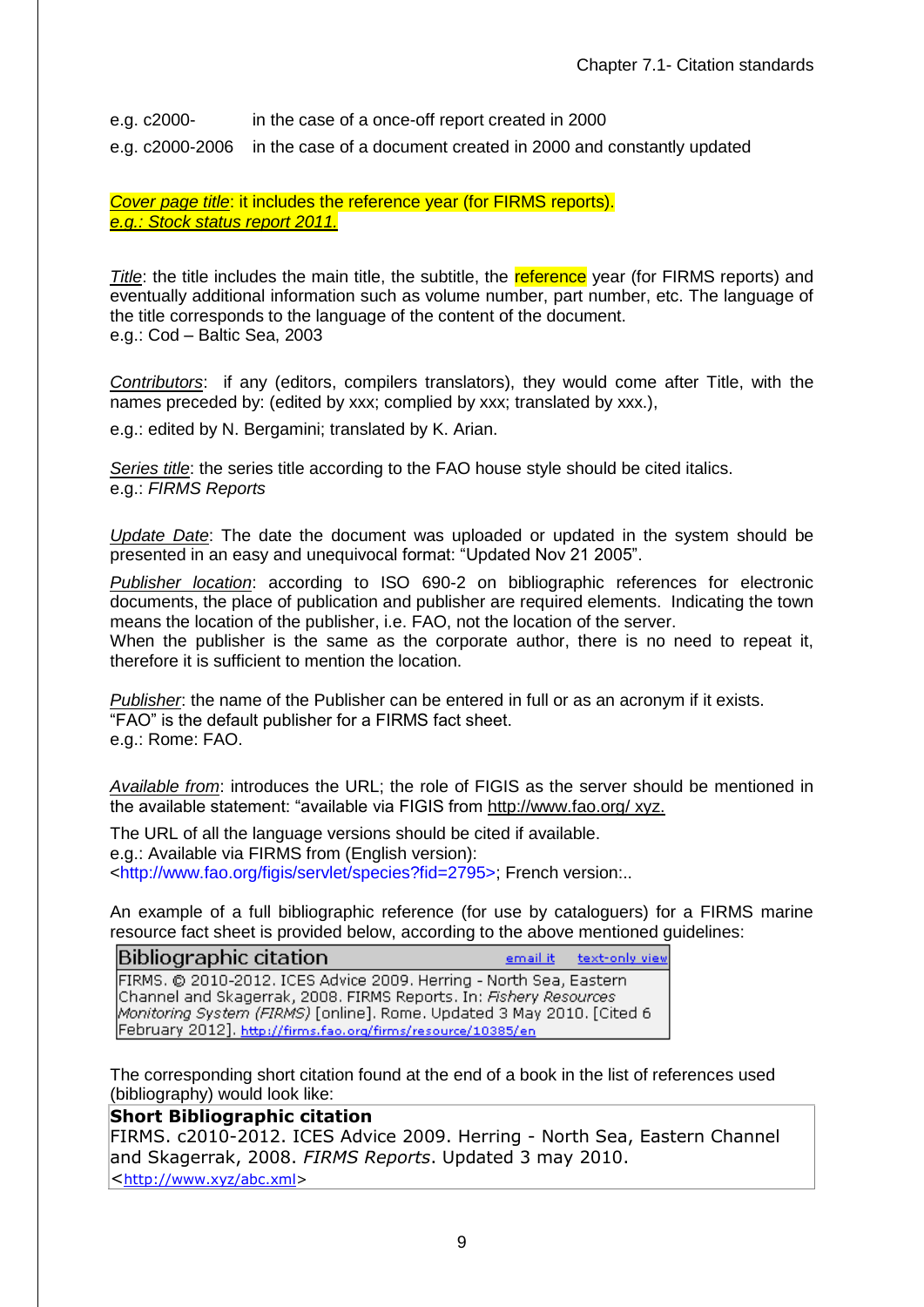# <span id="page-9-0"></span>**Chapter 7.2 - Geo-referencing standards**

# *Preamble*

*Purpose*: FIRMS IMP recognizes that there are several geographic systems in use for different purposes, and that when presenting spatial data, an individual data provider should use the most appropriate geographical system. An important part of the FIRMS system are the 'shape files' associated with the use of maps, and the adoption of geographic standards are necessary for FIRMS to operate smoothly.

Geographic standards encompass GIS Meta data standards (ie description of GIS layers, ISO 19115 is used in FAO and is being adopted by several UN agencies), standards for exchange of geographic information (shape files, ...), spatial standards (ie reference layers, scales, projections, ...), and geo-referencing standards. While acknowledging that these various components would eventually all be part of the FIRMS IMP, the most pressing need is on the definition of geo-referencing standards since it is the condition for partners to contribute geo-referenced inventories to FIRMS.

*Revision history*: These standards were developed during 2004-2005 together with the design of the FIRMS mapping tool, and were presented to TWG1 (doc TWG1/2005/4d): The geo-referencing standards seemed to meet TWG1's needs and expectations, with the required level of flexibility. The proposed standard was experimented through inventories for some Partners (ICCAT, GFCM, IATTC) and it appeared to meet requirements. These standards have been developed in order to enable each Partner to use the most appropriate geographical system for representation of the location of the Marine Resources or Fishery on a map.

The same document (FIRMS FSC3/2006/9) was presented to the FSC3, which decided to add it as a chapter of the IMP.

### **1. Introduction**

Geographic information is one of the key components of the domains objects managed by FIRMS: area of distribution of a marine resource, fishing zone exploited by a fishery, convention area of a management system. FIGIS Reference Table Management System (RTMS) manages geographic references used in FIRMS application to display maps and perform spatial queries.

#### **2. Definitions**

#### 2.1 Area

An area is the elementary unit of geographic information managed by FIGIS. An area is identified by a name and a code. Its geographical boundaries are known and can be modelled in a Geographic Information System (GIS) by polygonal feature(s).

#### 2.2 Geographical System

A geographical system is the group of areas partitioning a spatial zone. A geographical system is identified by a name and a code. By definition, there is no spatial overlap among areas belonging to the same system. Each area of a system has a distinct code and name.

### **3. FIGIS references for geographical systems of areas**

Geographical systems and areas are referenced in the FIGIS Reference Table Management System (RTMS).

3.1. Geographical systems references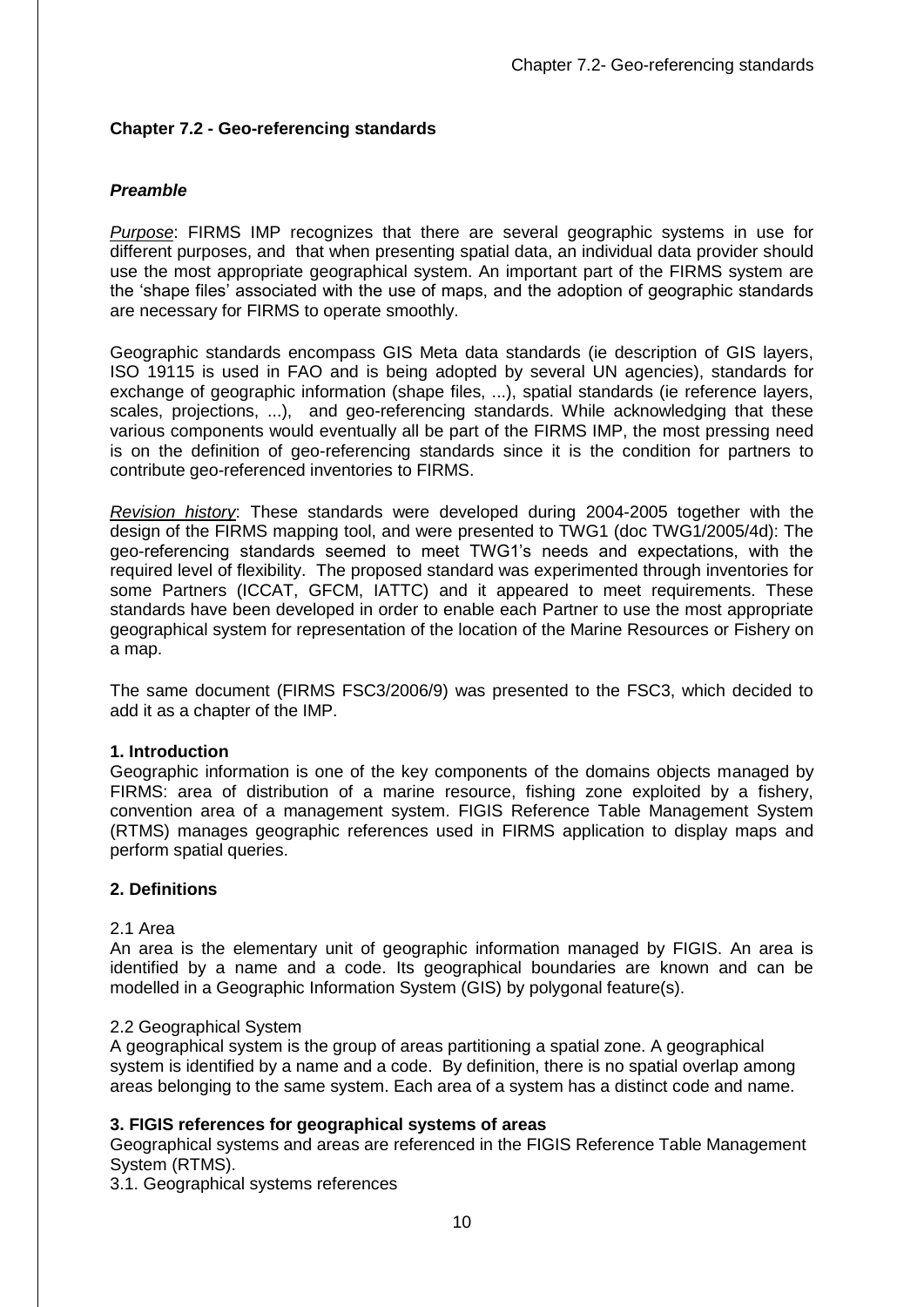Within the RTMS, geographical systems are logically organised into geographical system groups, which can be considered as complex geographical systems, and are also given a unique code. High level water area system groups are:

- Fishing statistical areas
- Fishery management areas
- Jurisdiction areas
- Environmental areas
- RFB groups
- Reporting areas

This hierarchical organization is used by different tools of the FIRMS application to facilitate the selection of areas within a filtered sub-set of systems, or to format the table of content associated to a map displaying different geographical systems. The same system might be part of different system groups. A preliminary list of geographical systems is available in the annex 1 of this document.

The main attributes of a geographical system reference are:

- a name (in English, French and Spanish)
- an alphanumeric code
- the types of the areas part of the system (see section "Area references below").

The system codes are established using alphabetic characters in lower case. They are composed by a maximum of 3 sequences of alphabetic characters separated by ". There is no strict coding convention, but in general:

- When the author of the system is an organization, the first sequence is composed by its acronym. For example, all ICCAT geographical system codes start with "iccat\_".
- The high level system group abbreviation is often part of the code (e.g. "iccat comp" for the system representing the ICCAT competence area).
- Finally, under a same system group, the last part of the system code includes an abbreviation of the characteristic which makes it distinct from other systems of the same group ("iccat\_smu\_alb": ICCAT spatial management units for albacore).

#### 3.2 Areas references

Each area is referenced with a name, a code and a type (meta identifier) which represents the system it belongs to.

Codification of areas is usually based on the codification used by the data provider. When the system has been created especially for FIRMS, the codification of areas follows similar conventions as the ones used for systems codes.

Area reference groupings have been built in the RTMS. These groupings are used to make easier the browsing of area references. For example, it is used to model the inclusion relationship between areas of 2 different geographical systems (e.g. FAO sub-division 37.2 is displayed as a sub-area of FAO major area 37).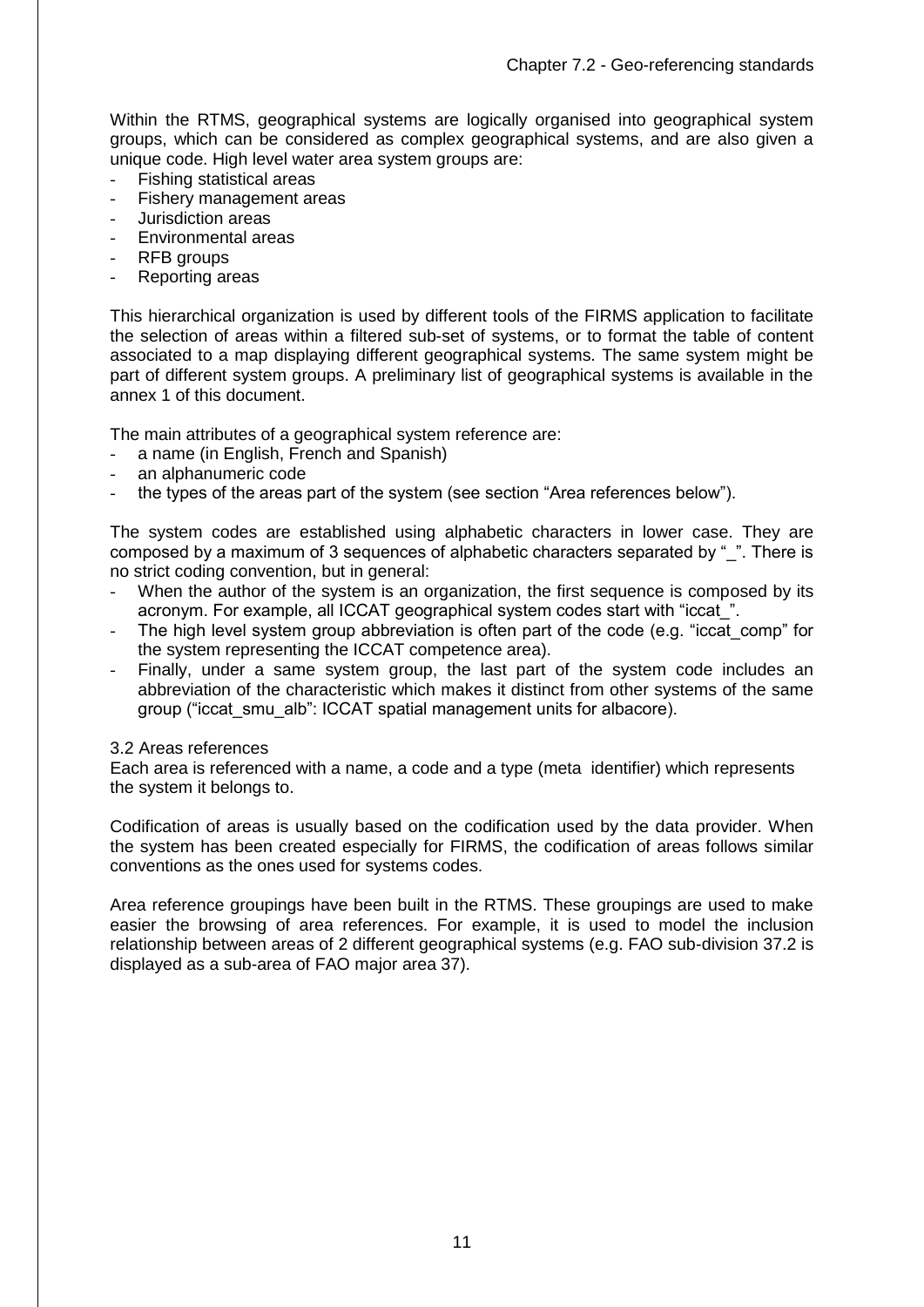| <b>System Name</b>                                     | <b>System Code</b> |
|--------------------------------------------------------|--------------------|
| <b>Fishing statistical areas</b>                       | stat               |
| <b>FAO</b> statistical areas                           | fao_area           |
| FAO major areas                                        | fao_major          |
| FAO sub-areas                                          | fao sub area       |
| FAO statistical fishing divisions                      | fao div            |
| FAO statistical fishing sub-divisions                  | fao_sub_div        |
| FAO statistical fishing sub-units                      | fao_sub_unit       |
| Areal grid                                             | grid               |
| 5 degree squares                                       | grid_05            |
| <b>Fishery management areas</b>                        | man                |
| <b>ICCAT</b> spatial management units                  | iccat_smu          |
| <b>ICCAT management units - Albacore</b>               | iccat_smu_alb      |
| <b>ICCAT</b> management units - Bigeye tuna            | iccat_smu_bet      |
| ICCAT management units - Northern bluefin tuna         | iccat_smu_bft      |
| <b>ICCAT management units - Sailfish and Spearfish</b> | iccat_smu_sai      |
| <b>ICCAT management units - Skipjack</b>               | iccat_smu_skj      |
| <b>ICCAT management units - Swordfish</b>              | iccat_smu_swo      |
| <b>ICCAT</b> management units - Yellowfin tuna         | iccat_smu_yft      |
| <b>ICCAT management units - Blue marlin</b>            | iccat_smu_bum      |
| <b>ICCAT management units - White marlin</b>           | iccat_smu_whm      |
| <b>ICCAT management units - Small tunas</b>            | iccat_smu_smt      |
| <b>GFCM</b> geographical sub-areas                     | gfcm_sub_area      |
| <b>Jurisdiction areas</b>                              | jur                |
| <b>RFB</b> competence areas                            | rfb_comp           |
| <b>ICCAT</b> competence                                | iccat              |
| <b>IATTC</b> competence                                | iattc              |
| <b>CECAF</b> competence                                | cecaf              |
| <b>GFCM</b> competence                                 | gfcm               |
| <b>CARPAS</b> competence                               | carpas             |
| <b>CCAMLR</b> competence                               | ccamlr             |
| <b>CCSBT</b> competence                                | ccsbt              |
| CIFA competence                                        | cifa               |
| <b>COPESCAL competence</b>                             | copescal           |
| <b>COREP</b> competence                                | corep              |
| <b>CPPS</b> competence                                 | cpps               |
| <b>CTMFM</b> competence                                | ctmfm              |
| FFA competence                                         | ffa                |
| <b>IBSFC</b> competence                                | ibsfc              |
| <b>ICES</b> competence                                 | ices               |
| <b>ICSEAF</b> competence                               | icseaf             |
| <b>IOTC</b> competence                                 | iotc               |
| <b>IPHC</b> competence                                 | iphc               |
| LVFO competence                                        | <b>lvfo</b>        |
| <b>MHLC</b> competence                                 | mhlc               |
| <b>NAFO</b> competence                                 | nafo               |
| <b>NAMMCO</b> competence                               | nammco             |
| <b>NASCO</b> competence                                | nasco              |

#### **Chapter 7.2: Appendix 1 - Geo-referencing standards: preliminary list of water area geographical systems referenced in FIGIS**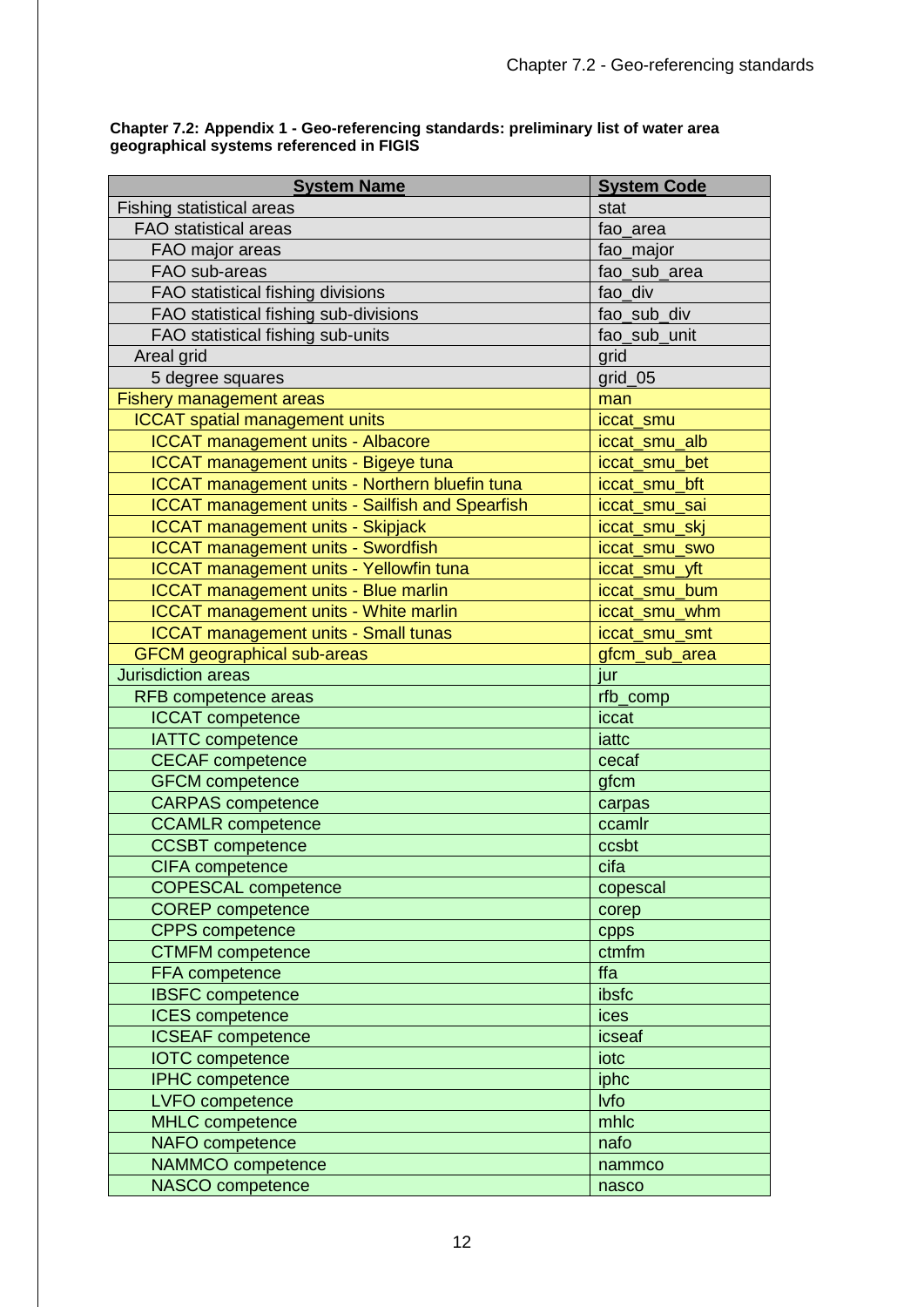| <b>NEAFC</b> competence                                    | neafc                  |
|------------------------------------------------------------|------------------------|
| <b>NPAFC</b> competence                                    | npafc                  |
| <b>OAPO</b> competence                                     | oapo                   |
| <b>OLDEPESCA competence</b>                                | oldepesca              |
| <b>PICES</b> competence                                    | pices                  |
| <b>PSC</b> competence                                      | psc                    |
| <b>RCF</b> competence                                      | rcf                    |
| <b>RECOFI</b> competence                                   | recofi                 |
| <b>SEAFO</b> competence                                    | seafo                  |
| <b>SPC</b> competence                                      | spc                    |
| <b>SWIOFC competence</b>                                   | swiofc                 |
| <b>SRCF</b> competence                                     | srcf                   |
| <b>WCPFC</b> competence                                    | wcpfc                  |
| <b>WECAFC</b> competence                                   | wecafc                 |
| <b>WIOTO</b> competence                                    | wioto                  |
| Country exclusive economic zones                           | eez                    |
| Sub-national areas                                         | ter wat                |
| <b>Environmental areas</b>                                 | env                    |
| Inland/marine                                              | $i$ <sub>m</sub>       |
| Oceans                                                     | $_{\rm oce}$           |
| Oceans by latitude                                         | oce_lat                |
| Oceans by longitude                                        | oce_long               |
| Large marine ecosystems                                    | Ime                    |
| <b>RFB</b> groups                                          | rfb                    |
| <b>ICCAT</b> geo-references                                |                        |
| <b>ICCAT</b> spatial management units                      | iccat_geo<br>iccat_smu |
|                                                            |                        |
|                                                            |                        |
| <b>ICCAT management units - Albacore</b>                   | iccat_smu_alb          |
| <b>ICCAT</b> management units - Bigeye tuna                | iccat_smu_bet          |
| <b>ICCAT management units - Northern bluefin tuna</b>      | iccat_smu_bft          |
| <b>ICCAT management units - Sailfish and Spearfish</b>     | iccat_smu_sai          |
| <b>ICCAT management units - Skipjack</b>                   | iccat smu ski          |
| <b>ICCAT management units - Swordfish</b>                  | iccat smu swo          |
| <b>ICCAT management units - Yellowfin tuna</b>             | iccat_smu_yft          |
| <b>ICCAT management units - Blue marlin</b>                | iccat_smu_bum          |
| <b>ICCAT</b> management units - White marlin               | iccat_smu_whm          |
| <b>ICCAT</b> management units - Small tunas                | iccat_smu_smt          |
| <b>ICCAT</b> competence                                    | iccat_comp             |
| Tuna regional fishery bodies convention areas              | tuna_conv              |
| <b>ICCAT</b> competence                                    | iccat_comp             |
| <b>IATTC</b> competence                                    | iattc_comp             |
| <b>IOTC</b> competence                                     | iotc_comp              |
| <b>CCSBT</b> competence                                    | ccsbt_comp             |
| <b>WCPFC</b> competence                                    | wcpfc_comp             |
| <b>GFCM</b> competence                                     | gfcm_comp              |
| Pacific Tuna geo-references                                | pac_tuna_geo           |
| Pacific tuna and tuna-like reporting areas                 | pac_tuna_rep           |
| Pacific tuna east-west reporting areas                     | pac_tuna_ew_rep        |
| Pacific tuna north-south reporting areas                   | pac_tuna_ns_rep        |
| Pacific tuna major reporting areas                         | pac_tuna_maj_rep       |
| <b>WCPFC</b> competence area<br><b>SPC</b> competence area | wcpfc_comp<br>spc_comp |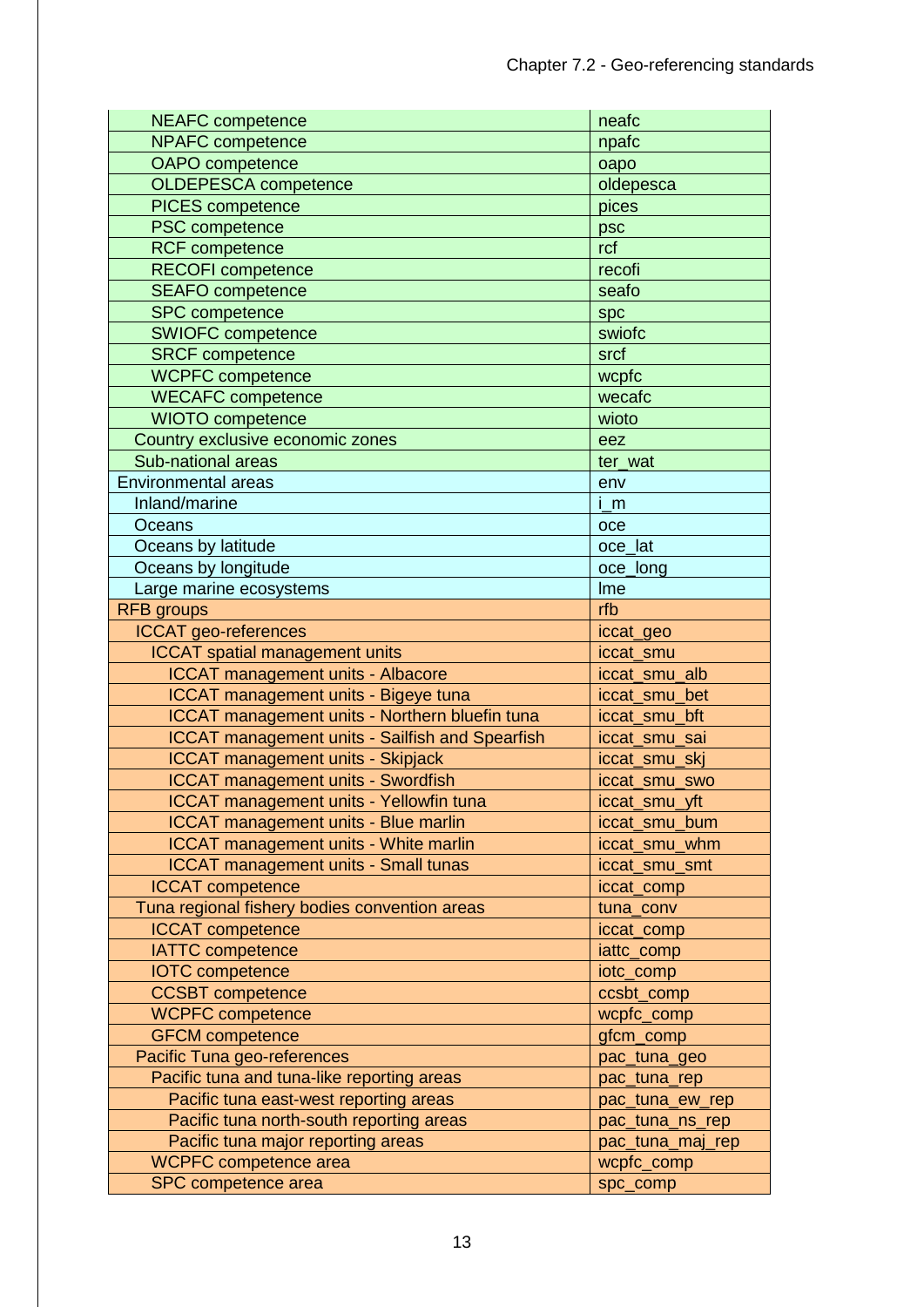| <b>IATTC</b> competence                    | iattc_comp       |
|--------------------------------------------|------------------|
| <b>Reporting areas</b>                     | rep              |
| Pacific tuna and tuna-like reporting areas | pac_tuna_rep     |
| Pacific tuna east-west reporting areas     | pac_tuna_ew_rep  |
| Pacific tuna north-south reporting areas   | pac_tuna_ns_rep  |
| Pacific tuna major reporting areas         | pac_tuna_maj_rep |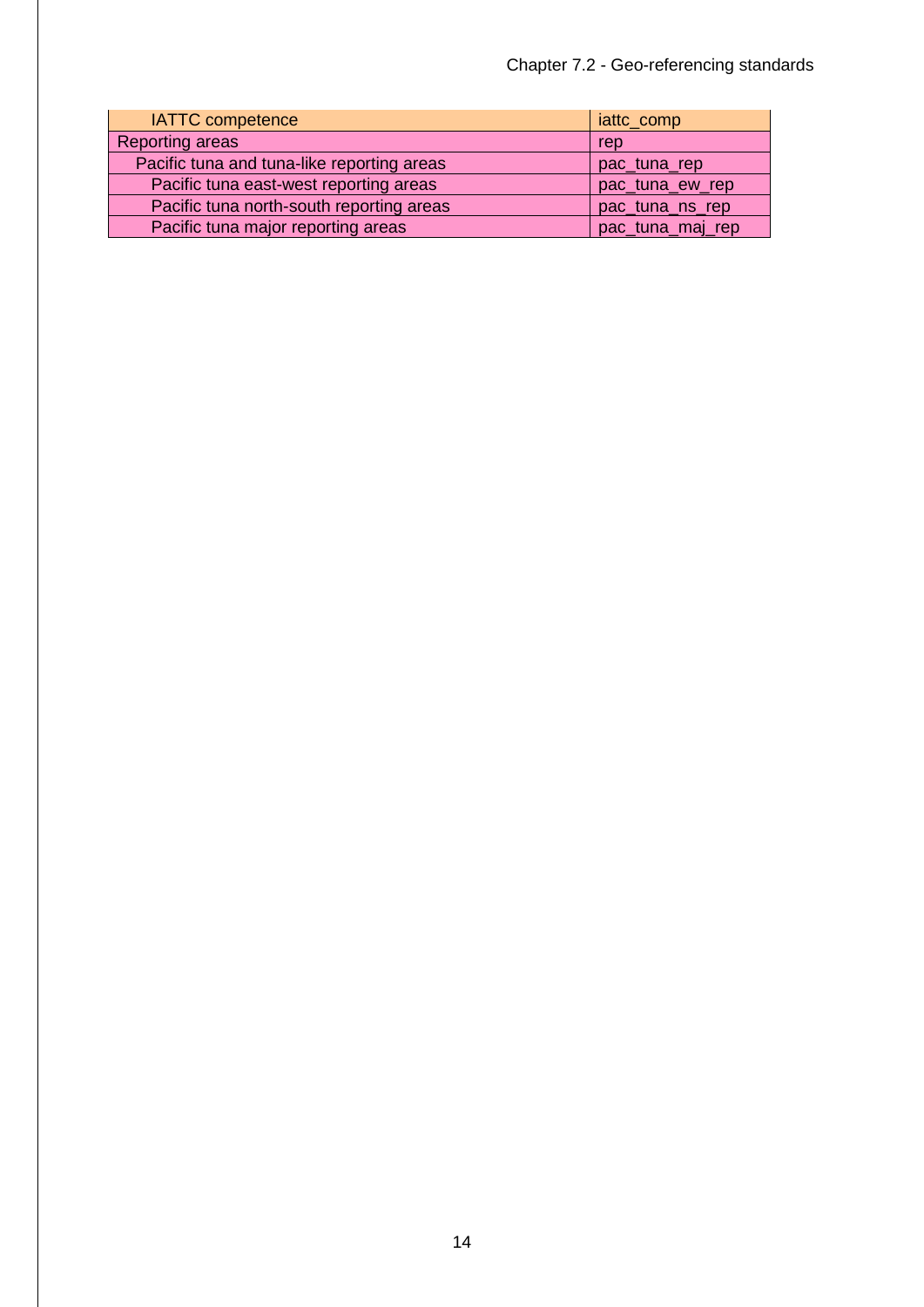#### **Chapter 7.2: Appendix 2 - Examples of applications using Geographical Information System in FIRMS**

GIS facilities in the FIRMS web-based application rely on the FAO mapping engine called KIDS.

Each geographical system is stored in GIS format as an ESRI polygons shapefile. One attribute of the polygon features is the area code.

The association between a FIGIS geographical system reference and its geographical representation (polygons shapefile) is managed by the KIDS map engine.

All shapefiles are projected in the same equidistant projection. In order to make possible the display of pacific centered maps, two coordinates systems are used: one centered on Greenwich meridian, one centered on meridian 160 W.

We present here below some of the GIS tools implemented in FIRMS.

#### **1. Marine Resources Geographical Distribution Mapping tool**

The purpose of this tool is to highlight on a map the distribution area of a marine resource, based on the list of areas used to represent its distribution. In addition, FAO major fishing areas intersecting these areas can be used in the mapping process, e.g. to define the default zooming extent. This intersection is calculated using a relational table which provides the list of FAO major fishing areas for any area referenced in the RTMS.



**FAO Fishing Statistical Areas 27.3.a** Skagerrak and Kattegat (Division IIIa) **27.4** Subarea 27.4 - North Sea (Subarea IV) **27.7.d** 0 Eastern English Channel (Division VIId)

#### **2. Geographical areas selection tool**

The purpose of this tool is to build a list of area codes which intersect a point selected by the user on a map. Examples of client applications which use this tool are (i) the elaboration of a search query string or (ii) the geographical referencing of marine resource distribution in the on-line editing. One single geographical system is displayed by default (in addition to the background continent layer) but more than one geographical system can be displayed on user request and participate in the selection process at the same time.

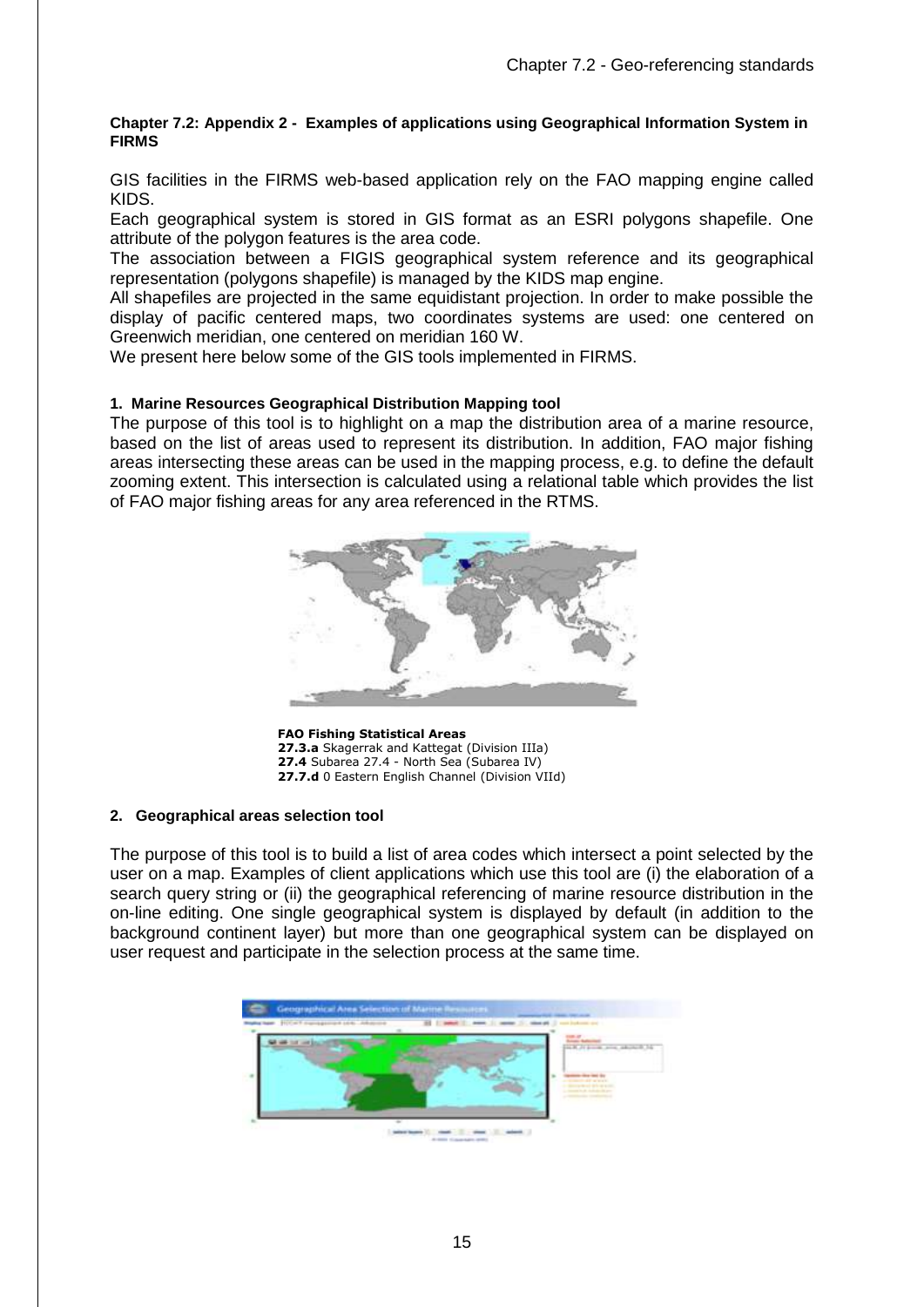#### **3. Geographical Systems mapping tool**

This is an interactive mapping tool used to display (or highlight) geographical systems or groups of geographical systems. The user has the control of which geographical systems has to be displayed and highlighted.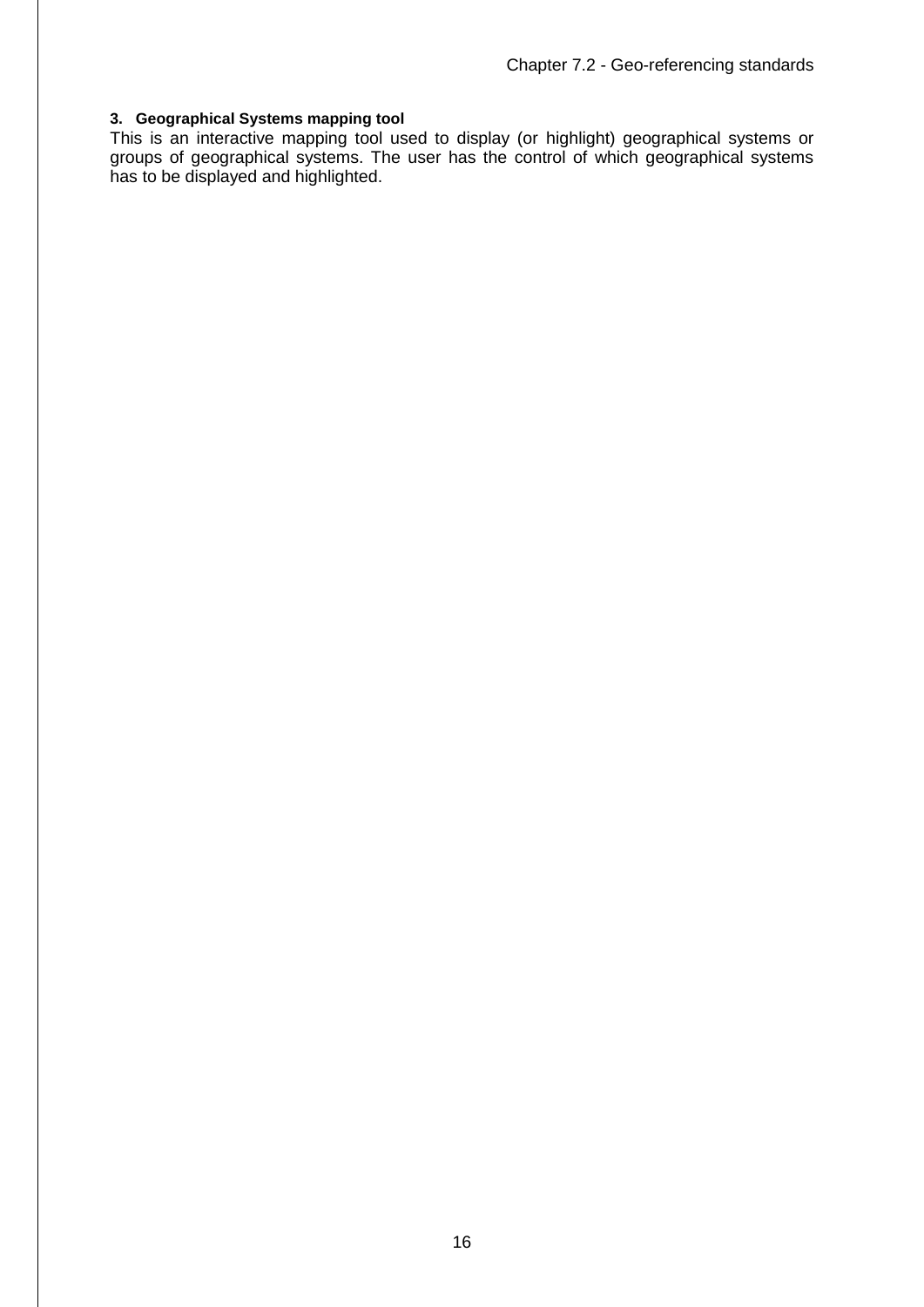# <span id="page-16-0"></span>**Chapter 7.3 - Marine Resources naming standards**

# *Preamble*

*Purpose*: For the sake of clarity in FIRMS system, in order to have a homogeneous presentation or to facilitate search, the naming of the key concepts structuring the system (Marine Resources and Fisheries) has to follow some conventions. At the same time, data owners have their own naming conventions, which they want to be reflected within FIRMS.

This chapter presents the criteria to be used as FIRMS naming convention for Marine Resources. This presentation is based on the English name but it is assumed that it is applicable to the 5 official FAO languages.

*Revision history*: This chapter was presented in document (FIRMS FSC3/2006/6) to the FSC3. The document had not undergone any change since the latest modifications requested by FSC2 (and cleared by TWG1), and Partners were able to comply with the standard on their inventories of Marine Resources. Hence FSC3 decided to add it as a chapter of the IMP.

# **1. Objective**

In FIRMS system, each Marine Resource is represented by one FIGIS Reference Object, and by the FIRMS Observation object(s) attached to each Reference Object.

The naming attributes proposed for a reference object are:

- FIRMS name in English
- FIRMS name in French
- FIRMS name in Spanish

- A local name selected by the data owner. This local name might be in any language.

- The naming attributes proposed for a FIRMS observation object are:
	- FIRMS name in the 5 Official FAO languages: English, French, Spanish, Arabic and Chinese.
	- Local name in different languages.

### **2. Marine Resources**

### 2.1 Concept

The term "Marine Resource" represents a fishery biological concept which covers all types of association between a species (or a group of species) and an area. The term stock is more restrictive. It delimits in space distinct breeding populations. According to these definitions, a stock is a particular example of Marine Resource.

2.2 Rules for naming convention

- i. The name of a Marine Resource should show off both its biotic component and its area component.
- ii. The biotic component of the Marine Resource name should be based on common name used by international classifications (e.g. ASFIS for taxonomic names). If the biotic component includes more than one names, the comma (",") is used as separator.
- iii. The area component should be the name used for the area, which means that the use of codes or acronyms should be avoided, or put at the end in parenthesis. The name of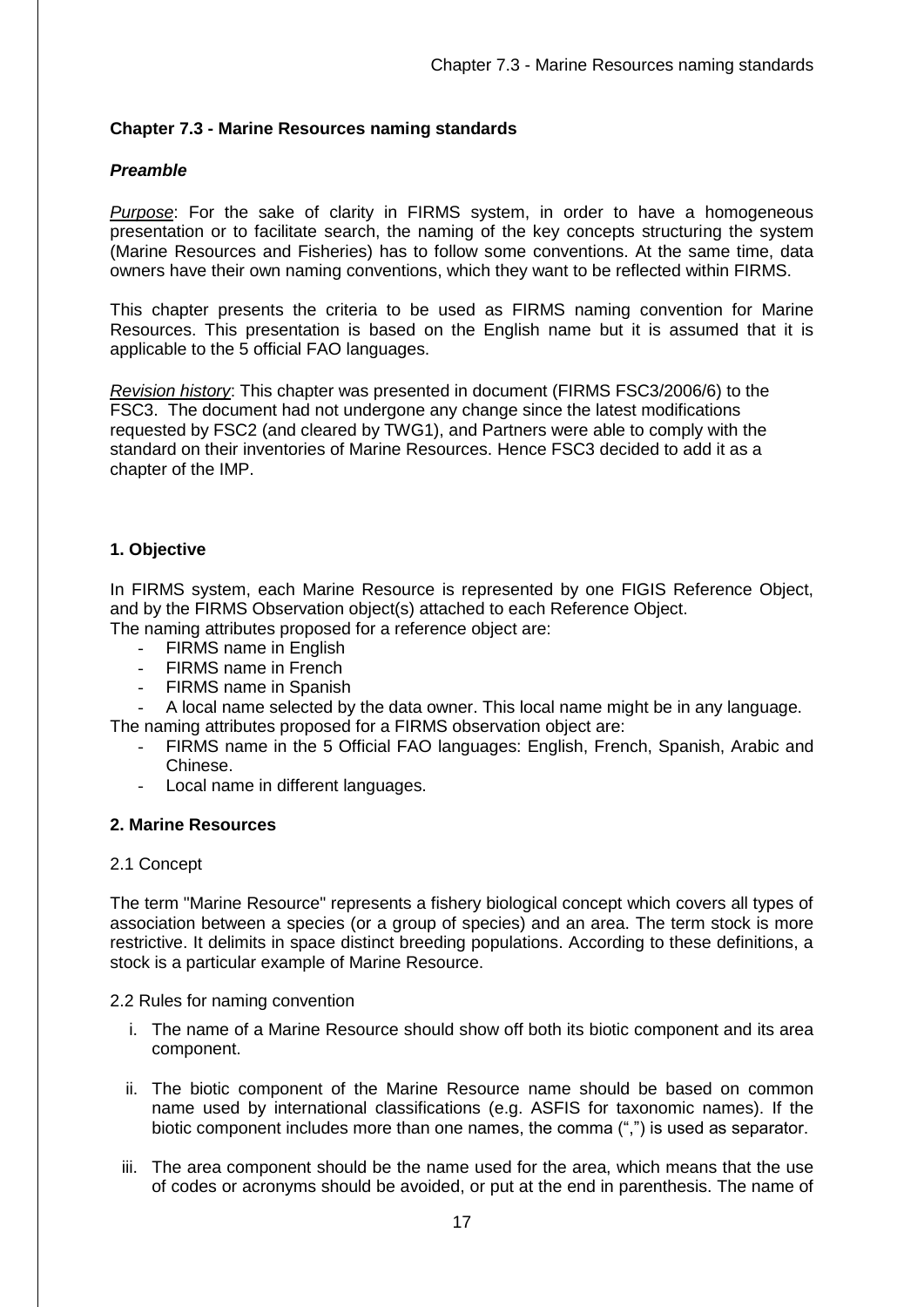the area should refer to standard international or regional naming classifications and conventions (country names, Oceans and seas names, etc...), either from the ASFIS list of geographical terms or from CWP handbook. Consistency with the naming convention would also imply that, for contributions from partners other than FAO, the statistical area used by the partner would take precedence over the reference to FAO statistical areas. When the area component includes more than one name, they are separated by a comma (",").

iv. The biotic component and the area component are separated by the symbol  $-$ .

# Examples:

| <b>Source</b> | <b>Local Name</b>                      | <b>FIRMS English name</b>             |
|---------------|----------------------------------------|---------------------------------------|
| <b>CECAF</b>  | Sparidés dans la région nord ouest     | Seabreams - Northwest Africa          |
|               | africaine                              |                                       |
| <b>CECAF</b>  | Pageot (Pagellus bellottii) au Maroc,  | Red pandora - Morocco, Mauritania,    |
|               | Mauritanie, Sénégal, Gambie 35° 45"-   | Senegal and Gambia                    |
|               | $12^{\circ}18$ "                       |                                       |
| <b>ICES</b>   | North-East Arctic haddock (Sub-areas I | Haddock - Barents Sea, Norwegian Sea, |
|               | and II)                                | Spitzbergen and Bear Island           |
| <b>ICES</b>   | Nephrops in Division IVa, West of 2°E, | Norway lobster - North Sea (Fladen)   |
|               | excluding Management Area F            |                                       |
|               | (Management Area G)                    |                                       |

### 2.3 Some particular cases

### Species for which there is only one stock

When there is only one single stock for a species, the common name of the species includes sometimes the name of the area delimitating the stock. In that case, when referring to the whole stock, it is useless to include in the name a specific component for the area. Or sometimes, the name of the species, even if not including the area name is used by authors to designate the whole stock (e.g Southern Bluefin tuna, Pacific Bluefin tuna). Example:

| <b>Source</b> | <b>Local Name</b>    | <b>FIRMS English name</b> |
|---------------|----------------------|---------------------------|
| IATC-SPC      | Pacific bluefin tuna | Pacific bluefin tuna      |

### Resources at global scale

When referring to all the stocks of a species (or a group of species), the term "global" is used as area component of the resource name.

Example:

| Source     | Local Name               | <b>FIRMS English name</b>     |
|------------|--------------------------|-------------------------------|
| <b>FAC</b> | All Bluefin tuna species | Bluefin tuna species - Global |

# Different stocks of the same species within the same area

Different populations of the same species may be located in the same area at different season. In that case, the biotic component must include an additional qualifier in order to make the name of each stock unique.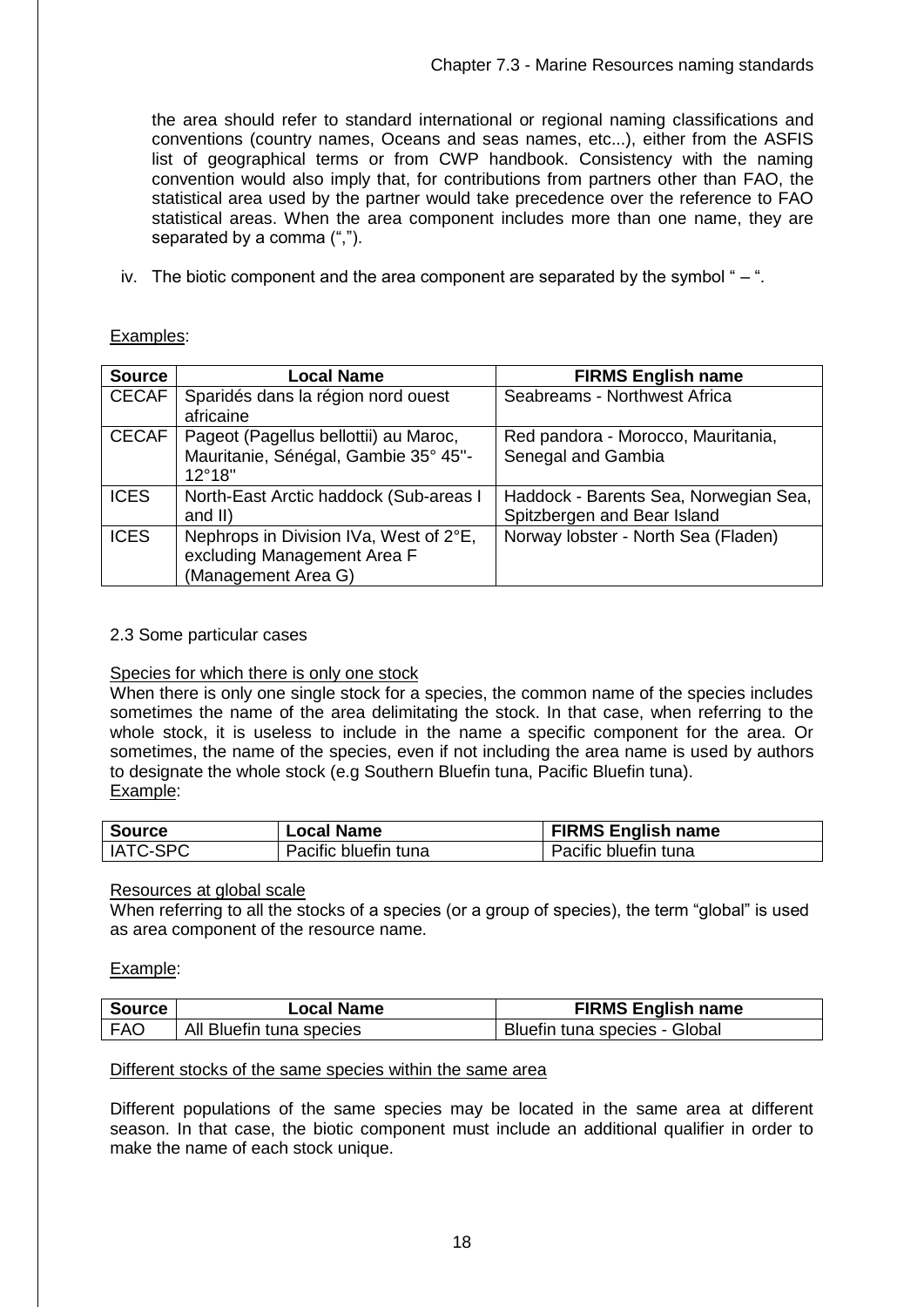# Example:

| <b>Source</b> | <b>Local Name</b>                    | <b>FIRMS English name</b>            |
|---------------|--------------------------------------|--------------------------------------|
| <b>ICES</b>   | Herring in Sub-divisions 22-24 and   | Spring Spawning Herring - Skagerrak  |
|               | Division IIIa (spring spawners)      | and Kattegat                         |
| <b>ICES</b>   | Herring in Sub-area IV Division VIId | Autumn Spawning Herring - North Sea, |
|               | and Division IIIa (autumn spawners)  | Eastern Channel, Skagerrak           |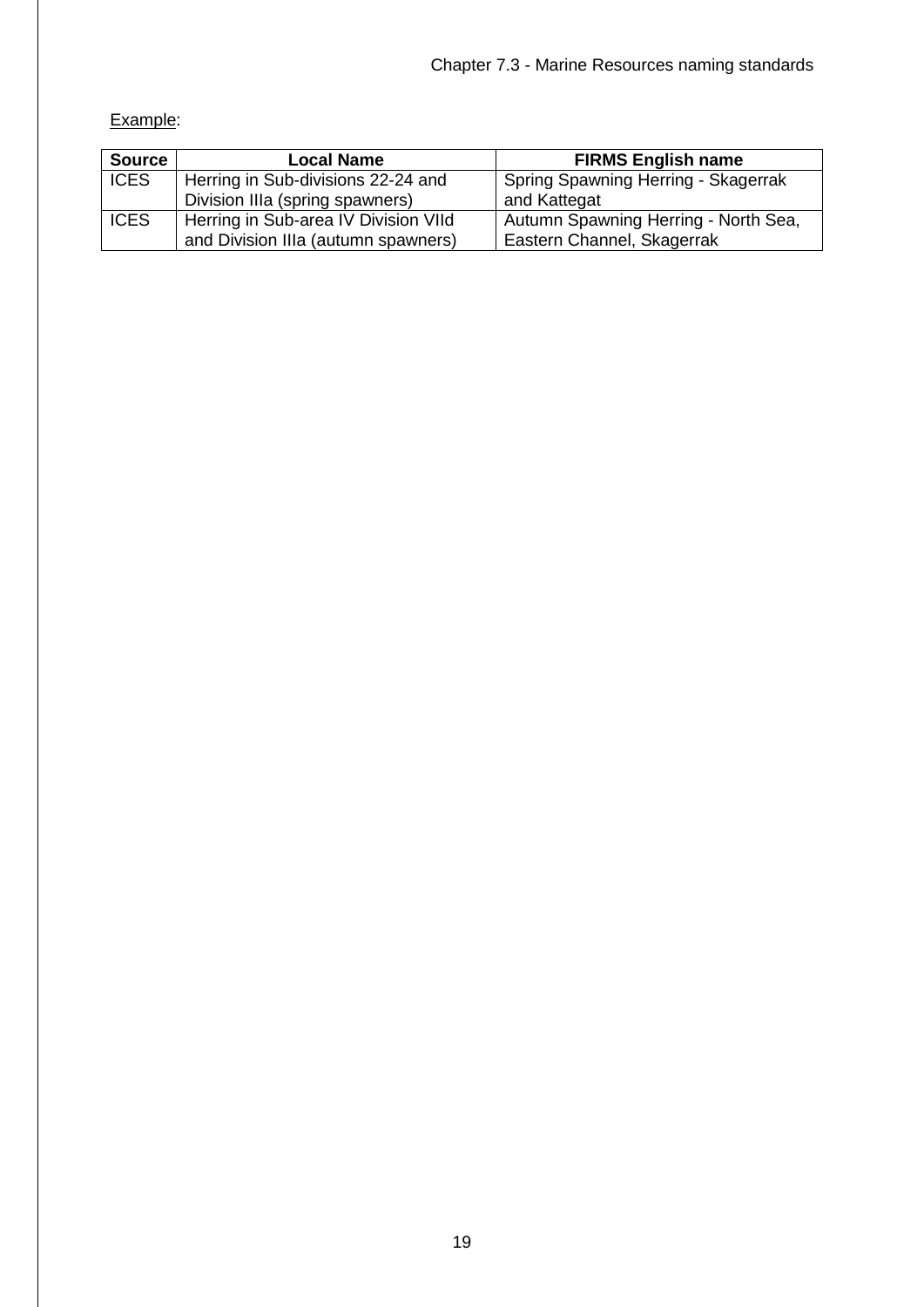# **ANNEX 1 - FIRMS GUIDELINES**

# <span id="page-19-1"></span><span id="page-19-0"></span>**Annex 1.1 - Marine Resource Data Dictionary**

# *Preamble*

*Purpose*: This dictionary combines working definitions (in black italics) for Topics of the Marine resource topic tree, presented within the fact sheet layout together with corresponding XML elements (in red), and complemented with some tutorial notes (in green) and examples (in blue). It really aims at facilitating users' understanding of the semantic behind each topic, while providing insights of the layout rendering. The definitions were collated from different sources, including the FIGIS-FIRMS 2002 workshop, the FAO fisheries glossary, and metadata definitions reused from other FIGIS domains.

*Revision history*: an alphabetically ordered, linear version of this dictionary was presented as working document to TWG1 (TWG1/2005/4a ftp://ftp.fao.org/fi/DOCUMENT/FIGIS\_FIRMS/Technical/4a\_e.pdf). The fact sheet layout version equivalent, hosted in html format in the FIRMS working site, was presented for the first time to TWG1, and the format was very positively evaluated by the group. TWG1 also noted that the accurate definition of terms, titles and references used in FIRMS should be the first priority in the short term, as well as their translation.

Following these recommendations, the definitions of the linear data dictionary were inserted in the fact sheet layout together with tutorial aspects for presentation to FSC3 in document (FIRMS FSC3/2006/7). This format of the data dictionary, primarily designed for editors working with the FIRMS system, was deemed very helpful by FSC3.

Revisions made on Reference terms standard during FSC3 caused an immediate change in the topic structure of the data dictionary: "Assessment Methods" was renamed "Assessment models" with the agreed list of reference terms as compiled in annex 1.2 (these terms do no longer include "Direct" or "Indirect"). Further, it was decided that the "Assessment model" was to be considered together with "Assessment Data".

These changes were implemented in the FSC4 version of the data dictionary.

The updated version of the Marine Resource Data Dictionary was submitted to FSC5 with some more definitions (reference year, reporting year, horizontal distribution, vertical distribution, depth zone, climatic zone, bottom type, geoform, jurisdictional distribution, spatial scale, management unit), and approved.

During FSC6, updates were proposed concerning the citation, the mapping of FIRMS State & Trend standard descriptors and the addition of standard terms for Bottom type and Horizontal distribution.

FSC6 then FSC7 debated and decided the addition of the new definitions for Monitoring and related sub concepts. The data model and the fact sheet layout were updated accordingly.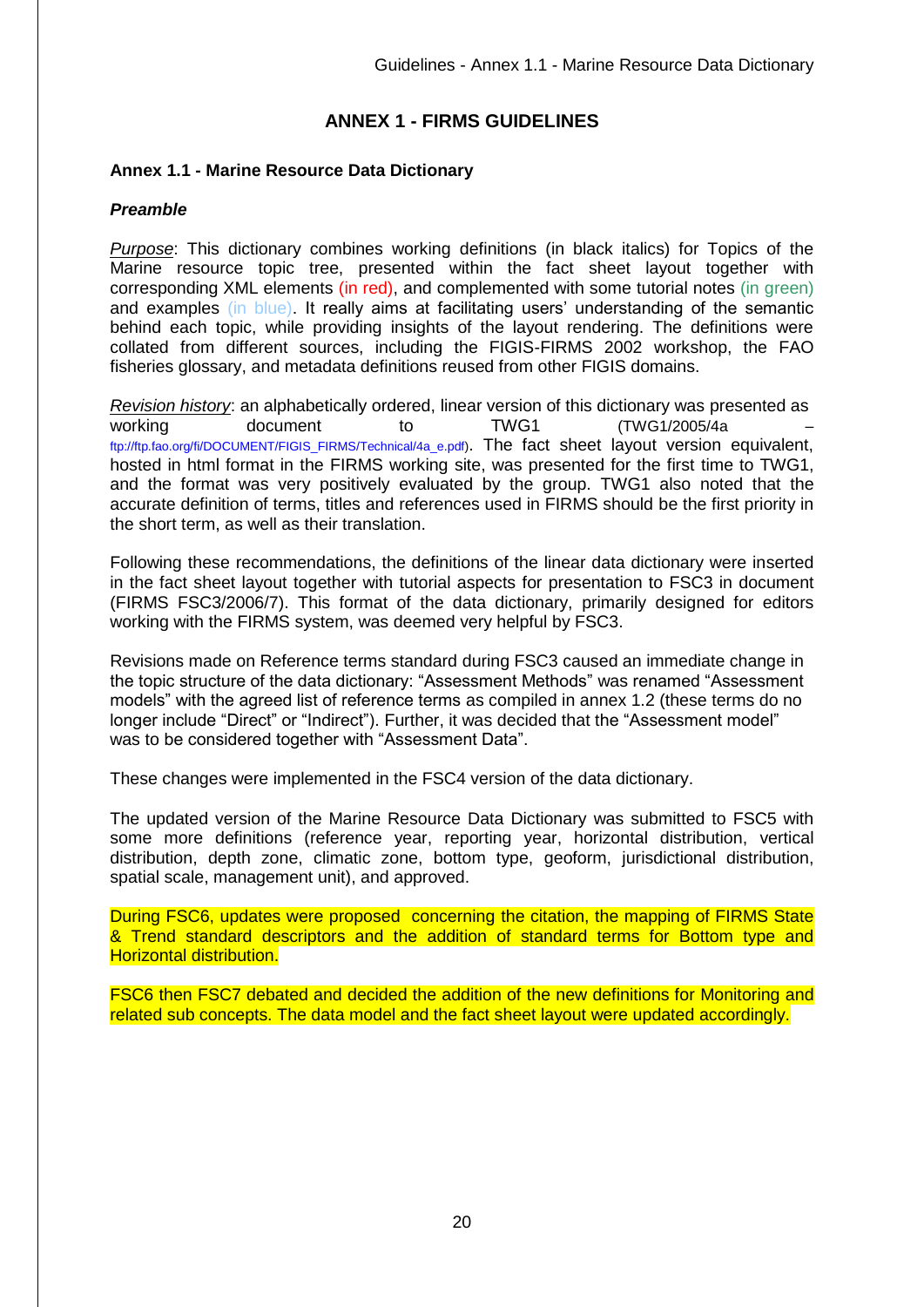

*MarineResource (*<fi:AqRes>*):* According to the FAO Fisheries Glossary, "Biotic element of the aquatic ecosystem, including genetic resources, organisms or parts thereof, populations, etc. with actual or potential use or value (sensu lato) for humanity. Fishery resources are those aquatic resources of value to fisheries".

*Reference Year (<fi:ReferenceYear>):* the year for which the status of the target object (e.g. Marine Resource, Fishery...) has been evaluated." *The y*ear might be eventually followed by an index (e.g. 1999a).

*Reporting Year (*<fi:ReportingYear>*):* the year in which the scientific meeting (or equivalent scientific validation process) reviewed the status of the target object (e.g. Marine Resource, Fishery...) of the Fact Sheets." The year might be eventually followed by an index (e.g. 1999a).

*Monitoring (<fi:Monitoring>):* A wrapper element containing monitoring aspects of a Marine resource. Use the sub-element "Range" to indicate the range of years (start and/or end) during which a Marine resource is monitored. Use "Monitoring Evolution" to indicate any ancestor or descendant Marine resource in the Monitoring life cycle.

*Start/End Monitoring Year (<*fi:Range*>):* The year when the Marine resource started to be monitored or when the monitoring has ended or been suspended.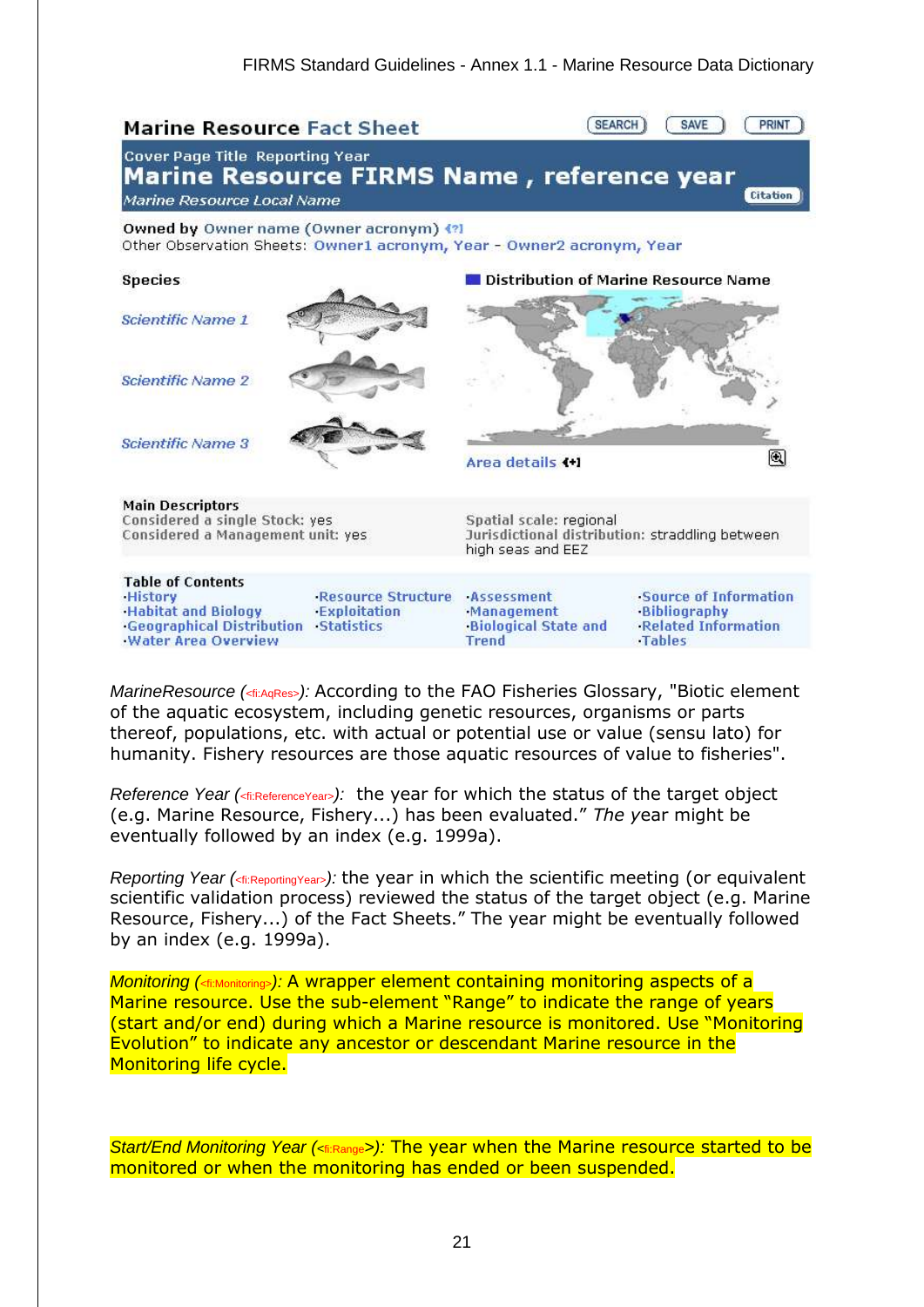*Monitoring Evolution (<fi:MonitoringEvolution>):* A sub-element to indicate ancestors and/or descendants in the Marine resource monitoring life cycle. Use the attribute Type to indicate if the Marine Resource References (AqResRef) are Ancestor or Descendant of the current one.

*Ancestor/Descendant Monitored Resource*: Marine Resources that were originally monitored or that originate from the current unit.

#### **Example**

This marine resource is reported in FIRMS up to 2009. **Monitoring period** Subsequently monitored as: Angler - Bay of Biscay and Iberian Basin, Blackbellied angler - Bay of Biscay and Iberian Basin.

# **History** <fi:History>

*Historic information related to the element which contains fi:History. e.g. an historical review of the Stock or Resource exploitation, management regimes over time and their effect, and trends.* 

# **Habitat and Biology** <fi:HabitatBio>

**Climatic zone:** e.g. polar **Depth zone:** e.g. coastal (0 m – 50 m) - slope (200 m - 1000 m) **Bottom type:** e.g. soft bottom, muddy or muddy – sand **Horizontal distribution:** e.g. littoral – neritic – oceanic **Vertical distribution:** e.g. demersal/benthic - pelagic **Geoform:** e.g. seamount - canyon

*Habitat and Biology is a container for information on the biology and ecology of a species in the area of the aquatic resource.*

*Climatic zone* (<fi:ClimaticZone>)*:* Type of climate prevailing in the area of distribution of the aquatic resource.

*Depth zone* ( $\text{dipeth}$ *zone*>): Describes, through the use of standard terms, the depth range related water environment in which an aquatic resource is distributed. *Bottom Type* ( $\epsilon$ fi:BottomType>): Type of bottom substratum in which the aquatic resource is distributed.

*Horizontal distribution* (<fi:HorizontalDist>): inshore to offshore range in which the aquatic resource is distributed (e.g. littoral, neritic, oceanic ...).

*Vertical distribution* (<fi:VerticalDist>):type of behaviour characterizing the vertical distribution of the aquatic resource (e.g. demersal, benthic, pelagic...). *Geoform* (<fi:Geoform>): type of geographic morphology characterizing the sea floor in which the aquatic resource is distributed (e.g. seamount, canyon, ....). Also known as sea floor physiography.

# **History**

(same as above)

# **Geographical Distribution <fi:GeoDist>**

**Jurisdictional distribution:** e.g. transboundary **and the controlled terms** (see list of controlled terms) *Information about the geographical distribution of an entity such as species, aquatic resource ...*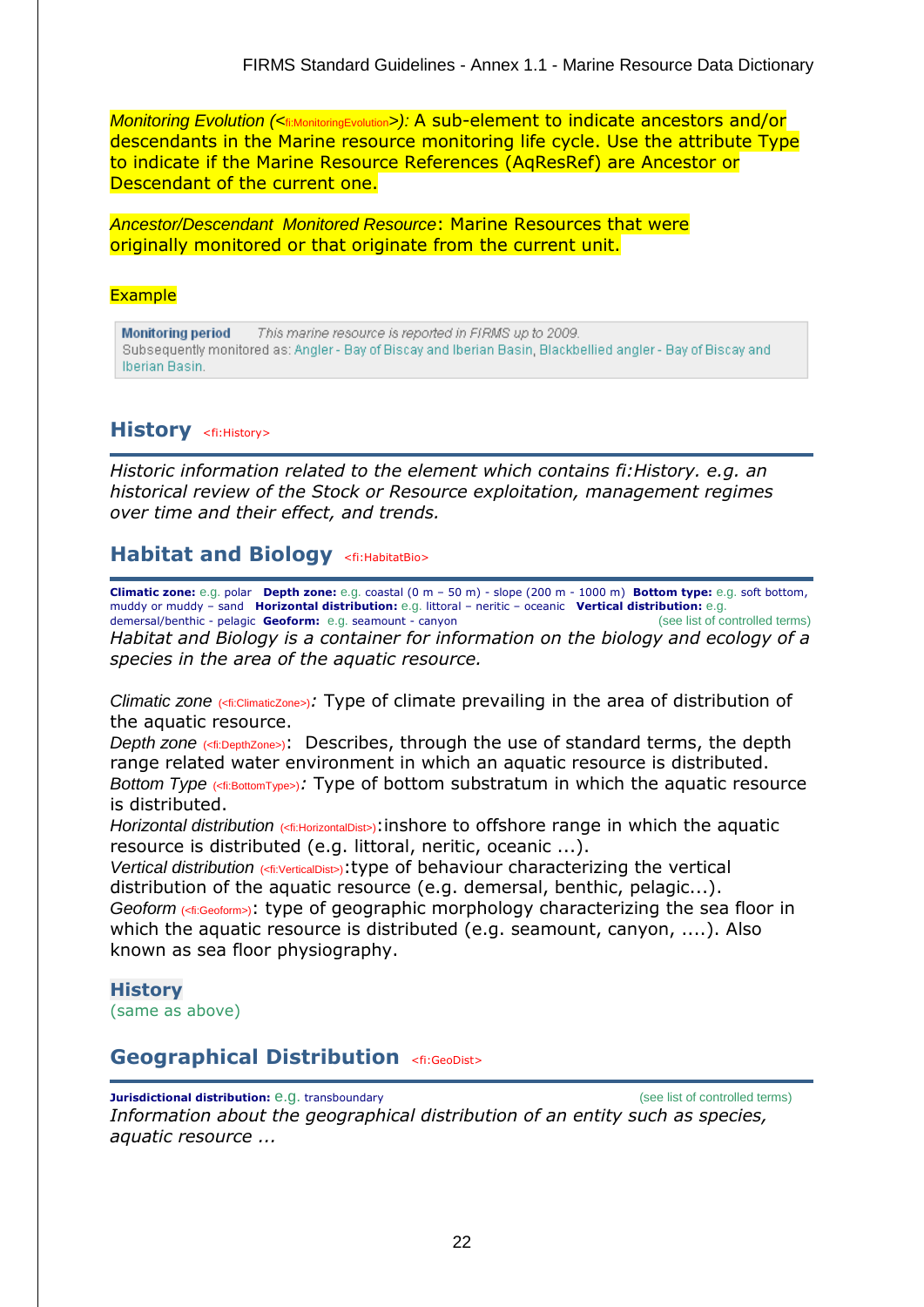Jurisdictional distribution (<fi:VerticalDist>): Jurisdictional qualifier (e.g. "shared", "shared - highly migratory") of the aquatic resource related with its spatial distribution.

**History** (same as above)

# Water Area Overview <fi:WaterAreaOverview>

**Spatial scale:** e.g. regional **Spatial scale:** e.g. regional scale: e.g. regional scale: e.g. regional scale: e.g. regional scale: e.g. regional scale: e.g. regional scale: e.g. regional scale: e.g. regional scale: e.g. r

"*Description of the water area in which the aquatic resource is located, including environmental characteristics, jurisdictional limits, ..."(FIGIS-FIRMS 2002 workshop). Water Area Overview might contain a reference list of areas in which a species or aquatic resource is found or employed.* 

*Spatial scale (*<fi:SpatialScale>*): Spatial scale contains a standard term such as Global, Regional (e.g. for the whole Atlantic), sub-regional (e.g. for a part of the Atlantic), national, local (for sub-national levels).*

**History**

(same as above)

# **Geo References**

#### Distribution of Marine Resource Name

The system codes/area codes listed in the following table are those listed as primary georeferencing system as part of the Marine resource identity. These codes are used for the dynamic map presented by default in the fact sheet.

| <b>ICCAT Albacore Spatial Management Unit</b> | <b>ALB N: Albacore North</b>          |
|-----------------------------------------------|---------------------------------------|
|                                               | <b>IALB S: Albacore South</b>         |
|                                               | <b>IALB M: Albacore Mediterranean</b> |

#### Additional area codes <fi:WaterArearef>

The system codes/area codes listed in the following table are those listed as secondary georeferencing system as part of the Water Area overview Topic

| <b>Exclusive Economic Zone (EEZ)</b> | THA: Thailand |
|--------------------------------------|---------------|
|                                      |               |
|                                      |               |

### **More Geo References**

The system codes/area codes listed in the following table are dynamically retrieved from the data base on the basis that they are global (FAO areas, Large Marine Ecosystems) and are intersecting the distribution of the Marine resource.

| <b>FAO Fishing Statistical Areas</b> | <b>21: Atlantic, Northwest</b>        |
|--------------------------------------|---------------------------------------|
|                                      | <b>127: Atlantic, Northeast</b>       |
|                                      | <b>131: Atlantic, Western Central</b> |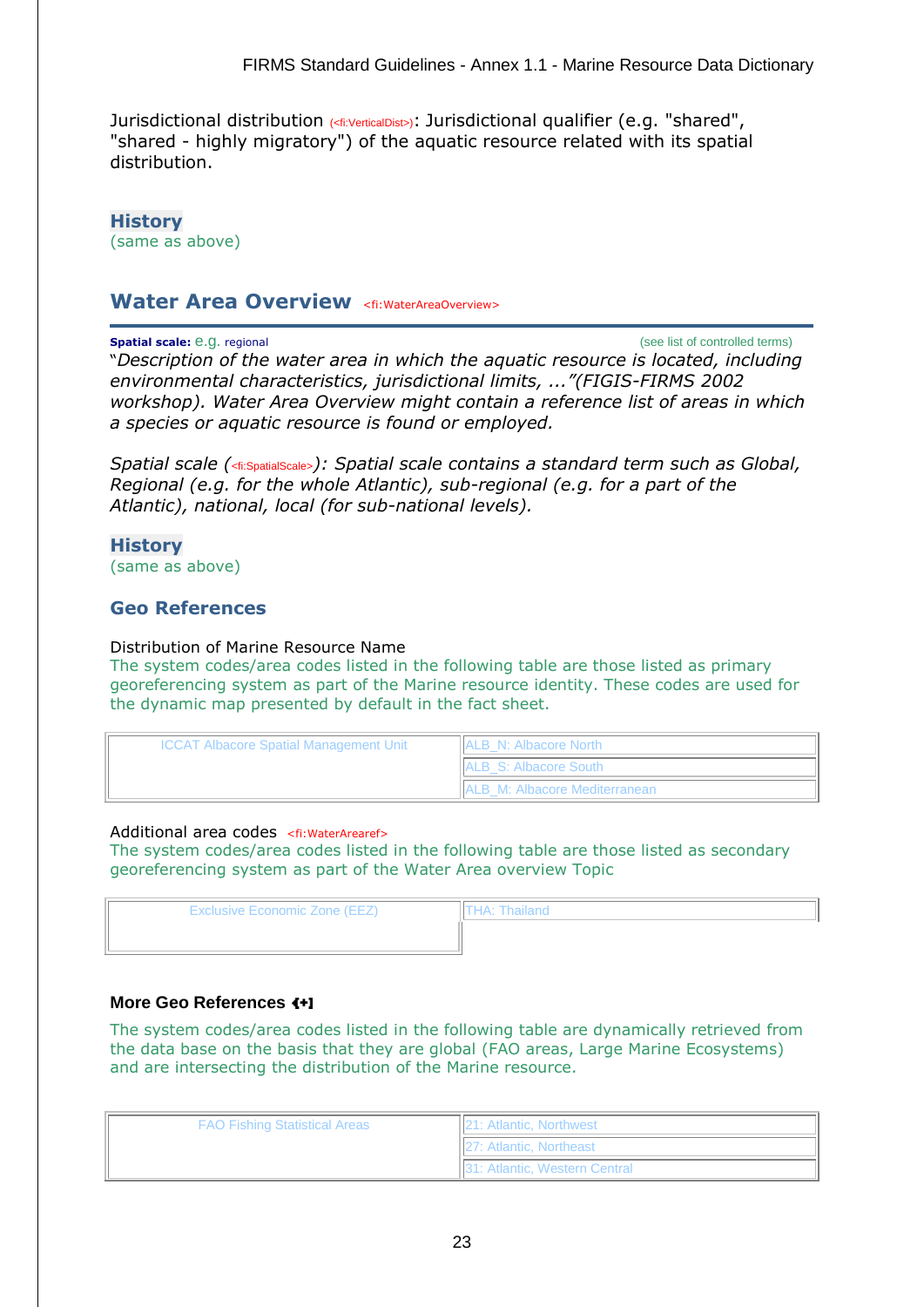|                              | 134: Atlantic, Eastern Central |
|------------------------------|--------------------------------|
| Large Marine Ecosystem (LME) | <b>137: Sulu-Celebes Sea</b>   |
|                              | <b>I</b> 38: Indonesian Sea    |

### **Resource Structure** <fi:AqResStruct> fi:AqResRef

#### **Considered a single Stock:** e.g. yes

*Information about structure of the aquatic resource. This element includes an attribute describing whether Yes or Not the aquatic resource is considered a biological Stock. It might as well introduce one or more subunit(s) of the aquatic resource under consideration (use fi:AqStockRef to positively refer a lower level of aggregation of an aquatic resource). Where possible, a short explanation should be provided to justify the existence of the sub-unit(s).*

Cod - Baltic Sea ... is an example on the use of <fi:AqResRef>

**History** (same as above)

# **Exploitation** <fi:Exploit>

*Information about "the exploitation of the aquatic resource, including typically the description of the various fisheries exploiting the stock, and exploitation indicators such as catches, effort parameters, size of fish caught" ..."(FIGIS-FIRMS 2002 workshop). Use fi:FisheryRef to positively reference the fisheries exploiting this aquatic resource.*

Groundfishes fishery - Baltic Sea ICES, 2003 Cod fishery - Baltic Sea ICES, 2003. ... are two examples on the use of <fi:FisheryRef>

**History** (same as above)

# **Statistics** <fi:Statistics>

*Contains statistics and associated information related to the exploitation of the aquatic resource.*

#### **History**

(same as above)

| <b>Catch Forecast</b> | 2005 | 2006 | 2007 | 2008 |
|-----------------------|------|------|------|------|
| zone A                | 2098 |      | 33   |      |
| <b>Zone B</b>         | 7896 |      |      |      |

Table 1: Catch Forecast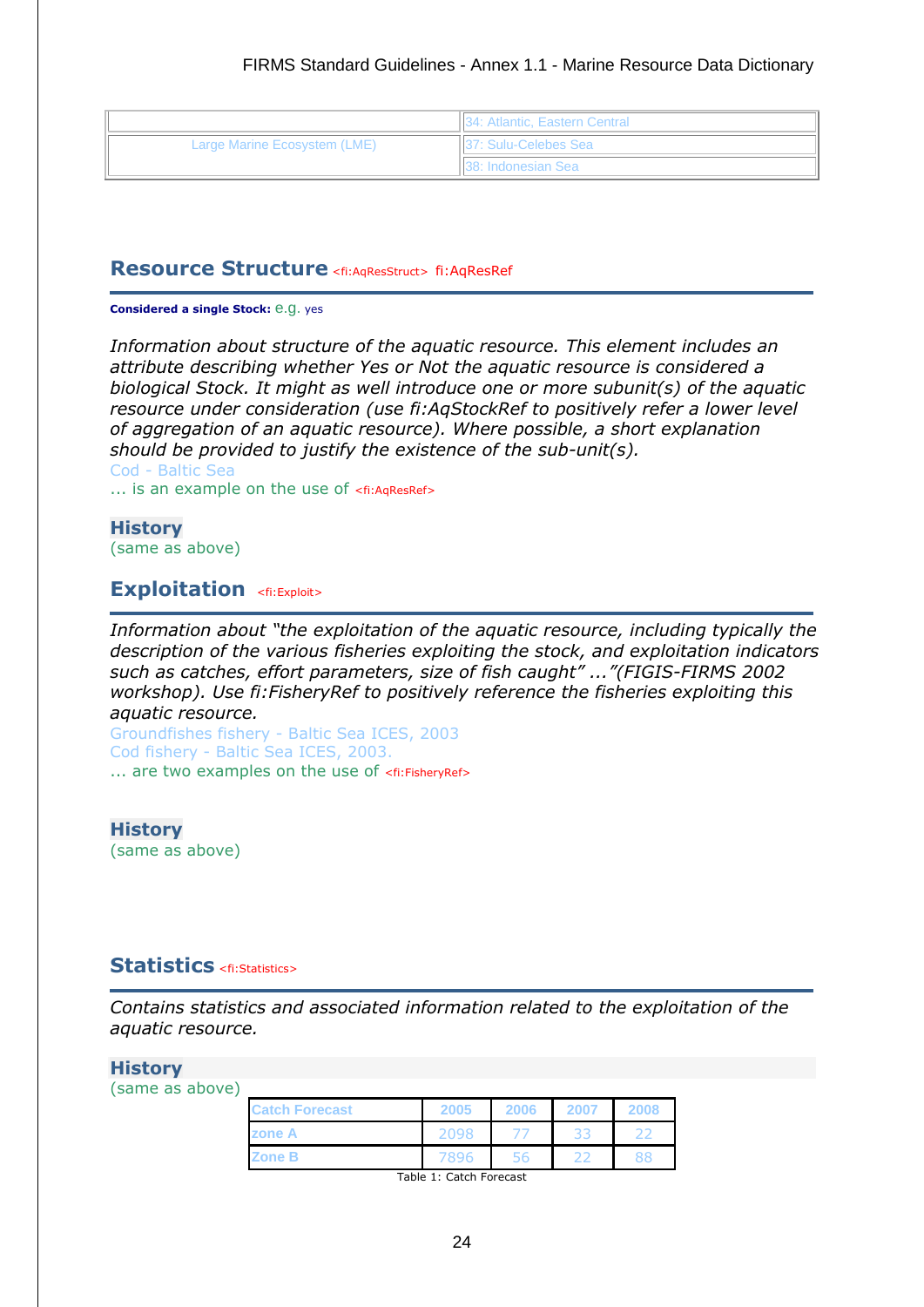*Here an example how link to tables can be nested within text. Generally tables can be displayed "inline" in "pop up" or at the "bottom" of the fact sheet:* [\(Table](http://figis02:8181/fi/figis/firms_test/firmspartner_year_speciesname.html#table2#table2)  [2\)](http://figis02:8181/fi/figis/firms_test/firmspartner_year_speciesname.html#table2#table2) text text texttext text texttext text texttext text texttext text texttext text texttext text texttext text [\(Table 3\)](http://figis02:8181/fi/figis/firms_test/firmspartner_year_speciesname.html#table3#table3). text text texttext text texttext text texttext text texttext text texttext text texttext text texttext text [\(Table 4\)](http://figis02:8181/fi/figis/firms_test/firmspartner_year_speciesname.html#table4#table4). text text texttext text texttext text texttext text texttext text texttext text texttext text texttext text

# **Assessment** <fi:BioAssess>

### **Assessment: Table of Contents**

*Assessment is a container for elements describing the biological assessment of the aquatic resource, such as the "description of data sources used for the assessment, the various assessment models and related methods applied with their individual results, and the overall assessment results, including possibly scientific advice" (FIGIS-FIRMS 2002 workshop).*

#### **History**

(same as above)

# **Data** <fi:Data>

*Data contains "data, or information about data, used to generate the exploitation indicators, or presented to the scientific assessment for the calculation of assessment indicators" (FIGIS-FIRMS 2002 workshop).*

**Assessment Data:** eg **Fishery Catch and Effort** <fi:AssessData> <fi:AssessDataType Value="Fishery Catch and Effort">

### **Assessment Models** <fi:AssessModels>

# **Type: eg Age-structured Type: eg Age-structured (see list of controlled terms)** *Assessment Models describes the various models used in performing a stock assessment. It might contain a reference list of models commonly used in stock assessments.*

### **Assumption** <fi:Assumption>

*Assumption is a description of the underlying assumptions upon which stock assessments, or results are based.*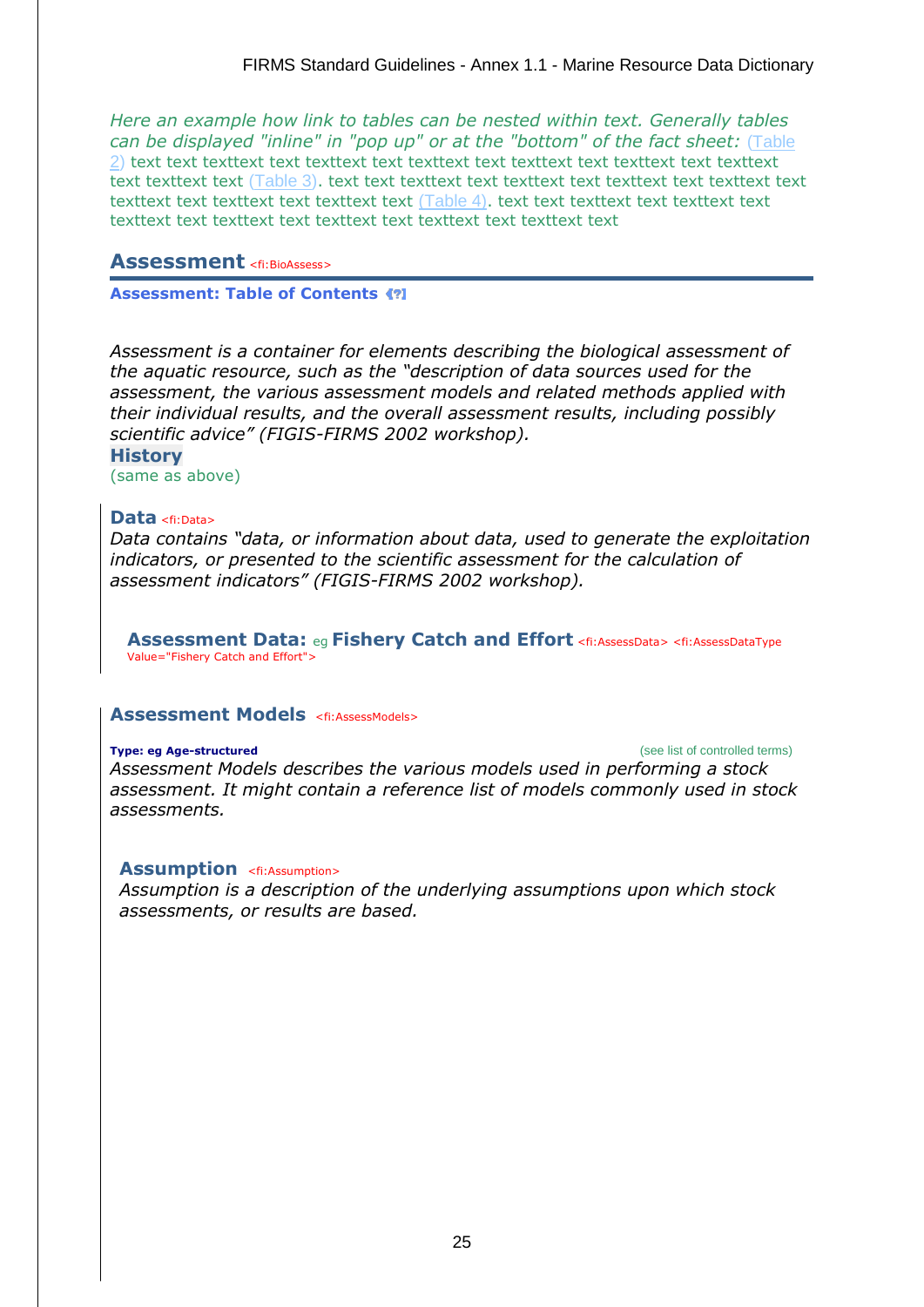

Figure 2: CPUEs of Sardine (Sardina pilchardus) from fisheries in Zone C (26°N-20°N)

#### **Methodology** <fi:Methodology>

#### **Title**

*Methodology is the science behind the method: "a description of how the generic method has been applied in the context of the current assessment, considering shortcomings on the available data, expert knowledge, assumptions, ..." (FIGIS-FIRMS 2002 workshop).*

Use the Title attribute in order to display the Methodology title at the start of the paragraph presenting the Methodology.

#### **ModelEntry1 Title** <fi:AssessModelEntry>

*Use fi:AssessModelEntry for each model used in performing a stock assessment. "An assessment model is identified by its title, and ideally includes the description of available data, assumptions made and methodology applied, and a summary of results".*

**Assumption** <fi:Assumption> (same as above)

**Methodology** <fi:Methodology> (same as above)

#### **Assessment Data:** eg **Vessel Surveys** <fi:AssessData> <fi:AssessDataType Value="Vessel Surveys":

*Data contains data, or information about data, used in the context of this assessment method to generate the exploitation indicators, or presented to the scientific assessment for the calculation of assessment indicators.*

#### **Results** <fi:Results>

*Results is a "description of the outputs of assessment at the level of each assessment model/method. It provides quantitative and/or qualitative details for each of the noticeable assessment indicators generated during the assessment" (FIGIS-FIRMS 2002 workshop).* 

Figure x: text legend text legend text legend.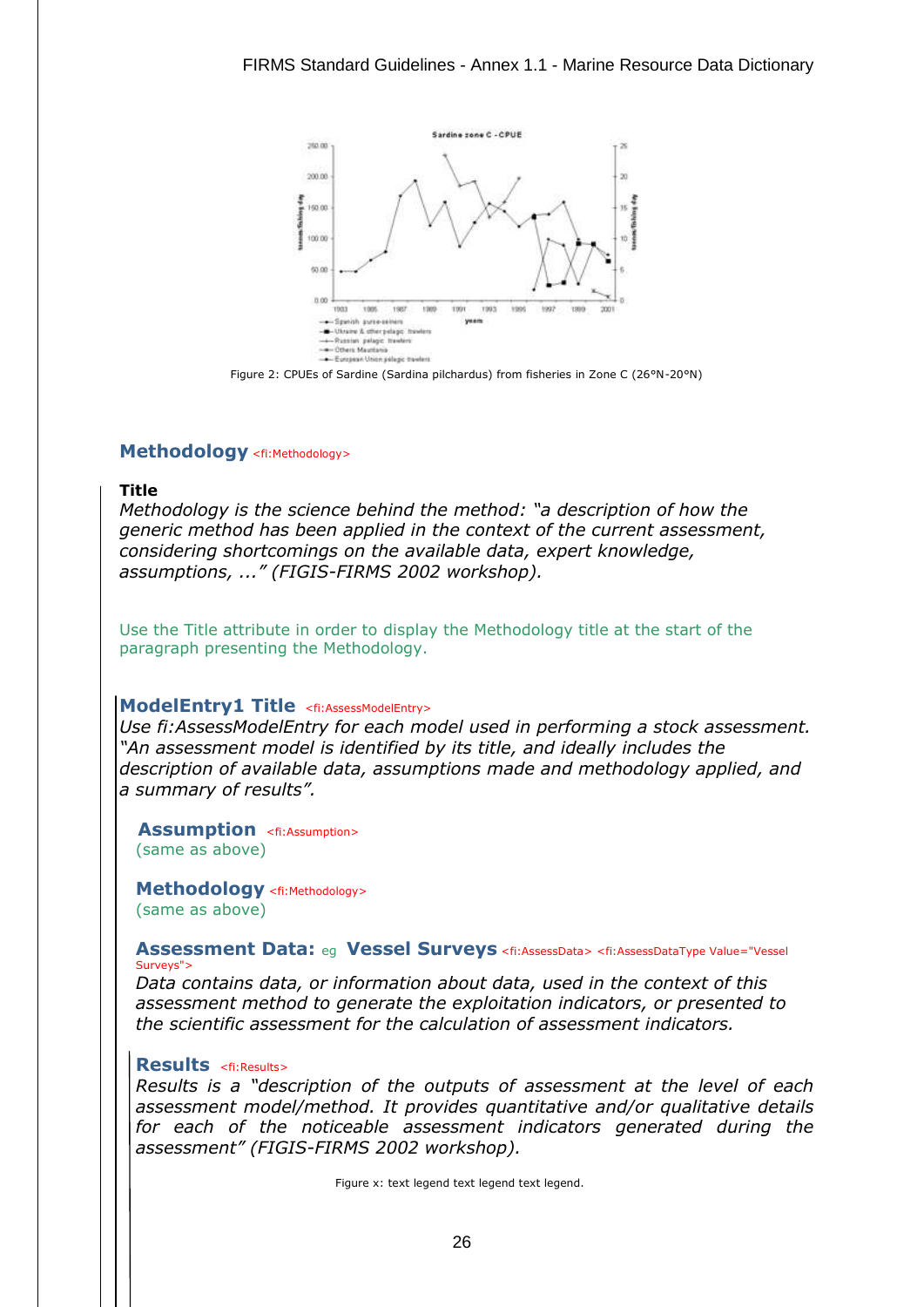

#### **Assessment Indicator** <fi:AssessIndicator>

terms)

**Type:** e.g. MSY (see list of controlled

### **Title**

*Assessment Indicator contains indicator data commonly generated using stock assessment methods (e.g. fishing mortality, biomass, recruitment, abundance index). According to the FAO Fisheries Glossary, an indicator is "a variable, pointer, or index. Its fluctuation reveals the variations in key elements of a system. The position and trend of the indicator in relation to reference points or values indicate the present state and dynamics of the system. Indicators provide a bridge between objectives and action".* Use the Title attribute in order to display the Assessment indicator title (if any) at the start of the paragraph.

#### **Projection** <fi:Projection>

*Projection contains stock projections and policy options.*

### **Reference Point <fi:RefPoint>**

**Type:** e.g. Recruitment **Type:** e.g. Recruitment **CONSISTING CONTROL** terms)

*Reference Point contains reference point data for a stock or a fishery. According to the FAO Fisheries Glossary, "a reference point indicates a particular state of a fishery indicator corresponding to a situation considered as desirable (Target reference point, TRP) or undesirable and requiring immediate action (Limit reference point, LRP, and Threshold reference point, ThRP)".*

**ModelEntry2 Title** <fi:AssessModelEntry> (same as above, but for following iteration of assessment model(s) used)

**Assumption** <fi:Assumption> (same as above, but for following iteration of assessment method(s) used)

**Methodology** <fi:Methodology> (same as above, but for following iteration of assessment method(s) used)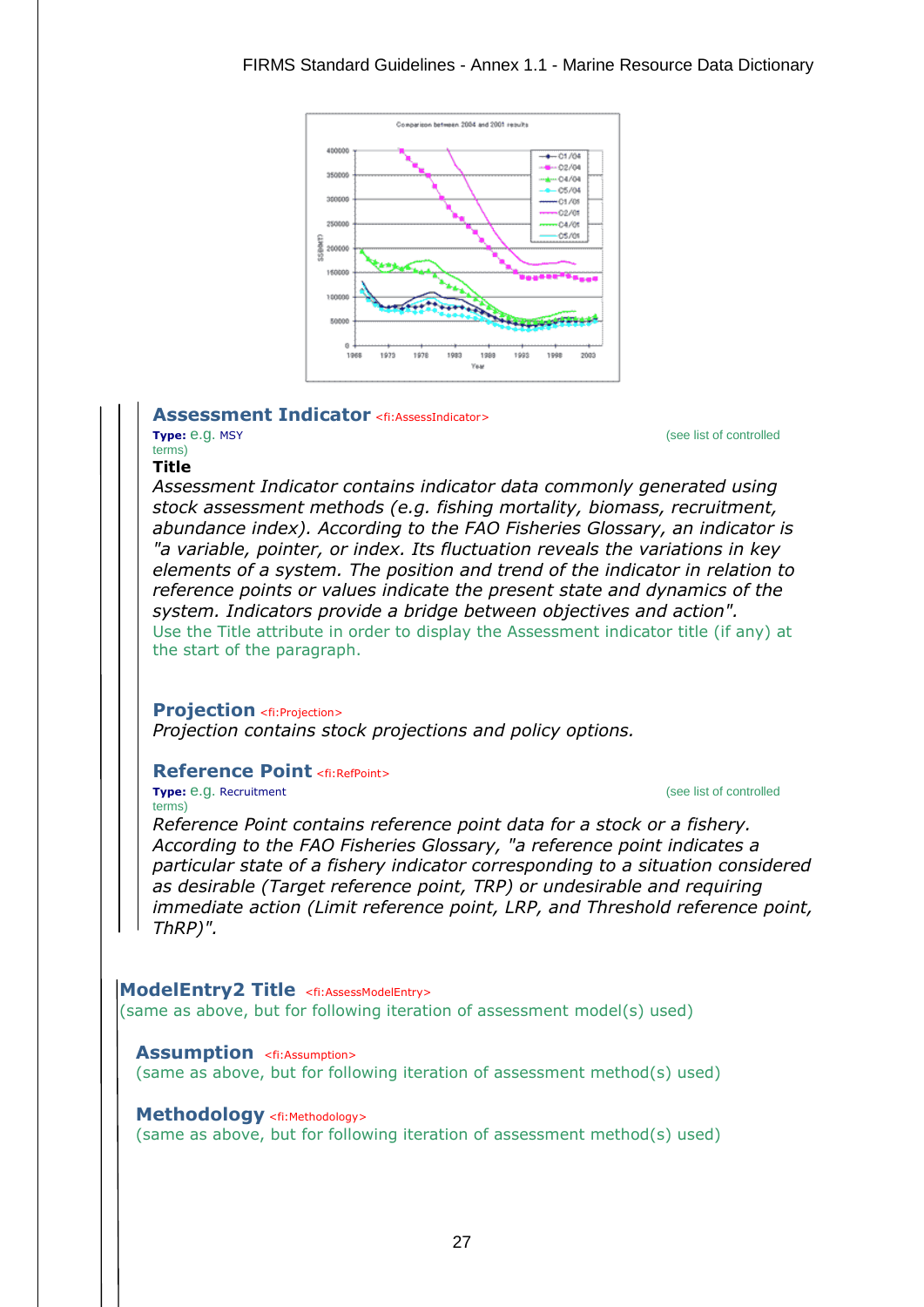**Assessment Data:** eg **Vessel Surveys** <fi:AssessData> <fi:AssessDataType Value="Vessel Surveys":

(same as above, but for following iteration of assessment method(s) used)

#### **Results** <fi:Results>

(same as above, but for following iteration of assessment method(s) used)

Here an alternative option to display tagged text without headers for Assessment Indicator, Projection and reference Point:

<fi:AssessIndic Type="MSY"> </fi:AssessIndic> *Assessment Indicator contains indicator data commonly generated using stock assessment methods (e.g. fishing mortality, biomass, recruitment, abundance index). According to the FAO Fisheries Glossary, an indicator is "a variable, pointer, or index. Its fluctuation reveals the variations in key elements of a system. The position and trend of the indicator in relation to reference points or values indicate the present state and dynamics of the system. Indicators provide a bridge between objectives and action".*. <fi:Projection> *Projection contains stock projections and policy options.* </fi:Projection>, <fi:RefPoint> *Reference Point contains reference point data for a stock or a fishery. According to the FAO Fisheries Glossary, "a reference point indicates a particular state of a fishery indicator corresponding to a situation considered as desirable (Target reference point, TRP) or undesirable and requiring immediate action (Limit reference point, LRP, and Threshold reference point, ThRP)".* </fi:RefPoint>

# Assessment Models <fi:AssessmentModels>

**Type:** eq Age-structured **Controlled terms**) **Type:** eq Age-structured **Controlled terms** Next instance presenting a distinct assessment using different type of Model. The same topic structure presented above would apply here.

**Assumption** <fi:Assumption> (same as above)

**Methodology** <fi:Methodology> (same as above)

ModelEntry1 Title <fi:AssessModelEntry> (same as above)

**Assumption** <fi:Assumption> (same as above)

**Methodology** <fi:Methodology> (same as above)

**AssessmentData:** eg **Remote Sensing** <fi:AssessData> <fi:AssessDataType Value="Remote Sensing"> (same as above)

**Results** <fi:Results> (same as above)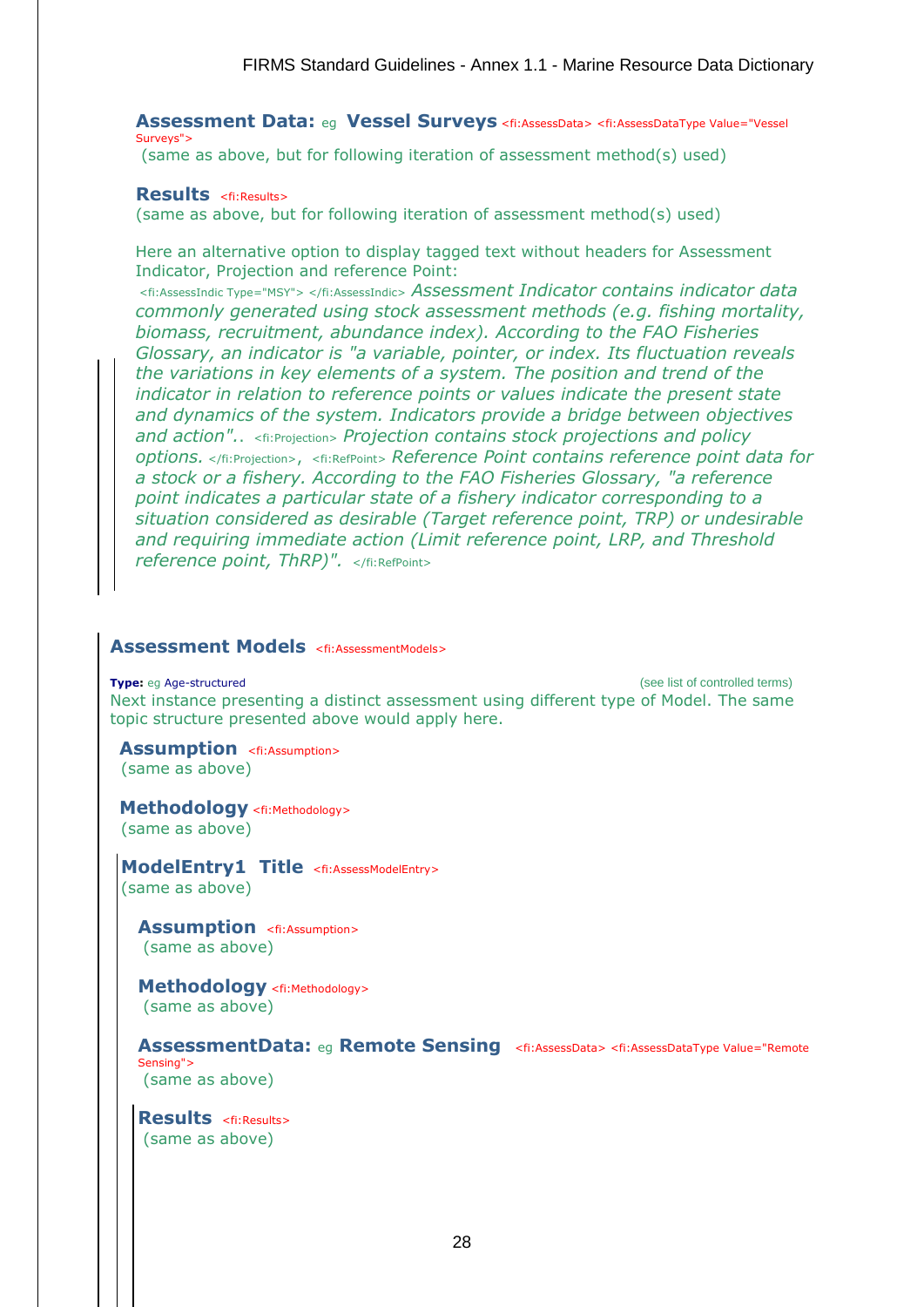# **Assessment Indicator** <fi:AssessIndic>Type: e.g. MSY

(same as above)

(see list of controlled terms)

**Projection** <fi: Projection> (same as above)

**Reference Point** <fi:RefPoint> **Type:** e.g. Recruitment

(same as above)

# **[Overall] Assessment Results <fi:Results>**

*"As an overall synthesis of the different models/methods, Results is a description of the outputs of assessment, providing a synthesis embracing the set of assessment indicator values generated during the assessment and found meaningful to contribute to state and trends statement" (FIGIS-FIRMS 2002 workshop).*

#### **Assessment Indicator** <fi:AssessIndic> **Title**

(same as above) Use the Title attribute in order to display the Assessment indicator title (if any) at the start of the paragraph.

**Projection** <fi: Projection> *Projection contains stock projections and policy options.*

**Reference Point** <fi:RefPoint> **Type:** Recruitment (same as above)

# **Scientific Advice <fi:SciAdvice>**

*Advice is a container for "scientific advice provided by the scientists at completion of the assessment. The nature of the advice is of strictly scientific nature, ie clean of any management or political consideration. It may deal with the data to be provided, the assessment tools to be used, or the orientations that should be taken to allow a stock to recover, associated with types of measures, or results of simulation" (FIGIS-FIRMS 2002 workshop).*

**Management** <fi:Management> fi:AqResRef ; fi:FisheryRef ; fi:ManageSystemRef

### **Management unit:** e.g. yes

*Information about the management of the fishery or the aquatic resource. This element includes an attribute describing whether Yes or Not the aquatic resource is considered a Management Unit. If Yes, a Jurisdiction area is required as primary or secondary georeferencing system. According to the FAO Fisheries Glossary, Management is "the art of taking measures affecting a resource and its exploitation with a view to achieving certain objectives, such as the maximisation of the production of that resource. Management includes, for example, fishery regulations such as catch quotas or closed seasons. Managers are those who*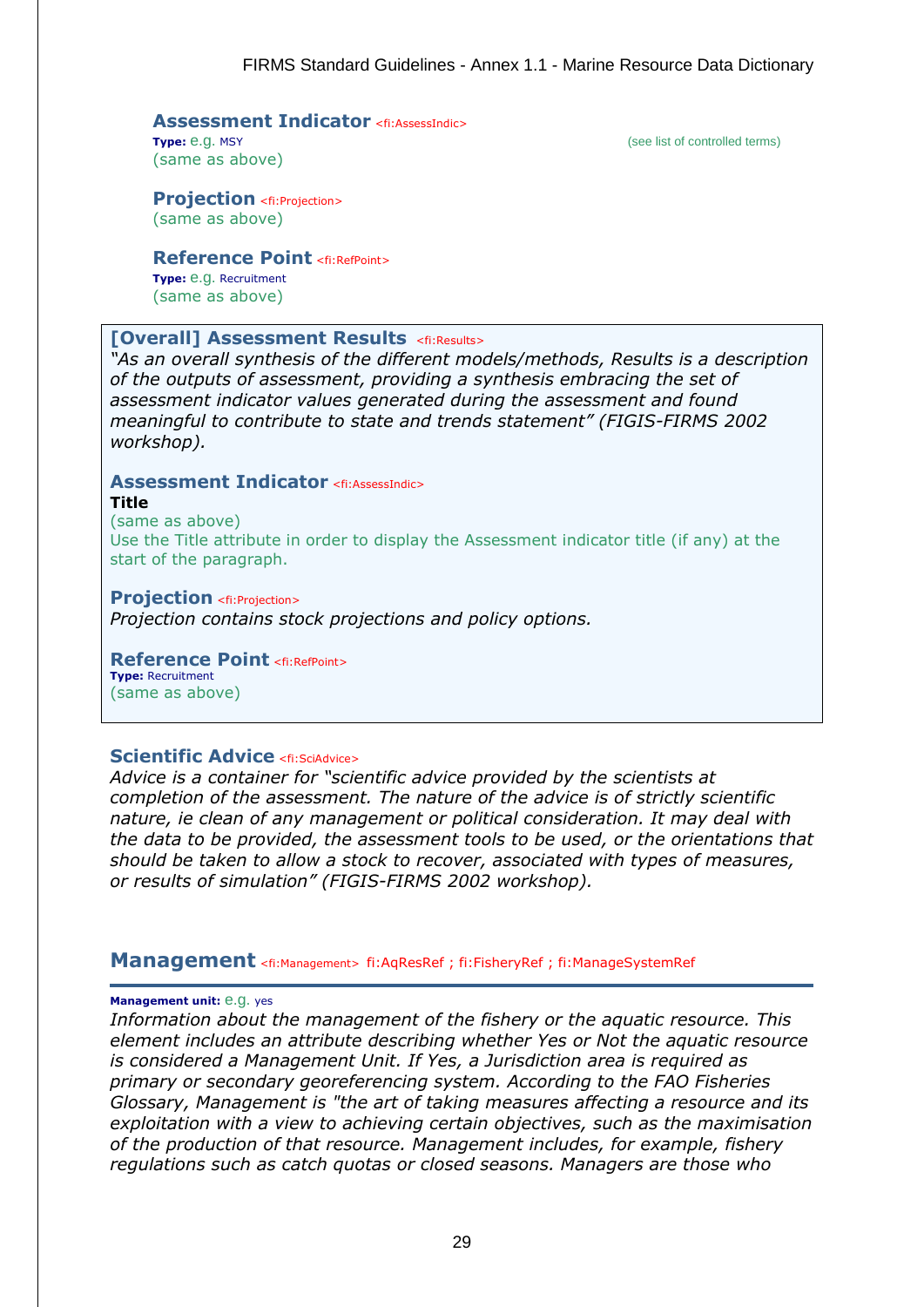### *practice management".*

*Management Unit (<fi:managementUnit>):* An aquatic resource or fishery is declared as [Fishery] Management Unit if it is effectively the focus for the application of selected management methods and measures, within the broader framework of a management system. According to the FAO Glossary for Responsible Fishing, "a Fishery Management Unit (FMU) is a fishery or a portion of a fishery identified in a Fishery Management Plan (FMP) relevant to the FMP's management objectives." FMU's may be organised around fisheries biological, geographic, economic, technical, social or ecological dimensions , and the makeup and attribute of a fishery management unit depends mainly on the FMP's management objectives.

# **History**

*Historic information related to the element which contains fi:History. e.g. management regimes over time and their effect, and trends.* 

#### **Management Objectives** <fi:Objectives>

*are objectives related to missions, outputs, projects, etc. Use one fi:ObjectiveEntry for each instance of an objective. For management systems, description of main goals/objectives which the governing authority wishes to achieve within the system and strategies applied for that purpose. According to the FAO Fisheries Glossary, "a formally established, more or less quantitative target that is actively sought and provides a direction for management action".*

#### <fi:ObjectiveEntry>

#### **Title**

*Use one fi:ObjectiveEntry for each instance of an objective. For management systems, description of main goals/objectives which the governing authority wishes to achieve within the system and strategies applied for that purpose.* Use the Title attribute in order to present (if any) the Objective title at the start of the paragraph presenting the Objective entry.

#### **Management Strategies** <fi:Strategies>

*Management Strategies are strategies related to missions, outputs, projects, etc. Use one instance of fi:Strategy for each instance of a Strategy.*

#### <fi:StrategyEntry>

**Title**

*Use one fi:StrategyEntry for each instance of a strategy.* Use the Title attribute in order to present (if any) the Strategy title at the start of the paragraph presenting the Strategy entry.

### **Management Methods** <fi:ManagementMethods>

*Management Methods describes the set of methods or measures affecting fisheries, and used to implement management strategies. Use one fi:ManagementMethodEntry for each instance of a measure.*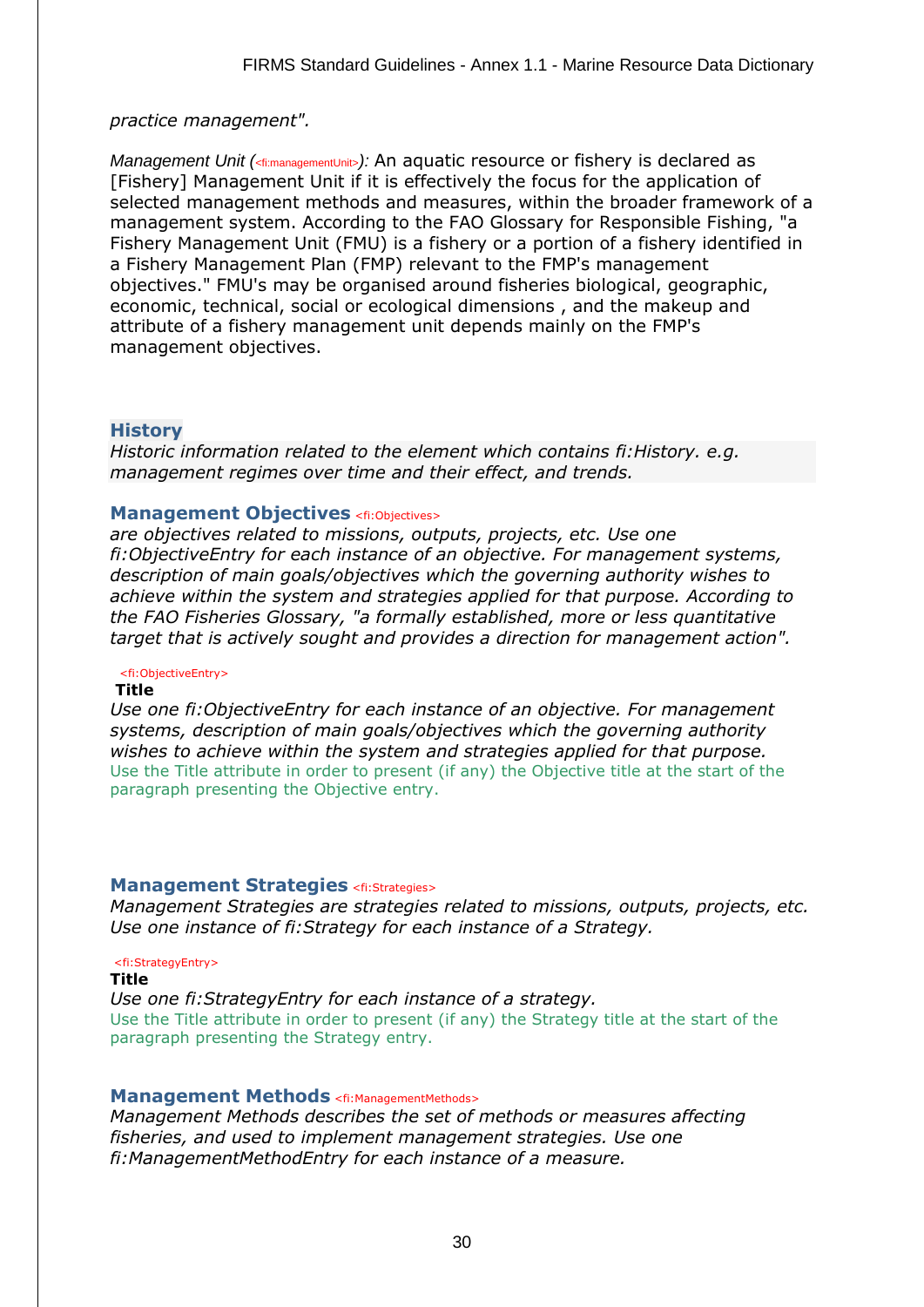<fi:ManagementMethodEntry>

#### **Title**

Use one fi:ManagementMethodEntry for each instance of a management method. Use the Title attribute in order to present (if any) the management Method title at the start of the paragraph presenting the Method entry.

#### **Management Advice <fi:Advice>**

*"Management advice are those recommendations generally evolving from the assessment addressed to management authorities. It evolves from biological scientific advice (found under assessment results) but takes into account a broader spectrum of issues. Advice may be proposed under different management options, each one including a risk assessment element" (FIGIS-FIRMS 2002 workshop).*

#### **Management Resolutions** <fi:Resolutions>

*It contains management resolutions decided upon by Management authorities.*

#### <fi:ResolutionEntry>

**Title**

*Use one fi:ResolutionEntry for each instance of a resolution.* Use the Title attribute in order to present (if any) the Resolution title at the start of the paragraph presenting the Resolution entry.

#### **Problems** <fi:Problems>

*It contains information about management problems.*

<fi:ProblemEntry>

#### **Title**

*Use one fi:ProblemEntry for each instance of a problem.* Use the Title attribute in order to present (if any) the Problem title at the start of the paragraph presenting the Problem entry.

#### Cod - Baltic Sea (western part), ICES, 2000

North Western Atlantic: Hake fishery - Baltic Sea, ICES, 2003

... are 2 examples of the use of respectively <fi:AqResRef> and <fi:FisheryRef> **Biological State and Trend** <fi:AqResStateTrend>

**Exploitation Rate:** e.g. **No or low fishing mortality** <fi:ExploitRate> *It contains information about the exploitation rate*.

**Abundance Level:** e.g. **Virgin or high abundance** <fi:AbundanceLevel> *It contains information about the abundance level.*

#### **State**: e.g. **Depleted** <fi:ExploitState> (see list of controlled terms)

*Contains one or more standard term (e.g. "overexploited", "fully exploited") describing the state of an aquatic resource.*

*AqResStateTrend is a container for Aquatic Resource State and Trend information entries. "This element includes a short statement (which should be understandable by the public) summarising the current observation made on the resource or stock considered, with a focus on the state of the fish population and the trends characterising its evolution, and possibly outlooks on its future. For resources units defined at aggregated level, this topic may consist of a general*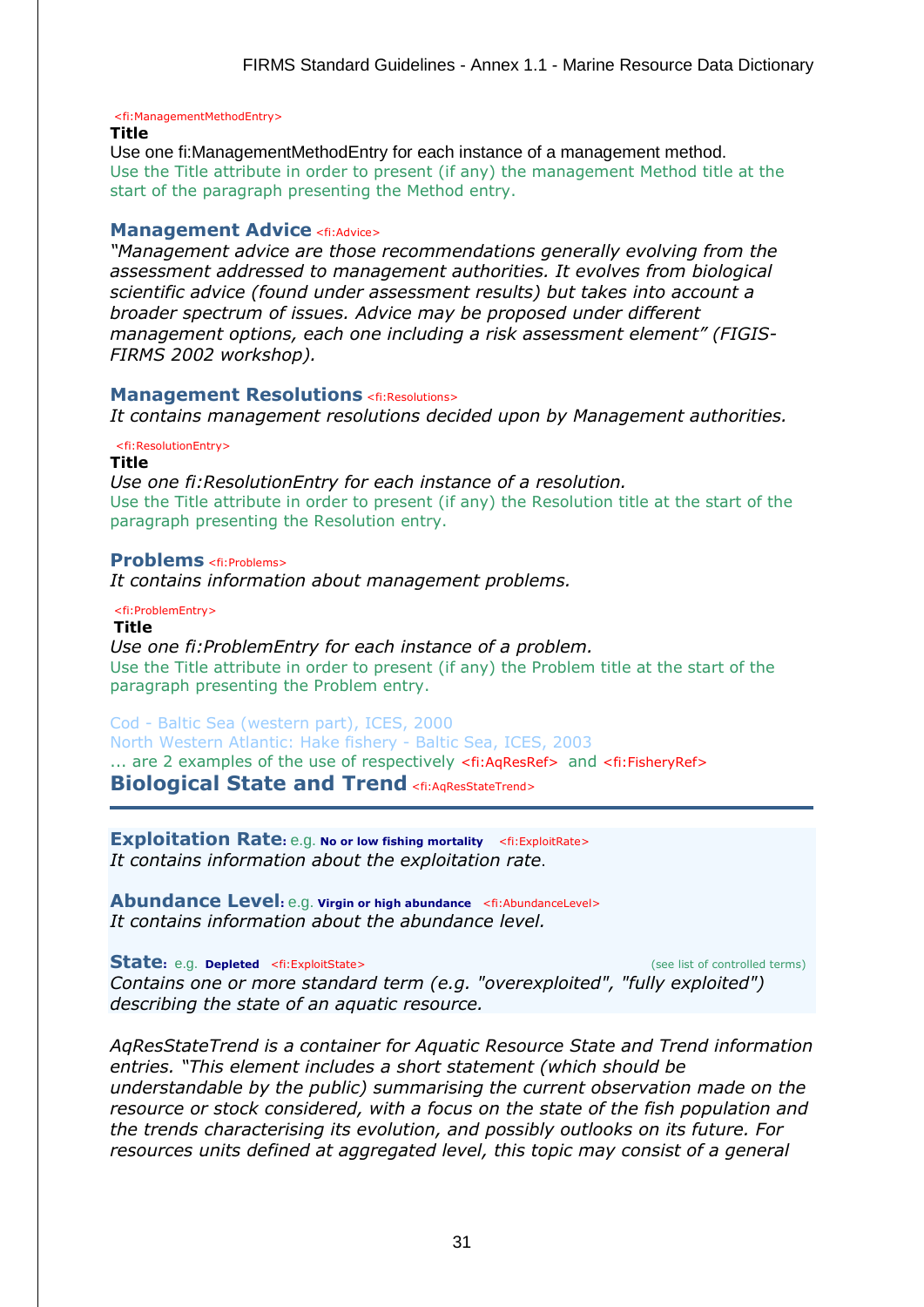*statement including a list of state and trends entries fitting each of the sub-units making up that aggregated resource" (FIGIS-FIRMS 2002 workshop).*

# **History**

*Historic information related to the element which contains fi:History. e.g. an historical review of the Stock or Resource exploitation, management regimes over time and their effect, and trends.* 

#### <fi:AqResStateTrendEntry>

#### **Title**

*Use an fi:AqResStateTrendEntry for each instance of a state or trend statement, in case distinct statements applying to different aquatic resources under review are included*. Use the Title attribute in order to present (if any) the Title of the entry at the start of the paragraph.

# **Source of Information** <fi:Sources>

*Sources is a container for biblio entry elements. It is used to identify the source of a piece of data within an object when it is not part of a bibliography. For example, an editor inserting a table of data from a FAO dataset into the middle of an object might cite FAO using fi:Sources. Use an instance of fi:BiblioEntry for each separate citation. Use fi:BiblioEntryLink to point a source citation to an existing fi:BiblioEntry anywhere in the FIGISDoc. fi:Sources contains a list of fi:BiblioEntry. fi:Sources can be found at any level where there is not an fi:ObjectSource.*

Example:

Commission for the Conservation of Southern Bluefin Tuna (CCSBT). Report of the Ninth Meeting of the CCSBT Scientific Committee. 2004-09-13.

#### **Disclaimer:**

This is an extract of the XXXX fisheries advice presenting the fish stock information. The full XXXX advice is available on http://www.XXX.XX and accounts for fisheries constraints in addition to the stock considerations.

# **Bibliography** <fi:Bibliography>

*Bibliography is a container for biblio entry elements. It is used as in a traditional print bibliography found at the end of a document, in order to cite the literature consulted and used for the creation of the document.*

# **BiblioEntry** <fi:BiblioEntry>

*BiblioEntry is a container for elements that define a reference source. It is similar in spirit to the bibliographies found in traditional books. All the fields that would be expected in a Bibliographic Entry are included, as well as the possibility of tagging hyperlinks and adding free text.* <fi:BiblioEntry>

Title Author. Series. Publisher. Date.....

<fi:BiblioEntry> Title Author. Series. Publisher. Date..... ...................................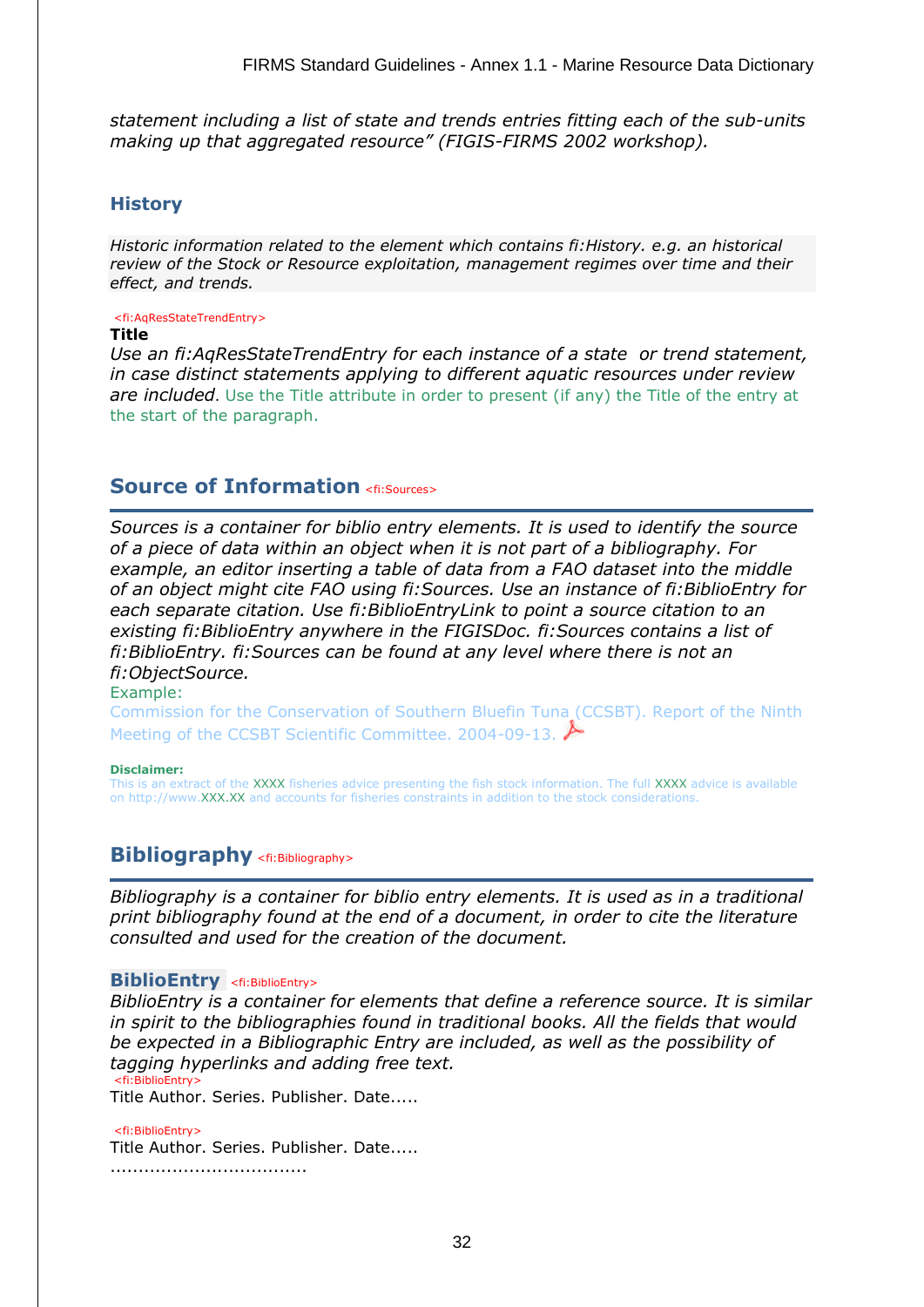# **Related Information** <fi:RelatedResources>

*Literature of papers cited in the source text that may or may not have been used in the construction of the object , and/or are considered as 'sugggested additional reading'. It is an element for entering literature info that has no direct relation with the origin of the data in the object: it can be considered as 'additional reading' information. fi:RelatedResources contains a list of fi:BiblioEntry elements, which ARE NOT COLLECTED in the fi:Bibliography element. There can be ONLY ONE fi:RelatedResources in a given object, located at its root (This includes FIGISDoc).*

### **BiblioEntry**

(Same as above)

# **Tables** <Table>

#### **Table 2: Landing per month [back >>](http://figis02:8181/fi/figis/firms_test/firmspartner_year_speciesname.html#back2#back2)**

| Landing per month |      |      |  |
|-------------------|------|------|--|
| 3435              | onnr | )nnr |  |
| <b>VV</b>         |      |      |  |

#### **Table 3: Reference points proposed by ICES in 1999 [back >>](http://figis02:8181/fi/figis/firms_test/firmspartner_year_speciesname.html#back3#back3)**

| $\sim$ in the $\sim$<br>keference<br>. |         |          |  |
|----------------------------------------|---------|----------|--|
|                                        | ∽       |          |  |
|                                        | --<br>ີ | __<br>-- |  |
|                                        |         | ---      |  |

### **Table 4: Total Effort [back >>](http://figis02:8181/fi/figis/firms_test/firmspartner_year_speciesname.html#back4#back4)**

| rs |            |  |
|----|------------|--|
|    | .)AT<br>-- |  |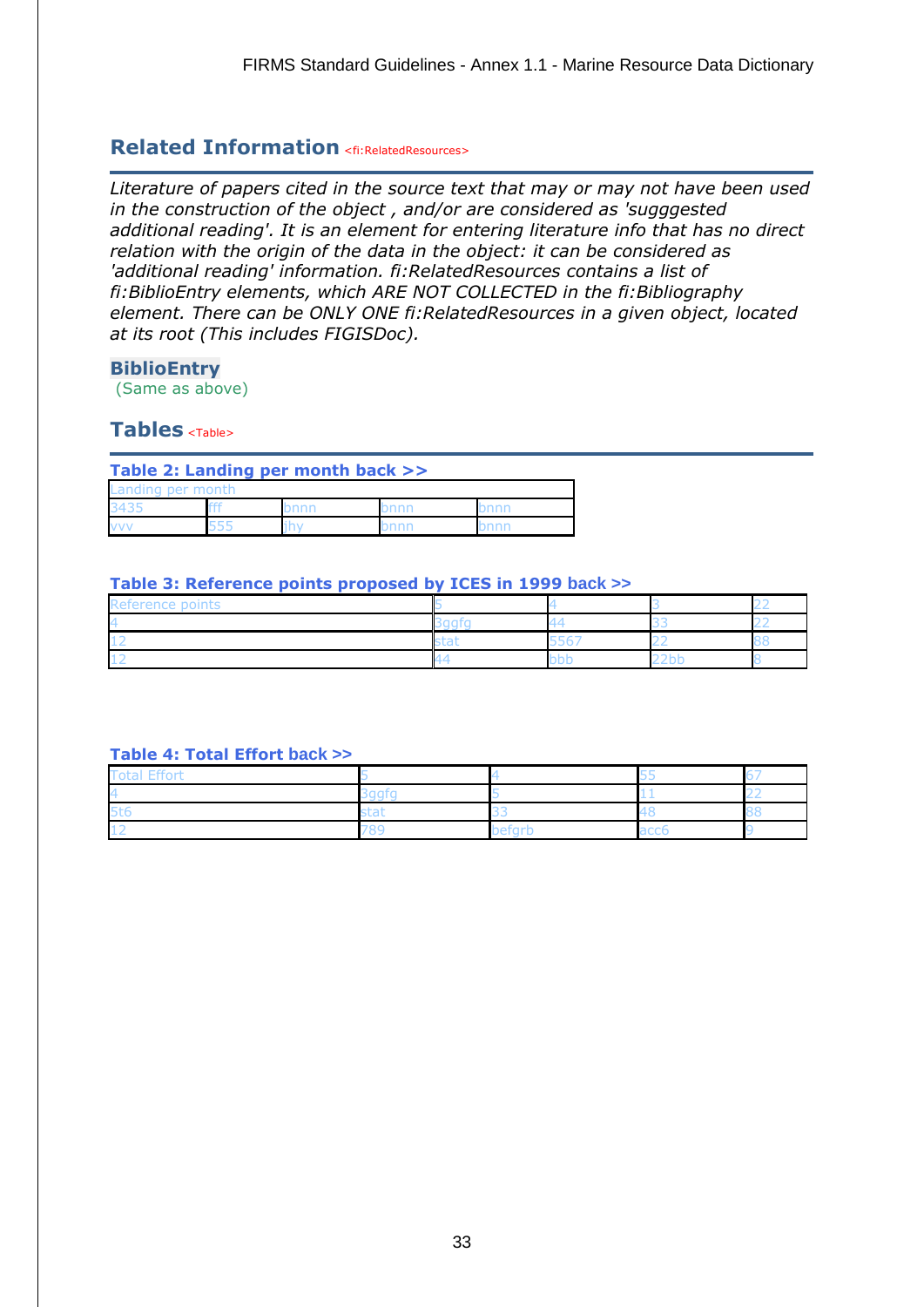# <span id="page-33-0"></span>**Annex 1.2 - List of reference terms for Marine Resources**

*Purpose:* the list of reference terms included in this document reflects the current set of terms used throughout the various topics of the Marine Resource fact sheet in order to index each report (or observation) in FIRMS. These terms are dynamically extracted from the FIGIS reference table management system, are presented in the fact sheets within the topic they logically refer to, and can be used through the search page for retrieving list of stocks.

*Revision history*: this document was presented as background document to TWG1 which used it during its discussions on the Body content of a fact sheet (paragraph 10e, and 11 of TWG1 report). A general comment made by TWG1 was that definitions should be added together with the terms, and that terms should be translated.

Following TWG1, this document was slightly edited taking into account TWG1 contributions (notably adding FAO definitions to Status of Exploitation) and presented to FSC3 as document FSC3/2006/8. Considering the non conclusive discussion on Status and Trends terms, FSC3 decided to drop this class of terms temporarily of the list of standard reference terms. For the other classes of reference terms, the lists were generally found too detailed at first glance, and it was suggested that i) some lists of terms be organized in a hierarchical way, ii) an "unspecified" term be added at this first level, iii) where necessary authorize more than one term to be used. FSC agreed that such simplified structure would be more workable for Partners, and easier for end users. This would not hamper possibility to index inventories using more detailed levels. FSC3 went through a revision of the lists of Reference terms proposed standard terms according to these principles, as presented in the present document.

Although there was general agreement for the higher level terms of the revised list, it was agreed that some classes of terms require more work (Reference points, Assessment indicators) or confirmation that they are suitable (Jurisdictional terms).

FSC 3 decided that as far as content is concerned, the document should be considered as "guidelines".

**Preliminary remark:** The following list of reference terms is to be used for the development of search tools for the FIRMS database. It is understood that this is a first list of basic terms that is kept open for the addition of new terms and definition of sub-terms in future meetings of the FIRMS Steering Committee.

### **Climatic Zone**

- Polar
- **Temperate**  $\bullet$
- **Tropical**  $\bullet$
- Unspecified  $\bullet$

#### **Bottom type**

- Seagrass  $\bullet$
- Coral reef
- Mangrove
- Soft bottom
- Hard bottom
- **•** Unspecified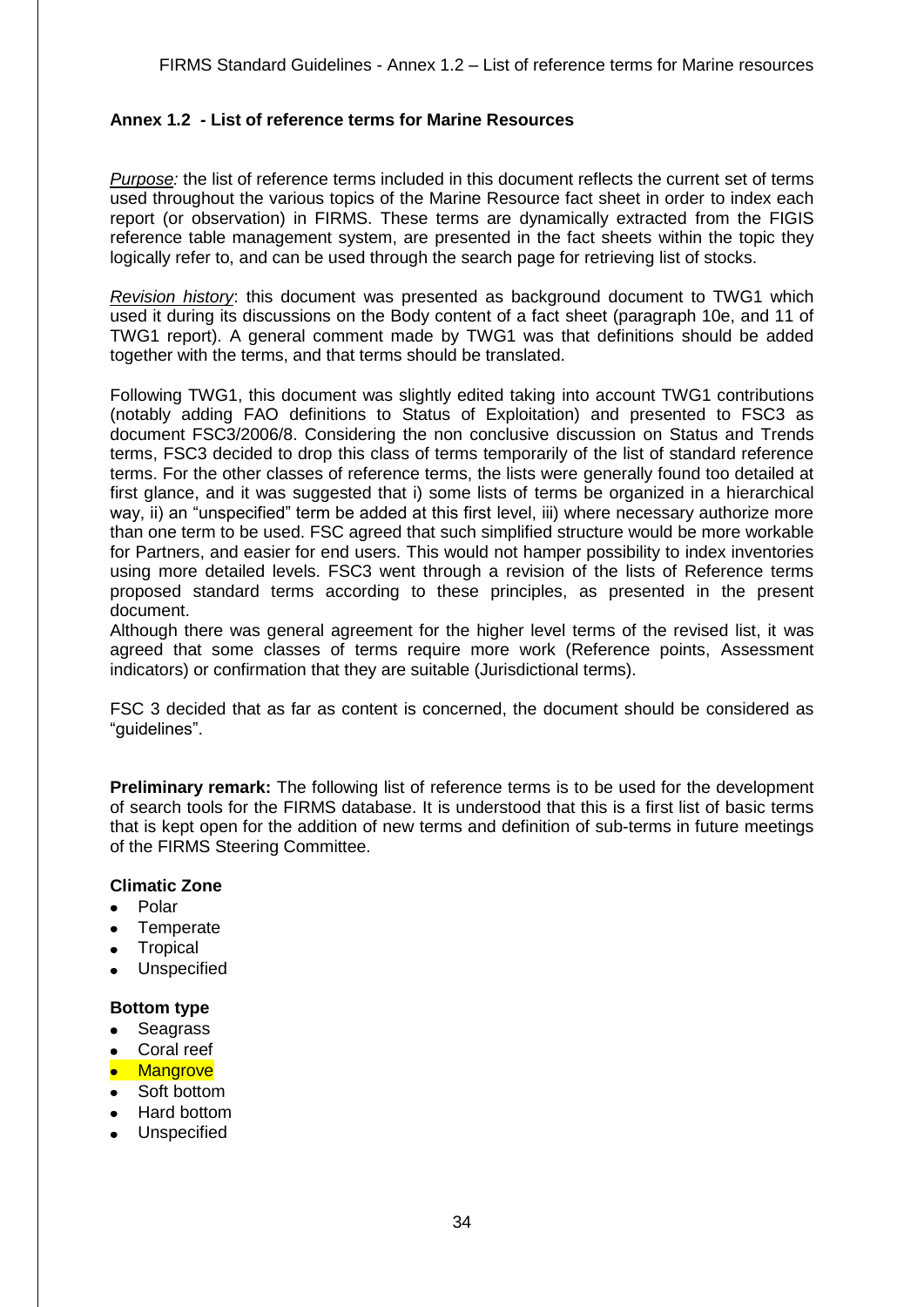# **Depth Zone**

- Coastal  $(0 \text{ m} 50 \text{ m})$
- Shelf  $(50 m 200 m)$
- Slope  $(200 \text{ m} 1000 \text{ m})$
- $\bullet$  Abyssal ( $> 1000 \text{ m}$ )
- Unspecified

# **Horizontal Distribution**

- Inland waters
- Estuarine
- Littoral
- Neritic
- Oceanic
- **•** Unspecified

# **Vertical Distribution**

- Demersal/Benthic
- **•** Demersal
- **•** Benthic
- Pelagic
- **•** Unspecified

# **Geoform** (or 'Sea floor physiography')

- $\bullet$ **Seamount**
- Estuaries
- Fjords
- Canyons
- Lagoons
- Unspecified

# **Spatial Scale**

- Global
- Regional
- Sub-Regional
- National
- Local
- **•** Unspecified

# **Jurisdictional distribution**

- National
- Shared between nations
- Highly migratory
- High Seas purely
- Straddling between High Seas and EEZ
- **•** Unspecified
- **Assessment Models**
- Age-structured
- Size-structured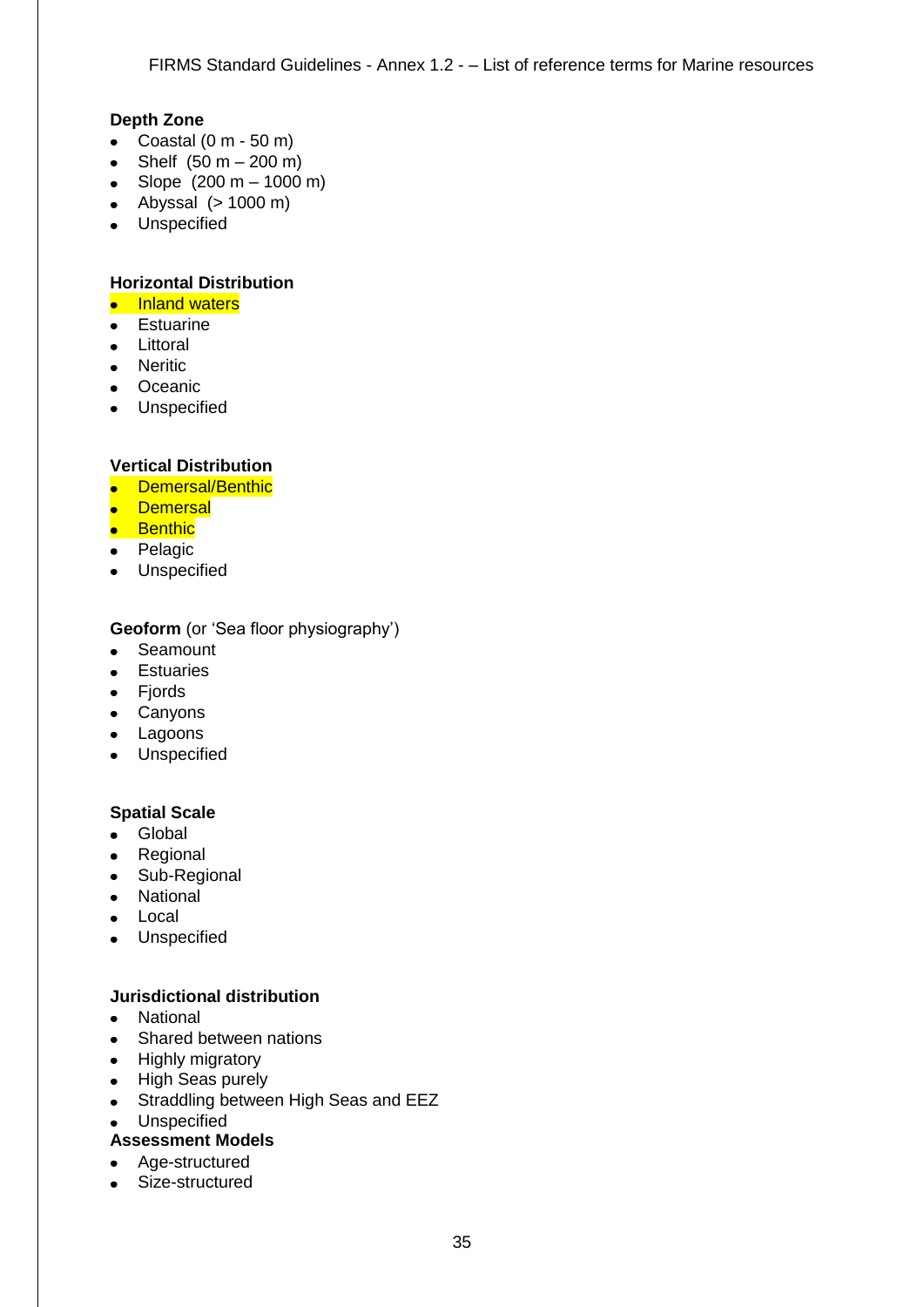- Biomass-aggregated
- Others
- **•** Unspecified

# **Assessment Data**

- Fishery Catch and Effort
- Vessel Surveys
- Tagging
- Remote Sensing
- **Environmental Data**
- **•** Unspecified

# **Reference Points**

- MSY
- Others
- **•** Unspecified

# **Assessment Indicators**

- Biomass
- Abundance
- Exploitation rate
- $\bullet$  SSB
- Recruitment
- Fishing mortality
- Average length
- Average weight
- Unspecified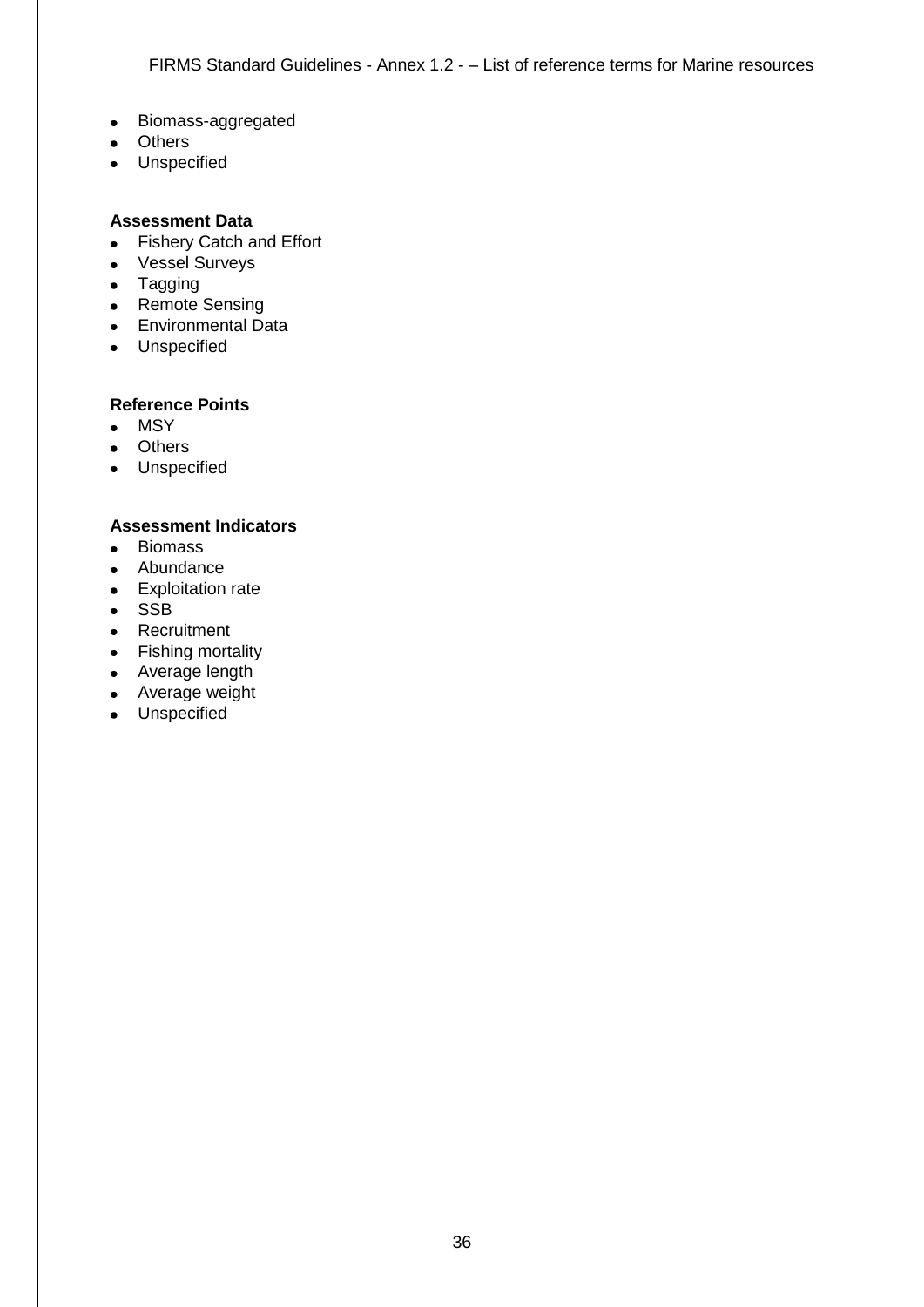### <span id="page-36-0"></span>**Annex 1.3 - FIRMS Stock Status descriptors**

#### *Preamble*

*Purpose:* Define how the Stock Status descriptors are utilized within the FIRMS fact sheets of the FIRMS web site and how these can evolve to a broader standard.

*Revision history*: During 4th FIRMS Steering Committee (FSC4), FIRMS partners have agreed upon a standard list of stock status descriptors for Exploitation rate, and Abundance level, as follows.

#### **1. Exploitation Rate and Stock Abundance Descriptors**

#### **Exploitation rate status**

- No or low fishing mortality
- Moderate fishing mortality  $\bullet$
- High fishing mortality
- Uncertain/Not assessed

#### **Stock abundance status**

- Pre-exploitation biomass or high abundance
- Intermediate abundance
- Low abundance
- Depleted
- Uncertain/Not assessed

#### **2. Usage of these descriptors**

The status categories for exploitation rate and stock abundance are used strictly only as search terms. No reference is made to the standard terms in the fact sheets – unless specified by the Partner/fact sheet owner – and the headings 'exploitation rate', 'abundance level' and 'exploitation status'1 are displayed only if some content is specified by Partner/fact sheet owner. Instead, Partners provide stock status information according to their own criteria as well as an explanation of how the search terms and symbolism translate into these criteria (the 'mapping'). The 'Exploitation Status'<sup>1</sup> categories are not used as search terms.

 $1$  Exploitation status refers to the standard terms used by FAO in its world review of the state of marine resources • not known or Uncertain

- Recovering
- Depleted

 $\overline{a}$ 

- Overexploited
- Fully exploited
- Moderately exploited
- Underexploited, undeveloped of new fishery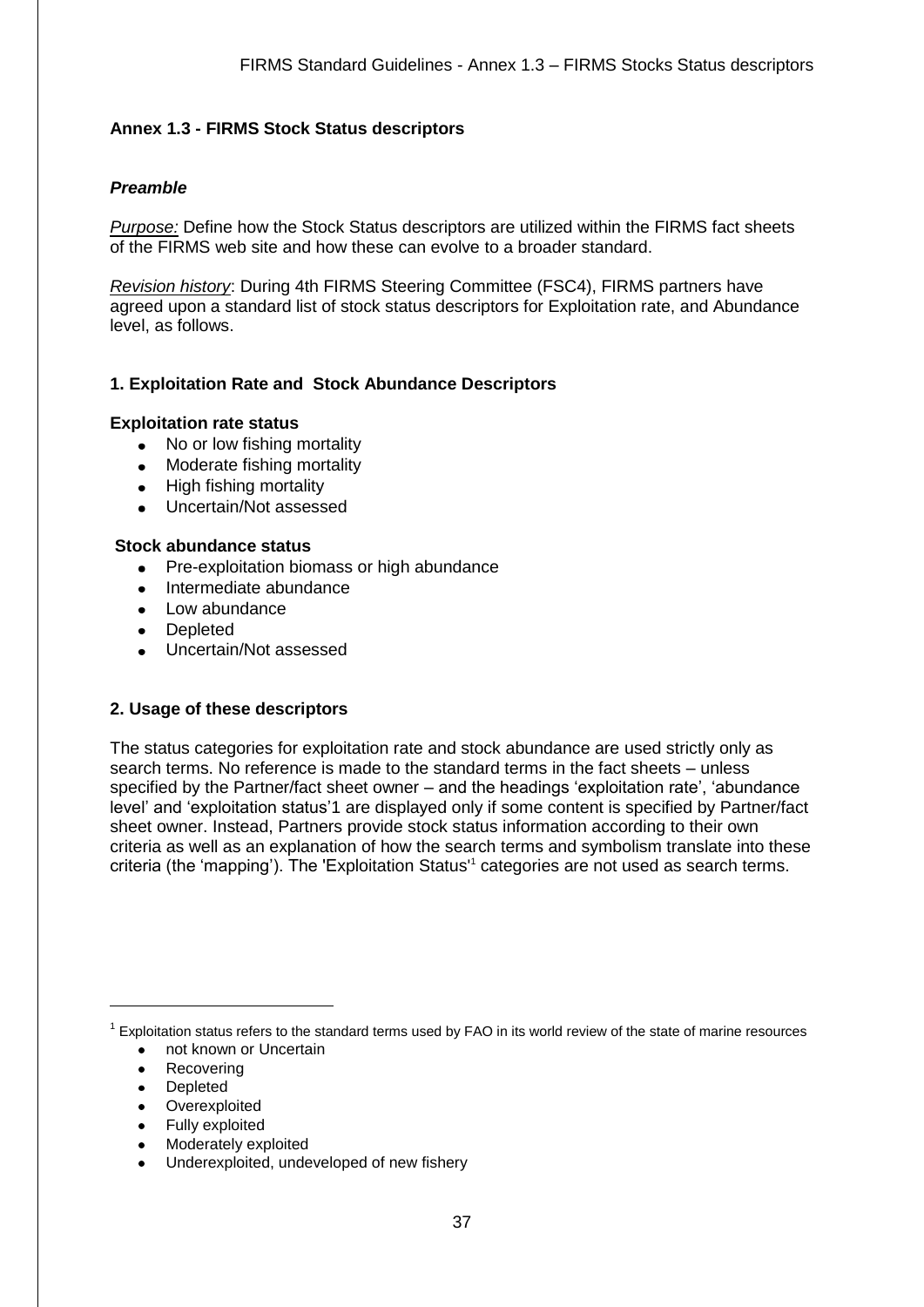# **3. Mapping established by Partners between their own classification and FIRMS standard descriptors**

During the FIRMS TWG2 (April 2008) and during the following FIRMS SC5 (July 2008) it was agreed that Partners could use their own system of classification for describing the status of stock. The FIRMS State and Trend standard descriptors will be used only for search purposes in order to facilitate extraction of data. In order to make this extraction possible, mapping rules should therefore be established between Partners' local and FIRMS standard descriptors concerning Exploitation rate and Abundance level categories. A few examples are provided below, but updated mapping rules are available in the FIRMS Wiki at [http://km.fao.org/FIGISwiki/index.php/FIRMS\\_Fishery\\_Resources\\_Standard\\_descriptors\\_for](http://km.fao.org/FIGISwiki/index.php/FIRMS_Fishery_Resources_Standard_descriptors_for_State_and_trend) State and trend (login required).

Mapping table for NAFO:

| <b>Stock abundance status</b> |                                                  |                         | <b>Exploitation rate status</b> |                                |                         |  |
|-------------------------------|--------------------------------------------------|-------------------------|---------------------------------|--------------------------------|-------------------------|--|
| Code                          | <b>FIRMS</b> descriptors                         | <b>NAFO</b> Criterion   | Code                            | <b>FIRMS</b> descriptors       | <b>NAFO</b> Criterion   |  |
| A                             | Pre-exploitation<br>biomass or high<br>abundance | $B \gg B$ buf           |                                 | No or low fishing<br>mortality | $F$ < Fbuf              |  |
| B                             | Intermediate abundance                           | $B > B$ buf             | 2                               | Moderate fishing<br>mortality  | $Fbut \leq F \leq Flim$ |  |
| $\mathsf{C}$                  | Low abundance                                    | $Blim \leq B \leq Bbut$ | 3                               | High fishing mortality         | $F >$ Flim              |  |
| D                             | Depleted                                         | $B < B$ lim             | 0                               | Uncertain/Not<br>assessed      |                         |  |
| E                             | Uncertain/Not assessed                           |                         |                                 |                                |                         |  |

### Mapping table for ICES:

# S&T mapping tables according to the new format of the ICES advice (from 2011).



The ICES advice in beginning of summary sheet determines what stock status mapping should be used (MSY, Precautionary Approach (PA), Management Plan (MP) or Qualitative evaluation). It should be noted that up to 2010, another S&T mapping tables was applied (see FIRMS Wiki page).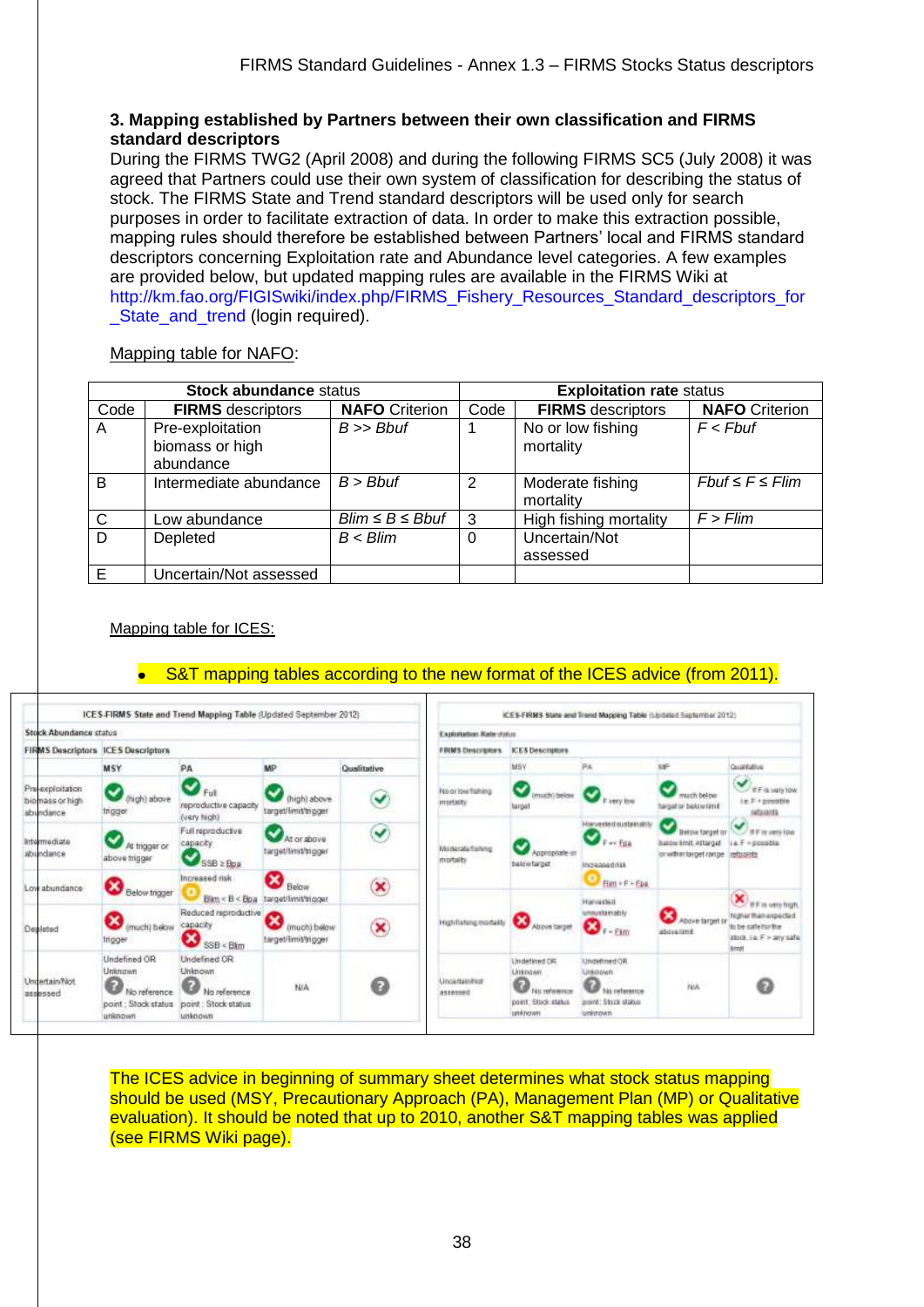#### Mapping table for FAO:

It was agreed that, for the short to medium-term at least, the Fisheries Management and Conservation Service (FIMF) will continue to use the descriptors of stock status that are defined in the Appendix similarly as other Partners of FIRMS continue to use their own descriptors of such status. The relationships between these two types of descriptors are shown in Fig. 1. It was noted that FIMF does not have descriptors of the stock status in the upper part of the box shown in Fig. 1. Stocks with high fishing mortality & (i) pre-exploited & (ii) intermediate biomass levels usually quickly become (i) fully & (ii) overexploited.

A full review of FIMF's present descriptors of stock status & possibly their adjustment is planned before the preparation of "Review of the state of world marine fisheries resources" for 2009 COFI.

Figure 1: The relationship of FAO/FIMF's descriptions of stock status (listed inside of the box) and those of FIRMS (listed outside the box on the left-hand side and below that box).

|                      | High     | Depleted | Overexploited $\leftarrow$ |                    |                         |
|----------------------|----------|----------|----------------------------|--------------------|-------------------------|
| fishing<br>mortality | Moderate | Depleted | Overexploited              | Fully<br>exploited | Moderately<br>exploited |
|                      | Low      | Depleted | Recovering                 | Fully<br>exploited | Underexploited          |
|                      |          | Depleted | Low                        | Intermediate       | Pre-exploitation /      |
|                      |          |          |                            | <b>Biomass</b>     |                         |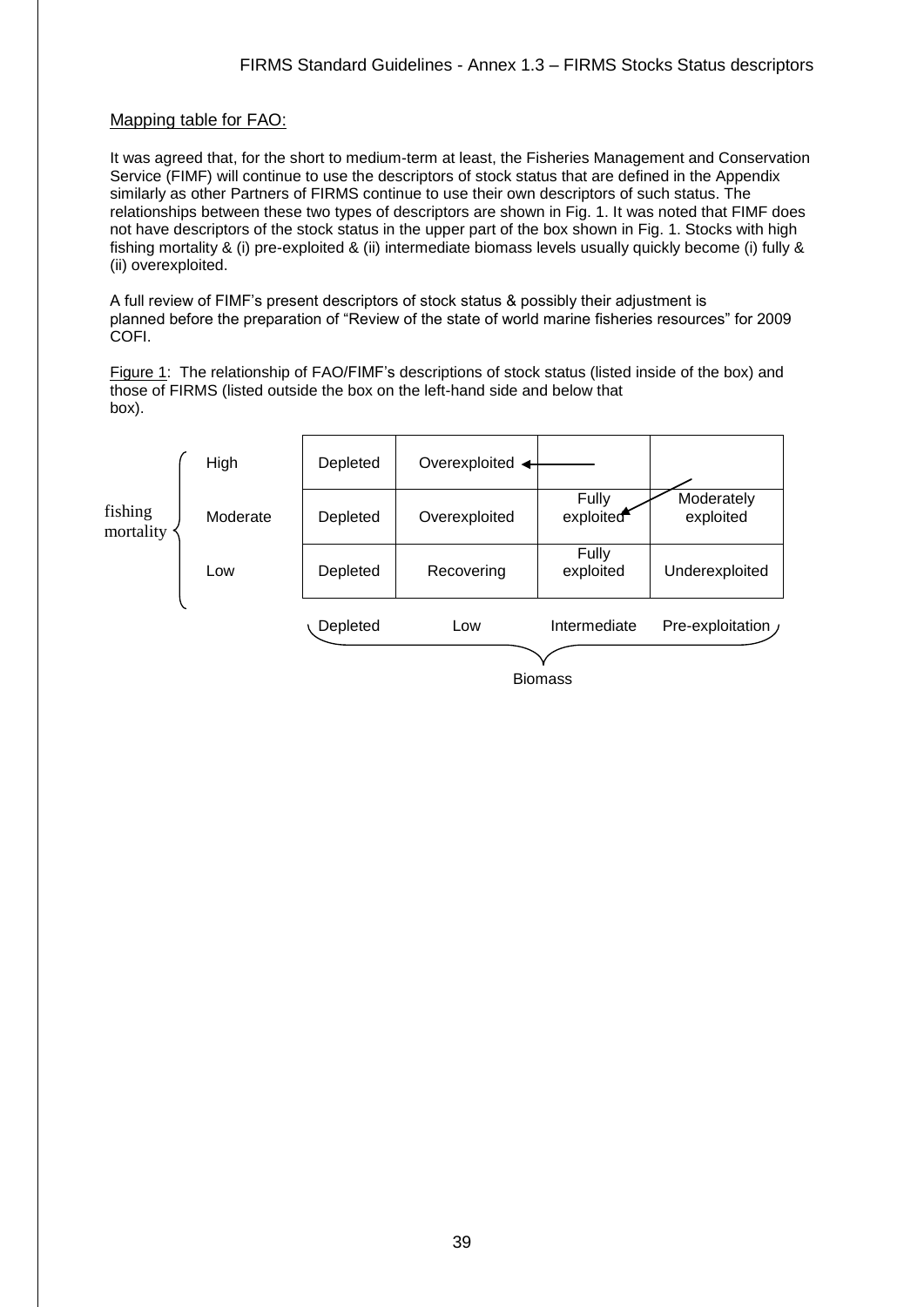### <span id="page-39-0"></span>**Annex 1.4 - Fisheries naming conventions**

# *Preamble*

*Purpose*: For the sake of clarity in FIRMS system, in order to have a homogeneous presentation or to facilitate search, the naming of a Fishery has to follow some conventions. At the same time, data owners have their own ways of naming fisheries, more or less formalized, which they wish to be reflected within FIRMS.

The purpose of this document is to present the criteria to be used as FIRMS naming convention for Fisheries.

#### *Revision history*: a first proposal was made at FSC2 in document (FSC2/2005/6

[ftp://ftp.fao.org/fi/DOCUMENT/FIGIS\\_FIRMS/2005/6e.pdf\)](ftp://ftp.fao.org/fi/DOCUMENT/FIGIS_FIRMS/2005/6e.pdf). FSC2 generally accepted the proposal with some comments. A revised version based on a comprehensive review of the inventory of fisheries to date was developed for consideration at TWG1 (TWG1/2005/4c2 ftp://ftp.fao.org/fi/DOCUMENT/FIGIS\_FIRMS/Technical/4c2\_e.pdf). This proposal constituted a substantial revision of the standards proposed at FSC2: in addition to the Title *stricto sensu*, it introduced two additional components required for a complete name (Geo-reporting standpoint, and parent fishery title). TWG1 endorsed the general approach while recognizing that this procedure would follow a learning curve. The Secretariat also told that this document would require more thoughts and that a new version would be drafted before FSC3.

Following TWG1, a new version was reworked concurrently with the development of the functional specifications for the fishery module, and the revision of the guidelines for the inventory of fisheries. On the style, it strives to focus on the aspects directly related to the Naming convention (the other aspects being treated in the other documents). On the substance, it maintains the need for the Geo-reporting standpoint, but drops that of the parent fishery title. It is therefore a mid-way between the two versions previously presented. Therefore, paragraph 1 has been completely revised providing background for and explaining the rational behind the proposed naming conventions. In Paragraph 2 (naming conventions), sections highlighted in green represent changes in substance since last document presented to FSC2.

This post TWG1 version (thus the 3rd edition of that document within one year period) was presented to the FSC3 as document FSC3/2006/10. FSC3 decided to add this document as draft guidelines and will be kept under review as work on the fisheries module progresses. The document is to be used as a reference for the next stage of FishCode-STF inventory of fisheries.

Following TWG2, a new version was reworked concurrently with new development of the functional specifications for the fishery module, and with further revision of the guidelines for the inventory of fisheries. The Fishery module was approved by FSC5 and the first fishery fact sheets were finally published in the FIRMS web site on July 2009. With this decision, FSC5 also agreed to upgrade this section from "draft guidelines" status to "guidelines".

### **1. Working definition and concepts related to the identification of Fisheries in an inventory**

Understanding the fisheries inventory process whereby fisheries are identified provides a useful background to the proposed naming conventions.

### 1.1 Working definitions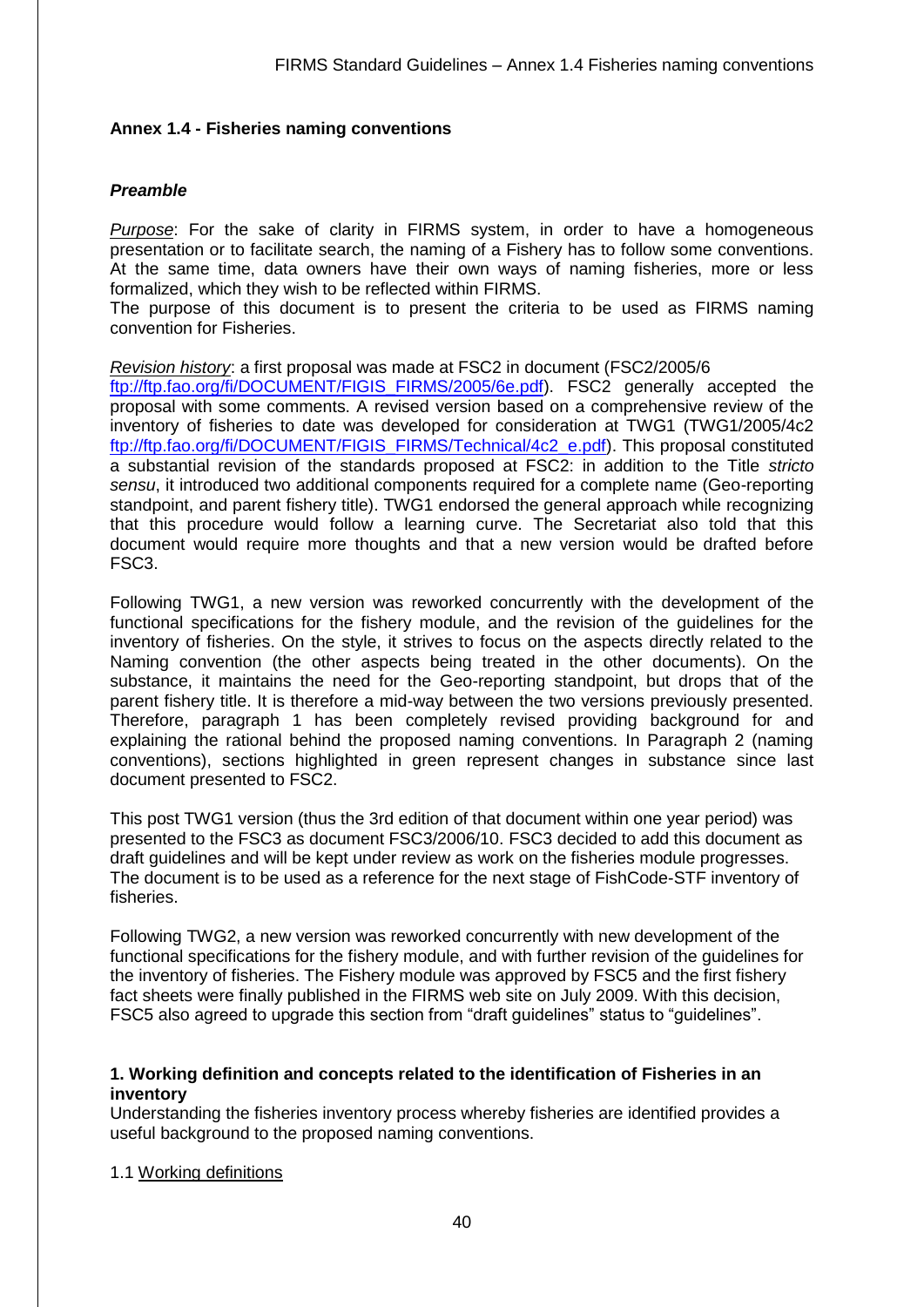"A *Fishery is an activity leading to the harvesting of fish, within the boundaries of a defined area. The fishery concept fundamentally gathers indication of human fishing activity, including from economic, management, biological/environmental and technological viewpoints (FIRMS 2006, modified from FAO glossary of fisheries)"*.

Geographic reference*: "The geographic frame[work] from which fisheries are considered for inclusion in the inventory (modified from FIRMS, 2008)".*

"*The thematic approach highlights the disciplinary viewpoint prevailing in the identification of fishery units (FIRMS 2008)"*.

#### 1.2 Process of identifying fishery units in an inventory

Inventories are carried out at different scales (either Global, Regional, National or Subnational), each time from a specific geographic standpoint. In a reporting system like FIRMS, this [scale x geographic] standpoint is herewith defined as the Geographic reference. Examples of Geographic reference are Western Central Pacific Ocean (an SPC2 regional Geographic reference), Senegal (a national Geographic reference), or Florida (a USA subnational Geographic reference). This Geographic reference defines the space within which fisheries are identified during an inventory.

Species or harvested resources, seabeds, fishing practices (or métiers), vessels, people or households are the elements which people perceive as fisheries. The task of the inventory is to partition (or segment) these elements in a set of Fishery units. Depending on the disciplinary viewpoint, this partitioning process would lead to different results, and accordingly five thematic approaches have been recognized: Resource, Fishing technique, Métier, Production system and Management system. Key attributes of a fishery unit depend on the thematic approach considered during the fishery identification process. We present in table 1 the five approaches and key attributes generally encountered in each case.

Table 1: the 5 thematic approaches to fisheries identification, disciplinary view point prevailing for each thematic approach, and set of keys characterizing a fishery according to the thematic approach.

| Thematic approach                                                                                                                                                                                                                                                                                                                                                                                                      |              | disciplinary Set of criteria / keys                                                                                                      |
|------------------------------------------------------------------------------------------------------------------------------------------------------------------------------------------------------------------------------------------------------------------------------------------------------------------------------------------------------------------------------------------------------------------------|--------------|------------------------------------------------------------------------------------------------------------------------------------------|
|                                                                                                                                                                                                                                                                                                                                                                                                                        | view point   | prevailing<br>possible                                                                                                                   |
| <b>Resource:</b> when focus for the definition of the fishery is<br>on the resource (s) targeted.<br>example: "Deep-sea shrimp fishery"<br>where reference is made to the resources of shrimps in deep-<br>sea waters off Angola<br>example: "Shrimp and groundfish fishery - Gulf of Paria"<br>where reference is made to the resources of shrimps and<br>groundfish in gulf of Paria, in Trinidad and Tobaggo waters | biologist    | Environment:<br>Target Species;<br>Fishing Area;                                                                                         |
| Fishing technique: when focus for the definition of the<br>fishery is on the fishing technique and related technology<br>used.<br>example: "Semi-industrial Mediterranean purse seining fishery<br>", where reference is made to the fishing technique deployed                                                                                                                                                        | technologist | Vessel type,<br>and/or<br>Fishing Gear, and/or<br>Fishing technique<br><b>Target Species</b><br>Fishing area<br><b>Exploitation form</b> |

<sup>2</sup> SPC: Secretariat of the Pacific Community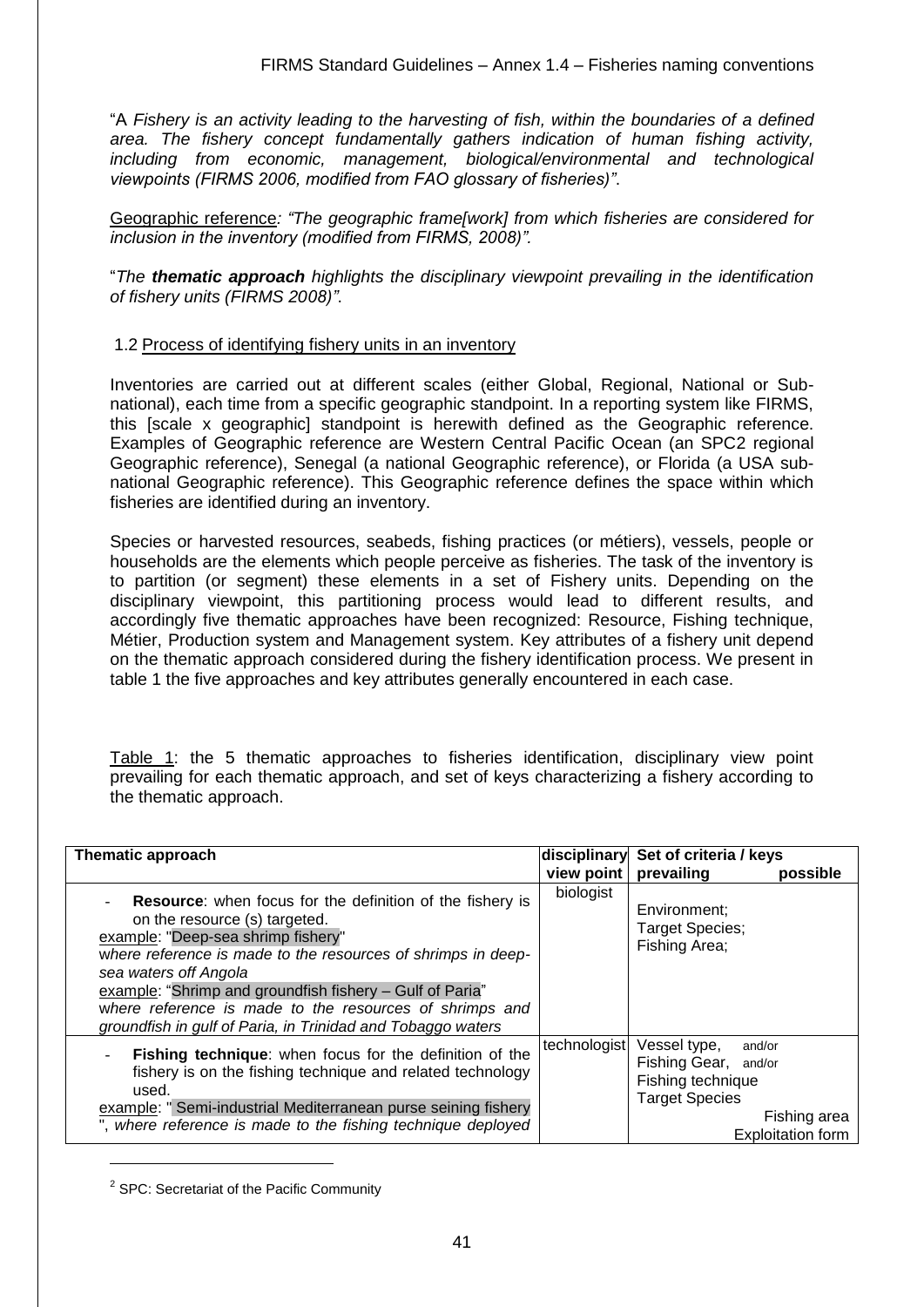| Thematic approach                                                                                                                                                                                                                                                                                                                                                                                                                                                                                                                                                                                                                                                                                                                                                                                                                                                |                                  | disciplinary Set of criteria / keys                                                                                                          |
|------------------------------------------------------------------------------------------------------------------------------------------------------------------------------------------------------------------------------------------------------------------------------------------------------------------------------------------------------------------------------------------------------------------------------------------------------------------------------------------------------------------------------------------------------------------------------------------------------------------------------------------------------------------------------------------------------------------------------------------------------------------------------------------------------------------------------------------------------------------|----------------------------------|----------------------------------------------------------------------------------------------------------------------------------------------|
|                                                                                                                                                                                                                                                                                                                                                                                                                                                                                                                                                                                                                                                                                                                                                                                                                                                                  | view point                       | prevailing<br>possible                                                                                                                       |
| for catching and storing fish on board medium size purse<br>seiners in the Mediterranean context.                                                                                                                                                                                                                                                                                                                                                                                                                                                                                                                                                                                                                                                                                                                                                                |                                  |                                                                                                                                              |
| Metier <sup>3</sup> : when focus for the definition of the fishery is on<br>the category of fishing activity implemented by a fishing<br>fleet or fishermen community.<br>example: " offshore flatfish trammel netting", where reference<br>is made to the fishing practice making use of trammel net for<br>catching flatfish in offshore waters of French continental shelf.                                                                                                                                                                                                                                                                                                                                                                                                                                                                                   | biologist<br>socio-<br>economist | Vessel type,<br>and/or<br>Fishing Gear,<br>and/or<br>Fishing technique;<br><b>Target Species</b><br>Fishing area<br><b>Exploitation form</b> |
| Production system: when focus for the definition of the<br>fishery is on the socio-economic category of enterprise<br>(for industrial / commercial fisheries) or household (for<br>artisanal / subsistence fisheries).<br>example: "Coastal trawlers - Italian Adriatic coast", where<br>reference is made to the fleet of coastal trawlers based in the<br>various ports of the Italian Adriatic coast and operating<br>according to same enterprise strategies<br>example: "family-scale fishing and rice field fisheries", where<br>reference is made to household communities in Cambodia<br>basing their subsistence strategies on mixed fishing and rice<br>culture activities                                                                                                                                                                             | socio-<br>economist              | Exploitation form;<br>Vessel type<br>or<br>Fishermen community;<br>Country, Province, Village<br>Environment<br>Fishing area                 |
| Management system: when focus for the definition of a<br>fishery is on the unit of reference for organizing a<br>Management system, ie a set of governing rules formally<br>agreed within a recognized legal framework for the<br>management a fishery or group of fisheries.<br>example: "Commonwealth fisheries" (Australia)<br>where reference is made to Australia fisheries managed at<br>federal level (as opposed to those managed at state level)<br>example: "Alaska fisheries", where reference is made to the<br>NPFMC management system for USA Alaskan fisheries<br>example: "Municipal fishery - Philippines", where reference is<br>made to the municipal management system whereby state<br>delegates to local municipal and city government responsibility<br>to manage fisheries within a jurisdiction area of 15 kms coastal<br>waters strip. | jurist,<br>managers              | Jurisdiction<br>Other geographic area,<br>other attributes<br>reflecting the mode<br>of management,<br>eg "comanaged"                        |

### 1.3 Structuring an inventory

Hierarchical organization: in many situations, it is also found that different set of criteria might be successively applied to decompose *fisheries* into fisheries of a sub-level: each partitioning stage is usually driven by a distinct *thematic approach* and the resulting set of *fisheries* constituting the inventory is organised in a tree like way, or *hierarchy* (see figure 1).

 $L$  Fisheries title 1 (Approach: resource)  $L$  Fishery title 2 (Approach: métier)  $L$  Fishery title 3 (Approach: métier)

L Fisheries title 4 (Approach: resource)

Figure 1 – Hierarchy of fisheries identified from different approaches.

 3 The concept of Métier: "A métier is usually defined by the use of a given fishing gear in a given area, in order to target a single species or group of species, e.g. inshore shrimp trawling, offshore flatfish trammel netting … (Mesnil and Shepherd, 1990; Laurec et al., 1991).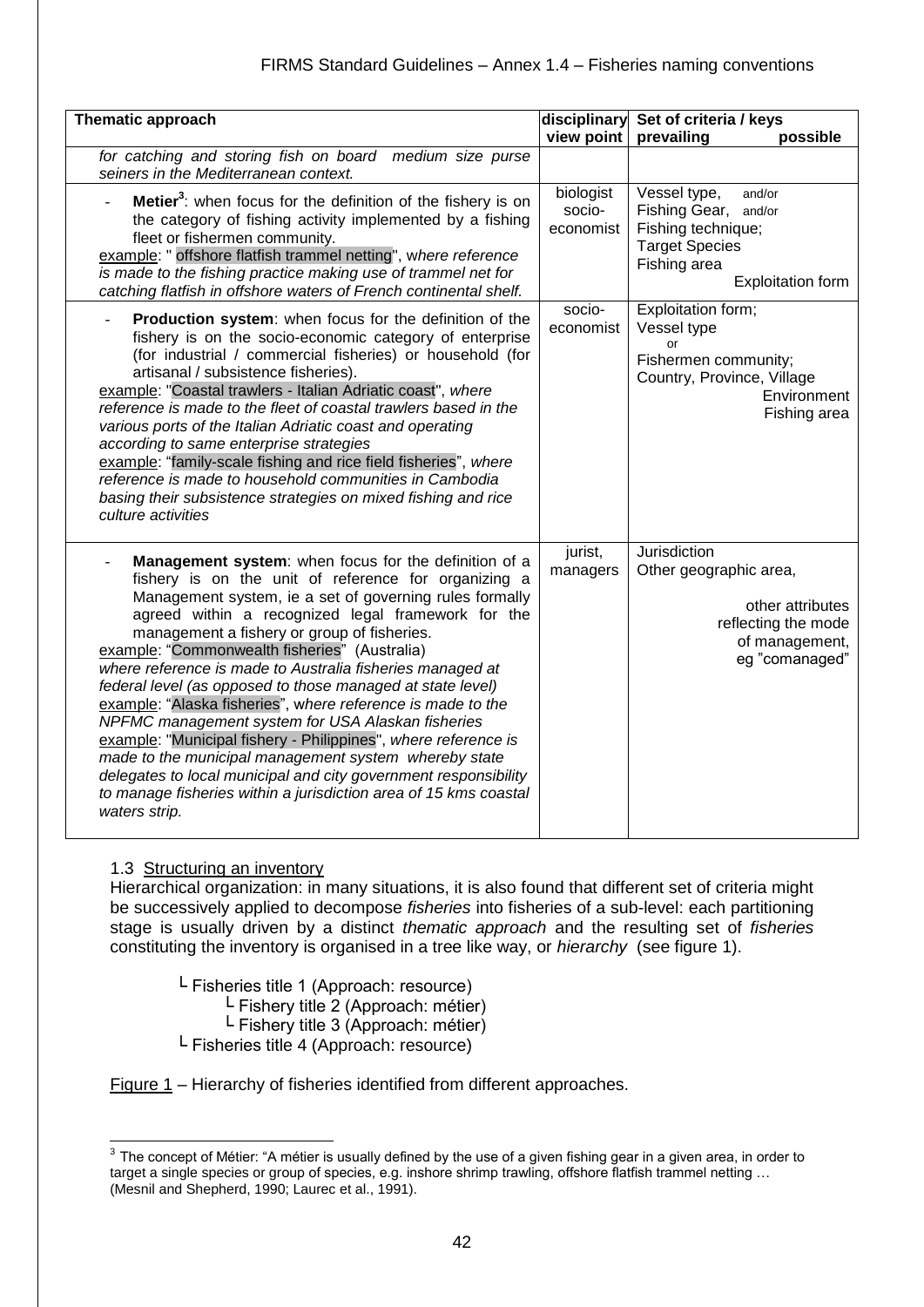It should be noted that successive partitioning stages driven by distinct thematic approaches would be the cause of overlapping between fisheries, which raises issues of consistency. This issue is addressed by the software application managing the inventory in different ways, making use of knowledge of hierarchical relationships, thematic approach, reporting levels, and consistent names at each level.

# **2. Proposed naming conventions**

### 2.1 Issues and objectives of naming conventions

In "naming conventions", the term "naming" covers a broader concept than the fishery title stricto sensus. It covers the set of key identifiers which alltogether provide an unequivoc understanding of the concerned entity.

The concerns driving the development of naming conventions are ensuring manageable/presentable titles, as well as consistency through:

- unequivoc identification of a fishery thanks to a set of key naming identifiers;
- harmonised names for fisheries part of the same inventory, with regard parent relationships or/and thematic approaches;

### 2.2 Unequivoc identification of a fishery

In order to name a fishery unequivocally, the two following identifiers should be systematically presented together:

- $\bullet$ its Geographic reference: it defines the space within which fisheries are identified during an inventory and is critical for the unequivoc identification of a fishery;
- a Title composed with keywords reflecting the key criteria used for the definition of the fishery;

We present herewith the naming conventions for these two components.

### 2.3 Naming conventions

### 2.3.1 for Geographic reference

i. It is composed of a Land Area, or Water area. The Area should be a name, which means that the use of codes or acronyms should be avoided, or put at the end in parenthesis. Where ever possible, the name of the Area should refer to standard international or regional naming classifications and conventions, primarily from the ASFIS list of geographical terms or from CWP handbook.

Note: as seen in section 1, the scale associated with the Geographic reference in the definition of the fishery is implied but is not part of the Fishery name.

### 2.3.2 for a manageable/presentable Title

As introduced in section 1, the identification of a fishery in an inventory is the result of a segmentation usually operated according to a thematic approach. Depending on this thematic approach, the segmentation criteria will differ (see table 1) and consequently the type(s) of keywords used to establish a fishery title is variable. Furthermore, when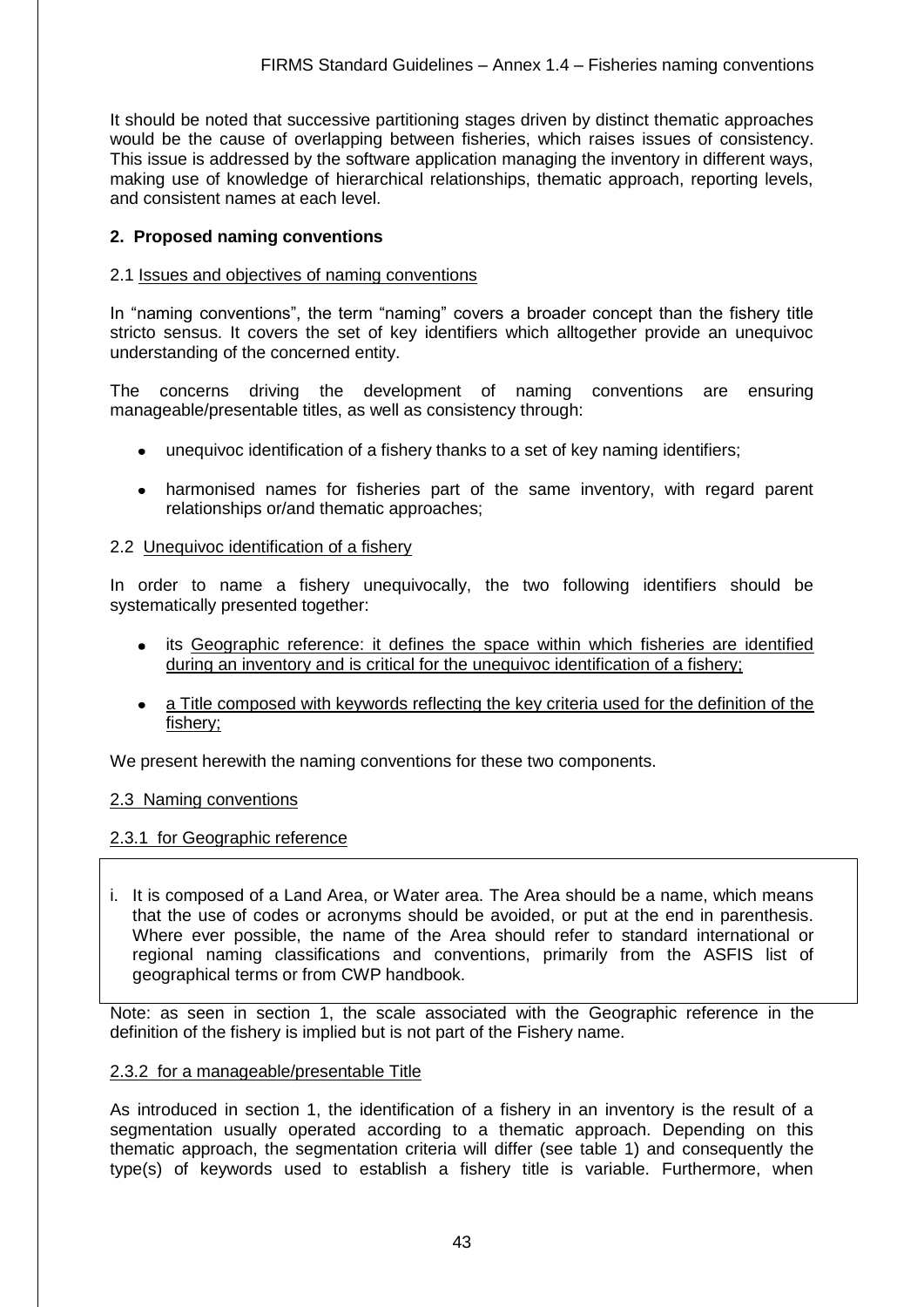successive segmentations are applied for the identification of a fishery, the number of keywords necessary to define a meaningful title increases.

Therefore following naming conventions are further proposed for the title:

ii. The FIRMS Title *stricto sensu* of a fishery is established as follow: list of *<key words>* Fishery – *<Area name>*. where Area name is optional (see point ix)

- iii. In order to avoid too long fishery names, the number of <*keywords*> for a fishery should be limited to the main criteria and should not exceed 3 (excluding Area name). In addition when presenting a fishery, the software will provide a facility to display the name of the other related fisheries ("parent" fisheries, "children-fisheries"). This facility should not prevent from repeating in the child fishery title a keyword which already appears in the parent fishery title.
- iv. The set of keywords used generally reflect the thematic approach prevailing for the identification of a fishery, as per table 1. These keywords (regardless of the thematic approach) should be ordered as follows:
	- 1. Jurisdiction
	- 2. Sea environment (habitat of the target species)
	- 3. Production system: exploitation form, flag state, fisherman community, etc...
	- 4. Fishing technique (vessel type, gear),
	- 5. Target species (or [ecological] group of species).
- v. When an international or regional classification is available, the keyword selected for a criterion should be taken from this classification (e.g. The International Standard Statistical Classification of Fishing Gear for fishing gears).
- vi. When compatible, the keywords included in the local title should be kept in the FIRMS title.
- vii. The term "Fishery" which follows the set of keywords can be replaced when more appropriate by terms such as "Management Unit", or "Operational unit", etc...
- viii. The <*Area name*> describes the location of the fishery. It may be a water area if it describes the area where fishing takes place, or a land area if it describes where the production system is located. The <*Area name*> is optional since it may be redundant with the Geographic reference. It is present if it complements this Geographic reference, specifying further the location. With regard use of international or regional standard names the rule adopted for the Geographic reference also applies to the area name.
- ix. Finally, in accordance with the language policy adopted in FIRMS IMP, the fishery name composed by Geographic reference and Title can be handled in the 5 Official FAO languages: English, French, Spanish, Arabic and Chinese. It is here recalled that the local name can be in any language.

**Appendix 1** illustrates the application of the naming convention to different regional and national inventories.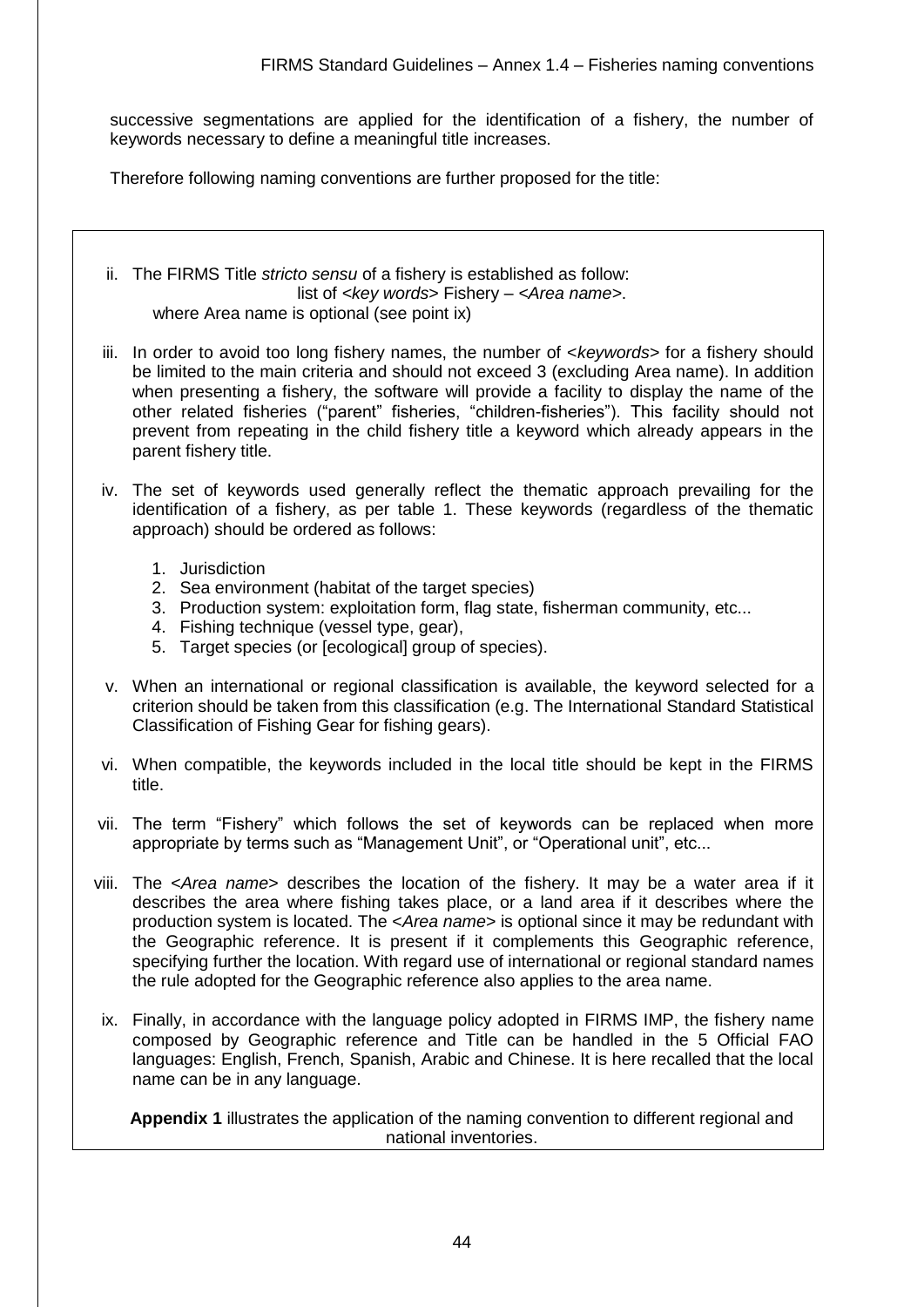#### **Appendix 1 - Examples of Fisheries naming conventions**

#### **Some examples of the application of naming conventions to a set of fisheries extracted from the current global inventory of fisheries**

Jamaica (national) Mexico (national) Western Central Pacific Ocean Tuna fisheries (regional) Brazil (national) Italy Adriatic sea (sub-national) Trinidad and Tobaggo (national) French Guyana (national) Venezuela (national) Morocco (national) Mauritania (national) Gambia (national)

#### **Legend**

| R: Resource thematic approach           | P: Production system thematic approach |
|-----------------------------------------|----------------------------------------|
| M: Métier thematic approach             | MS: Management System thematic         |
|                                         | approach                               |
| FT: Fishing Technique thematic approach |                                        |

| $n/a$ (title) | title introduced for clarity in the inventory<br>hierarchy (not considered as a fishery<br>for reporting, hence naming convention<br>non applicable) |
|---------------|------------------------------------------------------------------------------------------------------------------------------------------------------|
|---------------|------------------------------------------------------------------------------------------------------------------------------------------------------|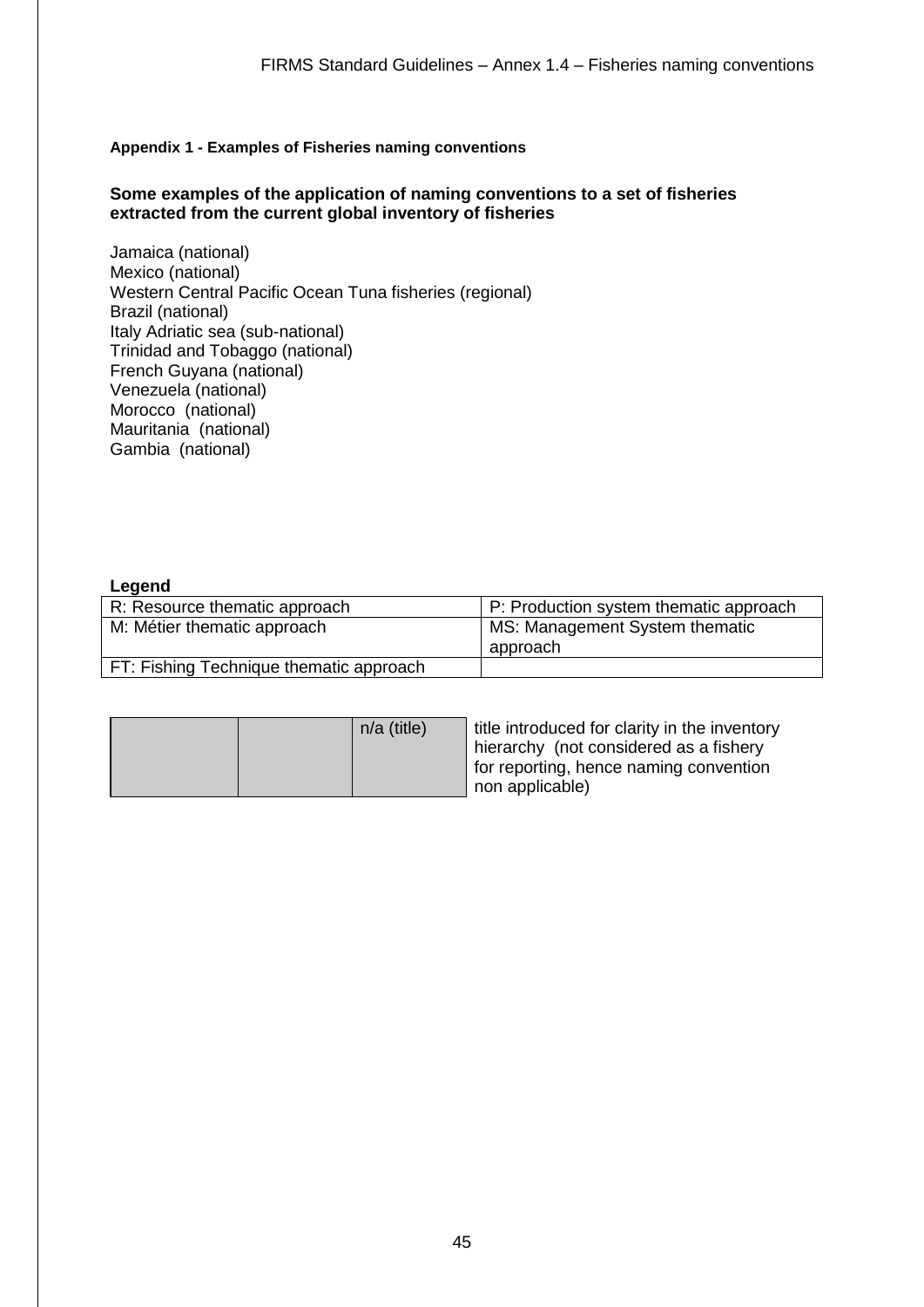Inventory of Fisheries – Jamaica (Source FAO)

|                | <b>Original inventory</b><br><b>Local Name</b> | Geographic<br>reference | <b>FIRMS</b> standardisation<br><b>FIRMS English name</b>     | Thematic<br>approach |
|----------------|------------------------------------------------|-------------------------|---------------------------------------------------------------|----------------------|
| $\mathbf{1}$   | Coastal pelagic<br>fisheries                   | Jamaica                 | Coastal small pelagic<br>fishery                              | $\mathsf{R}$         |
| 2 <sup>2</sup> | Large pelagic fishery                          | Jamaica                 | Large pelagic fishery                                         | R                    |
| 3              | Coral reefs finfish<br>fishery                 | Jamaica                 | Coral reefs finfish fishery                                   | R                    |
| 4              | Crustacean fisheries                           |                         |                                                               | $n/a$ (title)        |
| 5              |                                                | Jamaica                 | Spiny lobster fisheries<br>Spiny lobster fisheries            | R                    |
| 6              | Artisanal lobster<br>fishery                   | Jamaica                 | Artisanal spiny<br>lobster fishery<br>Spiny lobster fisheries | P or M               |
|                | Industrial spiny<br><b>Lobster Fishery</b>     | Jamaica                 | Industrial spiny<br>lobster [pots] fishery                    | P or M               |
| 8              | Shrimp fishery                                 | Jamaica                 | Shrimp fishery                                                | R                    |
| 9              | <b>Industrial Queen Conch</b><br>fishery       | Jamaica                 | Industrial queen conch<br>fishery                             | R                    |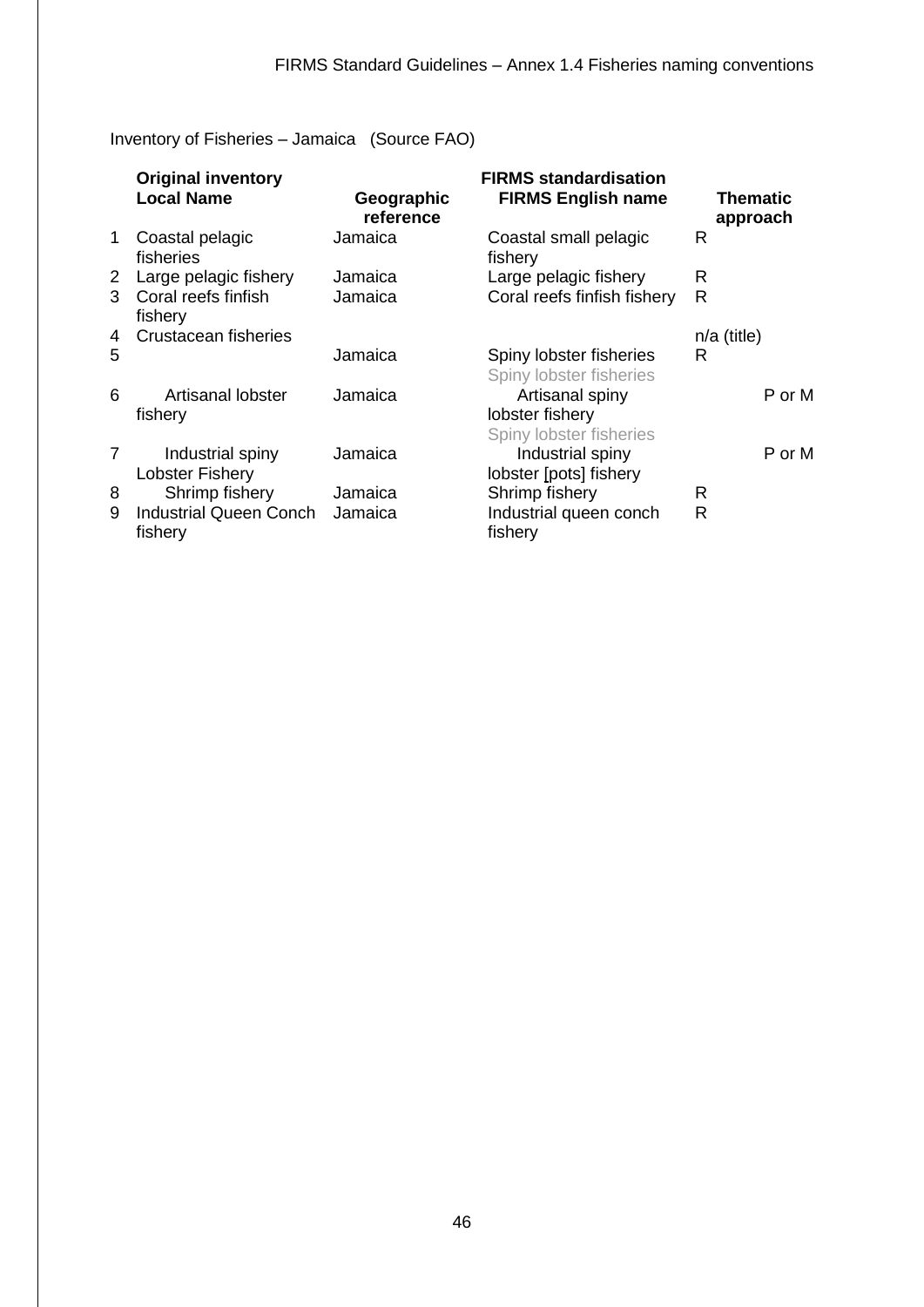Inventory of Fisheries – Mexico (Source FAO)

|                | <b>Original inventory</b>                         |                         | <b>FIRMS standardisation</b>                                                                                    |                             |
|----------------|---------------------------------------------------|-------------------------|-----------------------------------------------------------------------------------------------------------------|-----------------------------|
|                | <b>Local Name</b>                                 | Geographic<br>reference | <b>FIRMS English name</b>                                                                                       | <b>Thematic</b><br>approach |
| $\mathbf{1}$   | Pacific Ocean Shrimp<br>fishery                   | Mexico                  | Shrimp fishery - Pacific<br>Ocean                                                                               | $\mathsf{R}$                |
| $\overline{2}$ | Industrial fishery                                | Mexico                  | Shrimp fishery - Pacific<br>Ocean<br><b>Industrial Shrimp</b><br>fishery - Pacific Ocean                        | P or M                      |
| 3              | Artisanal fishery                                 | Mexico                  | Shrimp fishery - Pacific<br>Ocean<br><b>Artisanal Shrimp</b><br>fishery - Pacific Ocean                         | P or M                      |
| 4              | <b>Purse Seine Anchovy</b><br>fishery             | Mexico                  | <b>Purse Seine Anchovy</b><br>fishery - Pacific Ocean                                                           | M                           |
| 5              | Artisanal abalone fishery                         | Mexico                  | Artisanal Abalone fishery<br>- Pacific Ocean                                                                    | $M$ or $P$                  |
| 6              | Gulf of Mexico and<br>Carribean Shrimp<br>fishery | Mexico                  | Shrimp fishery - Gulf of<br><b>Mexico and Carribean</b>                                                         | $\mathsf{R}$                |
| $\overline{7}$ | <b>Gulf of Mexico</b><br>dustrial Shrimp fishery  | Mexico                  | Shrimp fishery - Gulf of<br><b>Mexico and Carribean</b><br><b>Industrial Shrimp</b><br>fishery - Gulf of Mexico | P or M                      |
| 8              | <b>Gulf of Mexico</b><br>Artisanal Shrimp fishery | Mexico                  | Shrimp fishery - Gulf of<br><b>Mexico and Carribean</b><br><b>Artisanal Shrimp</b><br>fishery - Gulf of Mexico  | P or M                      |
| 9              | Carribean Sea<br><b>Industrial Shrimp fishery</b> | Mexico                  | Shrimp fishery - Gulf of<br><b>Mexico and Carribean</b><br><b>Industrial Shrimp</b><br>fishery - Carribean Sea  | P or M                      |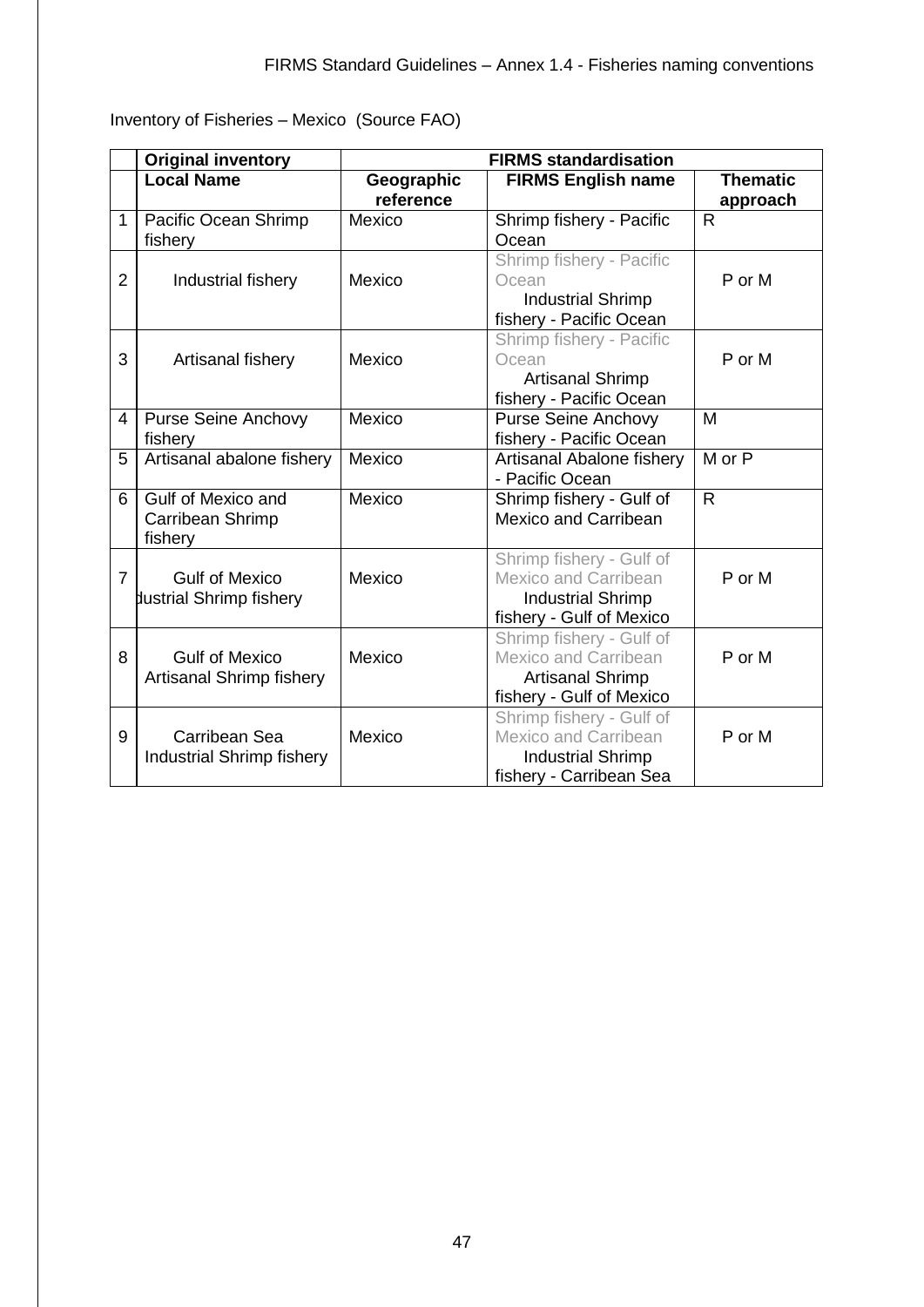|                | <b>Original inventory</b>                        | <b>FIRMS standardisation</b>                   |                                                                                   |                             |
|----------------|--------------------------------------------------|------------------------------------------------|-----------------------------------------------------------------------------------|-----------------------------|
|                | <b>Local Name</b>                                | Geographic<br>reference                        | <b>FIRMS English name</b>                                                         | <b>Thematic</b><br>approach |
| 1              | <b>Western Central</b><br>Pacific Tuna fishery   | <b>Western Central</b><br>Pacific Ocean        | <b>Tuna fishery</b>                                                               | $\mathsf{R}$                |
| $\overline{2}$ | Albacore fishery                                 | <b>Western Central</b><br><b>Pacific Ocean</b> |                                                                                   | $N/a$ (title)               |
| 4a             | <b>Trolling line</b><br>fishery                  | <b>Western Central</b><br>Pacific Ocean        | Tuna fishery<br><b>Distant waters</b><br><b>Trolling line Albacore</b><br>fishery | M                           |
| 5a             | Longline fishery                                 | <b>Western Central</b><br>Pacific Ocean        | Tuna fishery<br><b>Distant waters</b><br><b>Longline Albacore</b><br>fishery      | M                           |
| 6              | Offshore waters<br>longline swordfish<br>fishery | <b>Western Central</b><br>Pacific Ocean        | Tuna fishery<br><b>Offshore waters</b><br>longline swordfish<br>fishery           | M                           |

Inventory of Tuna Fisheries – Western Central Pacific Ocean (WCPO) (Source SPC )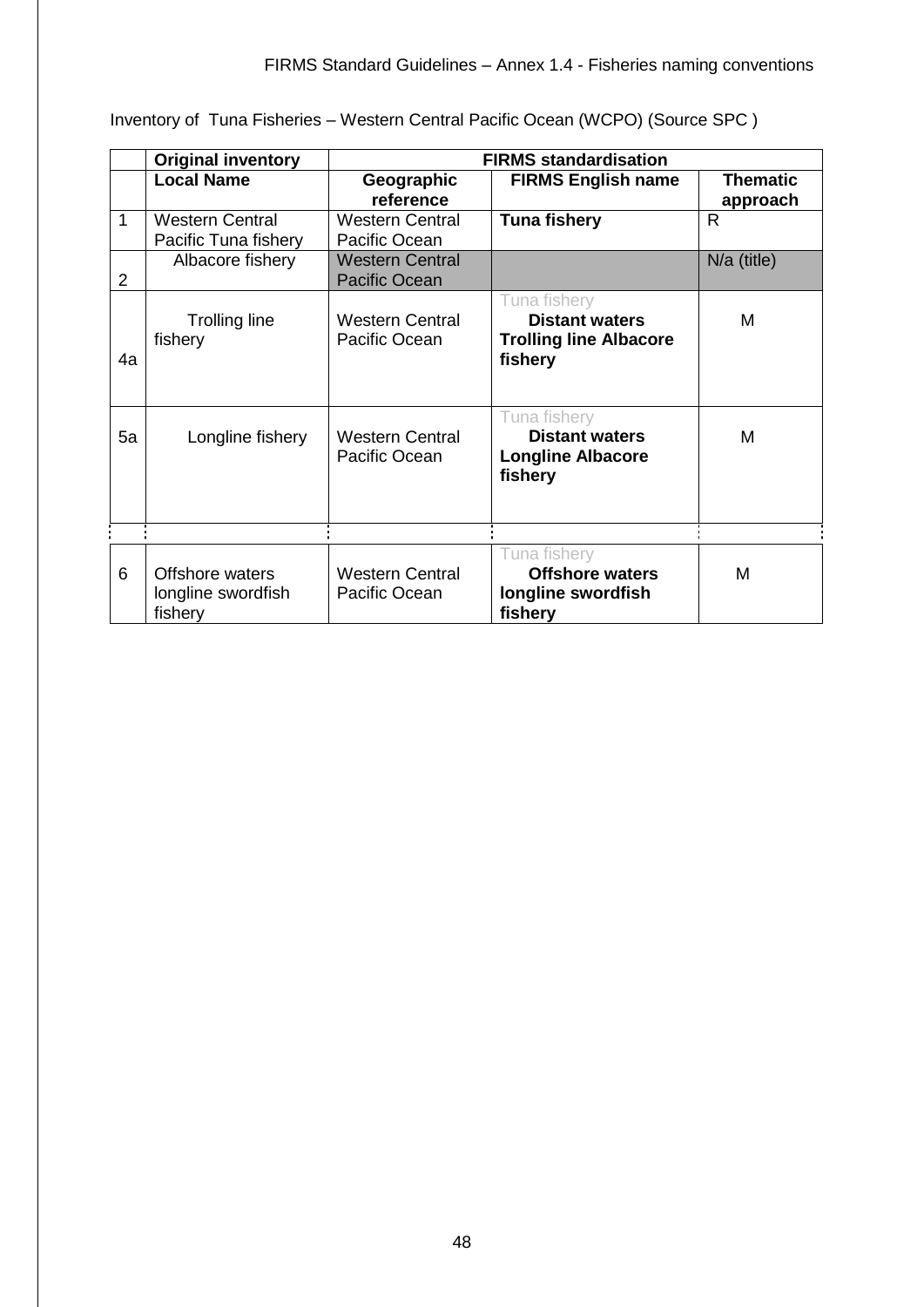Inventory of Fisheries – Brazil (Source FAO)

|                | <b>Original inventory</b>                                   | <b>FIRMS standardisation</b> |                                                                                                          |                             |
|----------------|-------------------------------------------------------------|------------------------------|----------------------------------------------------------------------------------------------------------|-----------------------------|
|                | <b>Local Name</b>                                           | Geographic<br>reference      | <b>FIRMS English name</b>                                                                                | <b>Thematic</b><br>approach |
| 1              | Northern fishery                                            | <b>Brazil</b>                |                                                                                                          | $n/a$ (title)               |
| $\overline{2}$ | Industrial fishery                                          | <b>Brazil</b>                | Northern fishery<br>Industrial fishery - Northern<br><b>Brazil</b>                                       | P                           |
| 3              | Artisanal fishery                                           | <b>Brazil</b>                | Northern fishery<br>Artisanal fishery - Northern<br><b>Brazil</b>                                        | P                           |
| 4              | Pelagic fish fishery                                        | <b>Brazil</b>                | Northern fishery<br>Pelagic fish fishery -<br>Northern Brazil                                            | R                           |
| 5              | Artisanal nets and lines<br>catfish and sciaenid<br>fishery | <b>Brazil</b>                | Northern fishery<br>Artisanal nets and lines<br>catfish and sciaenid fishery -<br><b>Northern Brazil</b> | M                           |
| 6              | Artisanal lines snapper<br>and grouper fishery              | <b>Brazil</b>                | Northern fishery<br>Artisanal lines snapper and<br>grouper fishery - Northern<br><b>Brazil</b>           | M                           |
| $\overline{7}$ | Trawl shrimp fishery                                        | <b>Brazil</b>                | Northern fishery<br>Trawl shrimp fishery -<br><b>Northern Brazil</b>                                     | M                           |
| 8              | Crab collection fishery                                     | <b>Brazil</b>                | Northern fishery<br>Crab collection fishery -<br>Northern Brazil                                         | R                           |
| 9              | Pair trawl catfish<br>fishery                               | <b>Brazil</b>                | Northern fishery<br>Pair trawl catfish fishery -<br><b>Northern Brazil</b>                               | M                           |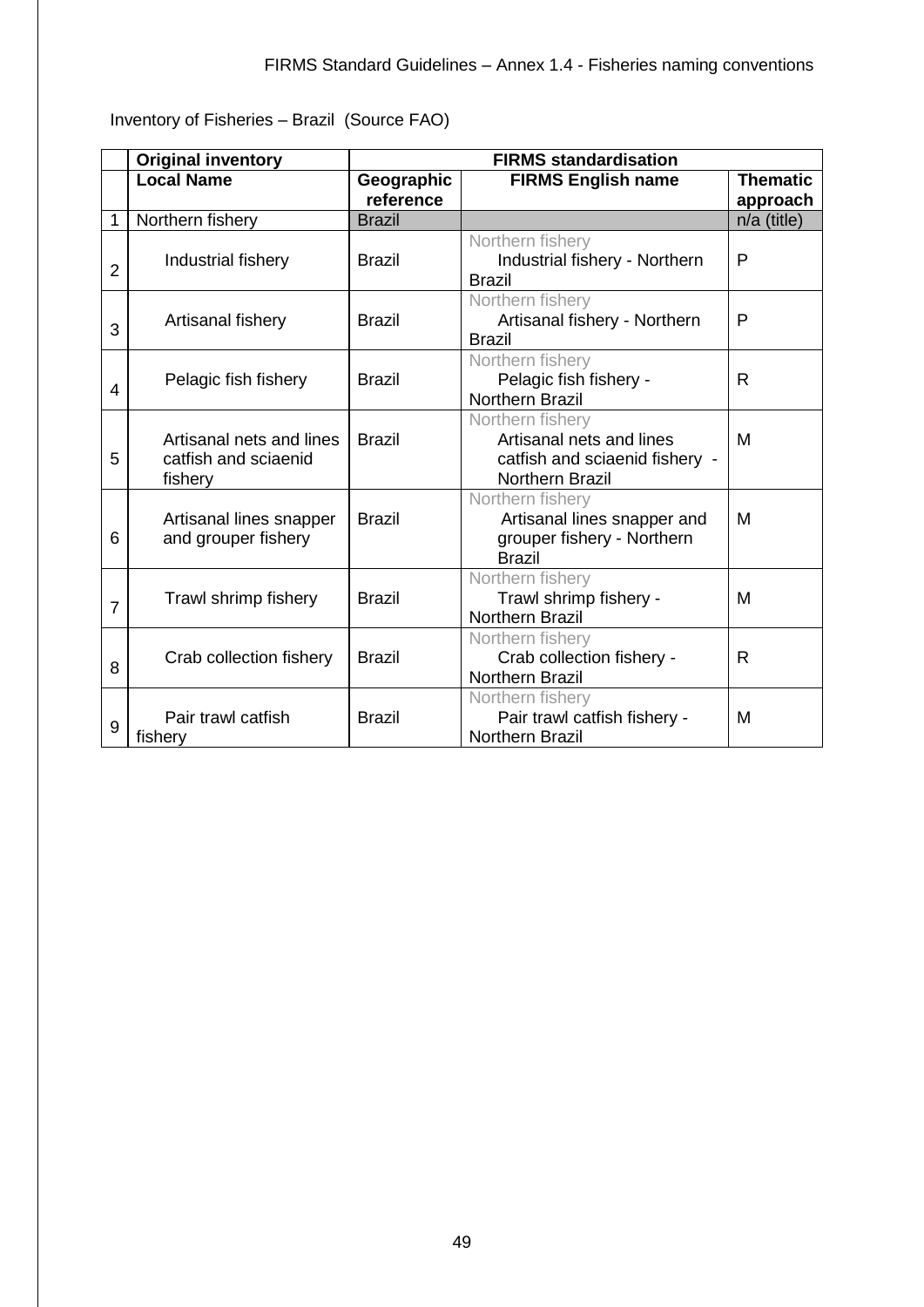Inventory of Fisheries in the Adriatic Sea (Source FAO)

|                | <b>Original inventory</b>                           |                         | <b>FIRMS standardisation</b>                                                                          |                             |
|----------------|-----------------------------------------------------|-------------------------|-------------------------------------------------------------------------------------------------------|-----------------------------|
|                | <b>Local Name</b>                                   | Geographic<br>reference | <b>FIRMS English name</b>                                                                             | <b>Thematic</b><br>approach |
| 1              | Italian pelagic fishery                             | Italy                   | Pelagic fishery - Adriatic Sea                                                                        | $\mathsf{R}$                |
| $\overline{2}$ | Northern Adriatic<br>midwater pair trawl<br>fishery | Italy                   | Pelagic fishery - Adriatic Sea<br>Mid water pair trawl<br>pelagic fishery - Northern<br>Adriatic      | P or M                      |
| 3              | <b>Northern Adriatic Purse</b><br>seine fishery     | Italy                   | Pelagic fishery - Adriatic Sea<br>Purse seine pelagic<br>fishery - Northern<br>Adriatic               | P or M                      |
| $\overline{4}$ | Italian demersal fishery                            | Italy                   | Demersal fishery - Adriatic<br>Sea                                                                    | $\mathsf{R}$                |
| 5              | Northern Adriatic Italian<br>demersal fishery       | Italy                   |                                                                                                       | $n/a$ (title)               |
| 6              | Hydraulic mec-dredge<br>fishery                     | Italy                   | Demersal fishery - Adriatic<br>Sea<br>Hydraulic mec-dredge<br>demersal fishery -<br>Northern Adriatic | M                           |
| $\overline{7}$ | Minor gear fishery                                  | Italy                   | Demersal fishery - Adriatic<br>Sea<br>Minor gear demersal<br>fishery - Northern Adriatic              | M                           |
| 8              | Bottom otter trawl<br>fishery                       | Italy                   | Demersal fishery - Adriatic<br>Sea<br>Bottom otter trawl<br>demersal fishery -<br>Northern Adriatic   | M                           |
| 9              | Southern Adriatic Italian<br>demersal fishery       | Italy                   |                                                                                                       | $n/a$ (title)               |
| 10             | etc                                                 | Italy                   | Demersal fishery - Southern<br>Adriatic<br>etc                                                        | M                           |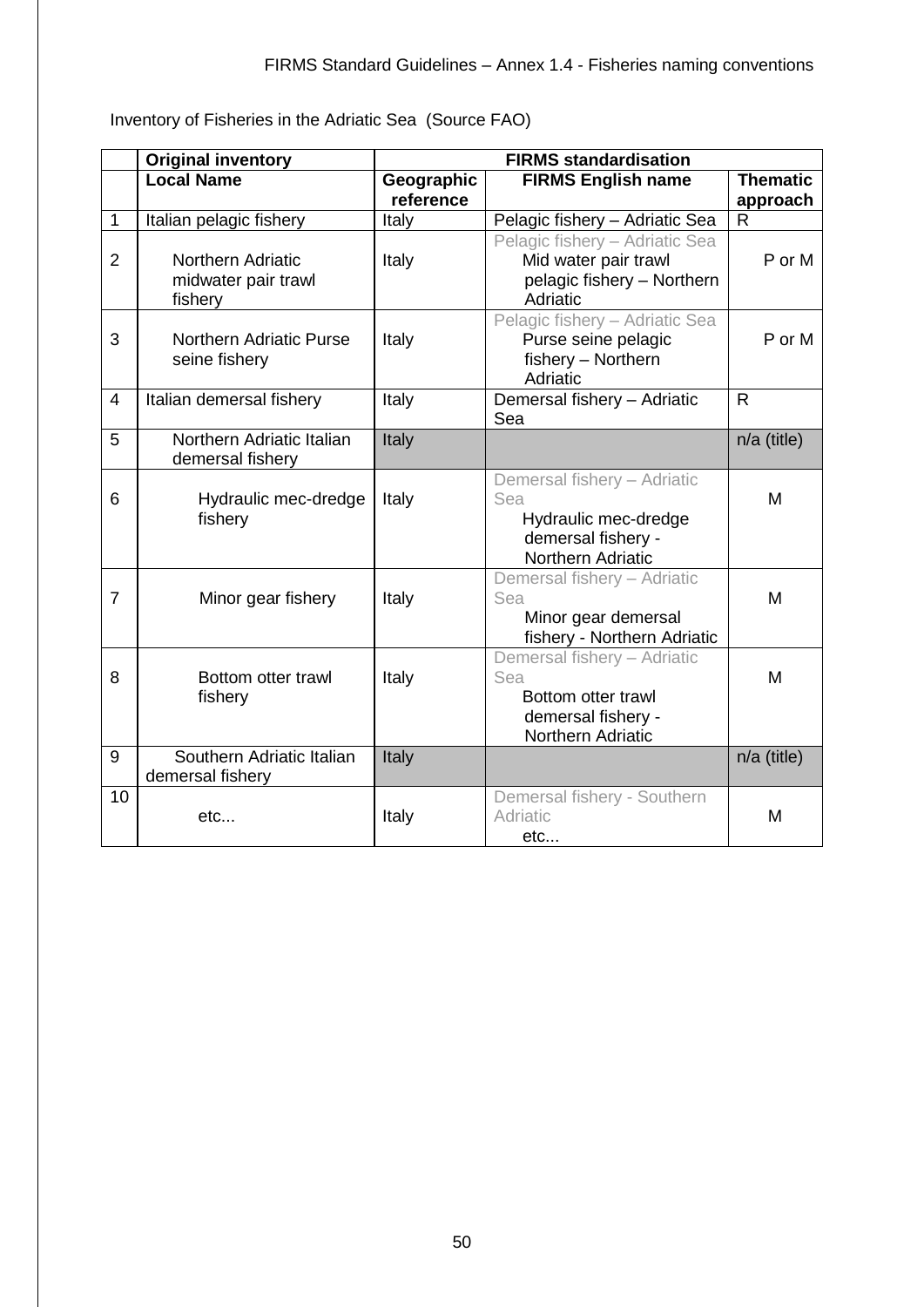Inventory of Fisheries in the Northern part of South America (Source FAO)

|                | <b>Original inventory</b>                                                                                | <b>FIRMS standardisation</b> |                                                                                                                                                            |                             |
|----------------|----------------------------------------------------------------------------------------------------------|------------------------------|------------------------------------------------------------------------------------------------------------------------------------------------------------|-----------------------------|
|                | <b>Local Name</b>                                                                                        | Geographic<br>reference      | <b>FIRMS English name</b>                                                                                                                                  | <b>Thematic</b><br>approach |
| 1              | Demersal Resources of<br>the Guianas-Brazil<br><b>Continental Shelf</b>                                  | Trinidad &<br>Tobago         |                                                                                                                                                            | $n/a$ (title)               |
| $\overline{2}$ | <b>Artisanal Trawl</b><br>Fishery of the Gulf<br>of Paria                                                | Trinidad &<br>Tobago         | Demersal fisheries - Guianas-<br><b>Brazil Continental Shelf</b><br>Artisanal Trawl shrimp and<br>groundfish Fishery - Gulf of<br>Paria                    | M                           |
| 3              | Semi-industrial<br>Trawl Fishery of the<br><b>Gulf of Paria</b>                                          | Trinidad &<br>Tobago         | Demersal fisheries - Guianas-<br><b>Brazil Continental Shelf</b><br>Fishery - Gulf of Paria                                                                | M                           |
| 4              | <b>Artisanal Gillnet</b><br>Fishery of the Gulf<br>of Paria and<br><b>Columbus Channel</b>               | Trinidad &<br>Tobago         | Demersal fisheries - Guianas-<br><b>Brazil Continental Shelf</b><br>Artisanal Gillnet groundfish<br>Fishery - Gulf of Paria and<br><b>Columbus Channel</b> | M                           |
| 5              | <b>Coastal Pelagic</b><br>Resources of the<br>Guianas-Brazil<br><b>Continental Shelf</b>                 | Trinidad &<br>Tobago         |                                                                                                                                                            | $n/a$ (title)               |
| 6              | <b>Artisanal Gillnet and</b><br>Line Fishery for<br><b>Mackerels</b>                                     | Trinidad &<br>Tobago         | Coastal Pelagic fisheries -<br><b>Guianas-Brazil Continental Shelf</b><br><b>Artisanal Gillnet and Line</b><br>Mackerels Fishery                           | M                           |
| $\overline{7}$ | etc                                                                                                      | Trinidad &<br>Tobago         | etc                                                                                                                                                        |                             |
| 8              | Demersal Resources of<br>the Guianas-Brazil<br><b>Continental Shelf</b>                                  | French<br>Guyana             |                                                                                                                                                            | $n/a$ (title)               |
| 9              | Offshore Industrial<br>(Trawl Fishery) -<br>Japanese Trawlers<br><b>Penaeid Shrimp</b><br>Fishery        | French<br>Guyana             | Demersal fisheries - Guianas-<br><b>Brazil Continental Shelf</b><br>Offshore Industrial Japanese<br><b>Trawlers Penaeid Shrimp</b><br>Fishery              | M                           |
| 10             | <b>Offshore</b><br>Industrial (Trawl<br>Fishery) - Local<br><b>Trawlers</b><br>Penaeid Shrimp<br>Fishery | French<br>Guyana             | Demersal fisheries - Guianas-<br><b>Brazil Continental Shelf</b><br><b>Offshore Industrial Domestic</b><br><b>Trawlers Penaeid Shrimp</b><br>Fishery       | M                           |
| 11             | <b>Offshore</b><br>Industrial (Trawl<br>Fishery) -<br>Seabob/Finfish<br>Fishery                          | French<br>Guyana             | Demersal fisheries - Guianas-<br><b>Brazil Continental Shelf</b><br>Offshore Industrial Domestic<br><b>Trawlers Seabob/Finfish Fishery</b>                 | M                           |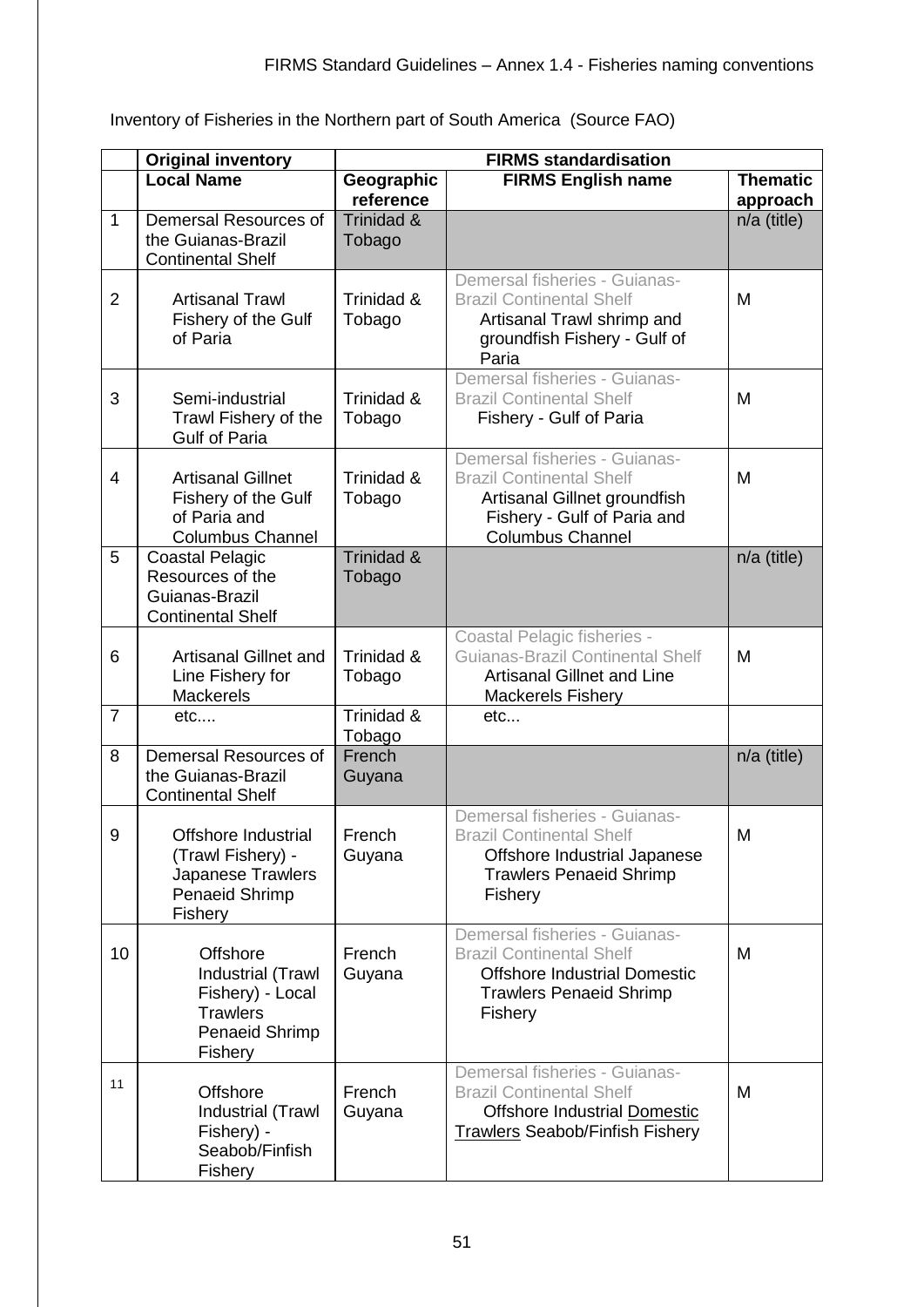|                 | <b>Original inventory</b>                                                         | <b>FIRMS standardisation</b> |                                                                                                                                            |                 |
|-----------------|-----------------------------------------------------------------------------------|------------------------------|--------------------------------------------------------------------------------------------------------------------------------------------|-----------------|
|                 | <b>Local Name</b>                                                                 | Geographic                   | <b>FIRMS English name</b>                                                                                                                  | <b>Thematic</b> |
|                 |                                                                                   | reference                    | Demersal fisheries - Guianas-                                                                                                              | approach        |
| 12 <sup>2</sup> | <b>Inshore Artisanal</b><br>(Trawl Fishery) -<br>Pin Seine<br>Fishery             | French<br>Guyana             | <b>Brazil Continental Shelf</b><br>Inshore Artisanal Pin Seine<br>Fishery                                                                  | M               |
|                 | etc                                                                               |                              |                                                                                                                                            |                 |
| 13              | Demersal Resources of<br>the Guianas-Brazil<br><b>Continental Shelf</b>           | Venezuela                    |                                                                                                                                            | $n/a$ (title)   |
| 14              | <b>Industrial Shrimp</b><br>Trawl Fishery of<br>the Atlantic Zone<br>of Venezuela | Venezuela                    | Demersal fisheries - Guianas-<br><b>Brazil Continental Shelf</b><br><b>Industrial Shrimp Trawl Fishery</b><br>- Atlantic Zone of Venezuela | M               |
| 15              | <b>Artisanal Shrimp</b><br>Trawl Fishery of<br>the Orinoco<br>Delta               | Venezuela                    | Demersal fisheries - Guianas-<br><b>Brazil Continental Shelf</b><br><b>Artisanal Shrimp Trawl Fishery</b><br>- Orinoco Delta               | M               |
| 16              | <b>Artisanal Beach</b><br>Seine Fishery<br>for Shrimp                             | Venezuela                    | Demersal fisheries - Guianas-<br><b>Brazil Continental Shelf</b><br>Artisanal Beach Seine Shrimp<br>Fishery                                | M               |
| 17              | Demersal Resources of<br>Northern Venezuela                                       | Venezuela                    |                                                                                                                                            | n/a (title)     |
| 18              | Trawl Fishery of<br>the western<br>Zone of<br>Venezuela                           | Venezuela                    | Demersal fisheries - Northern<br>Venezuela<br>Trawl Fishery - Western Zone<br>of Northern Venezuela                                        | M               |
| 19              | Trawl Fishery of<br>the Eastern<br>Zone of<br>Northern<br>Venezuela               | Venezuela                    | Demersal fisheries - Northern<br>Venezuela<br>Trawl Fishery - Eastern Zone<br>of Northern Venezuela                                        | M               |
| 20              | <b>Inshore Artisanal</b><br>(Trawl Fishery) -<br>Pin Seine<br>Fishery             | Venezuela                    | Demersal fisheries - Northern<br>Venezuela<br><b>Inshore Artisanal Trawl Pin</b><br>Seine Fishery - Northern<br>Venezuela                  | M               |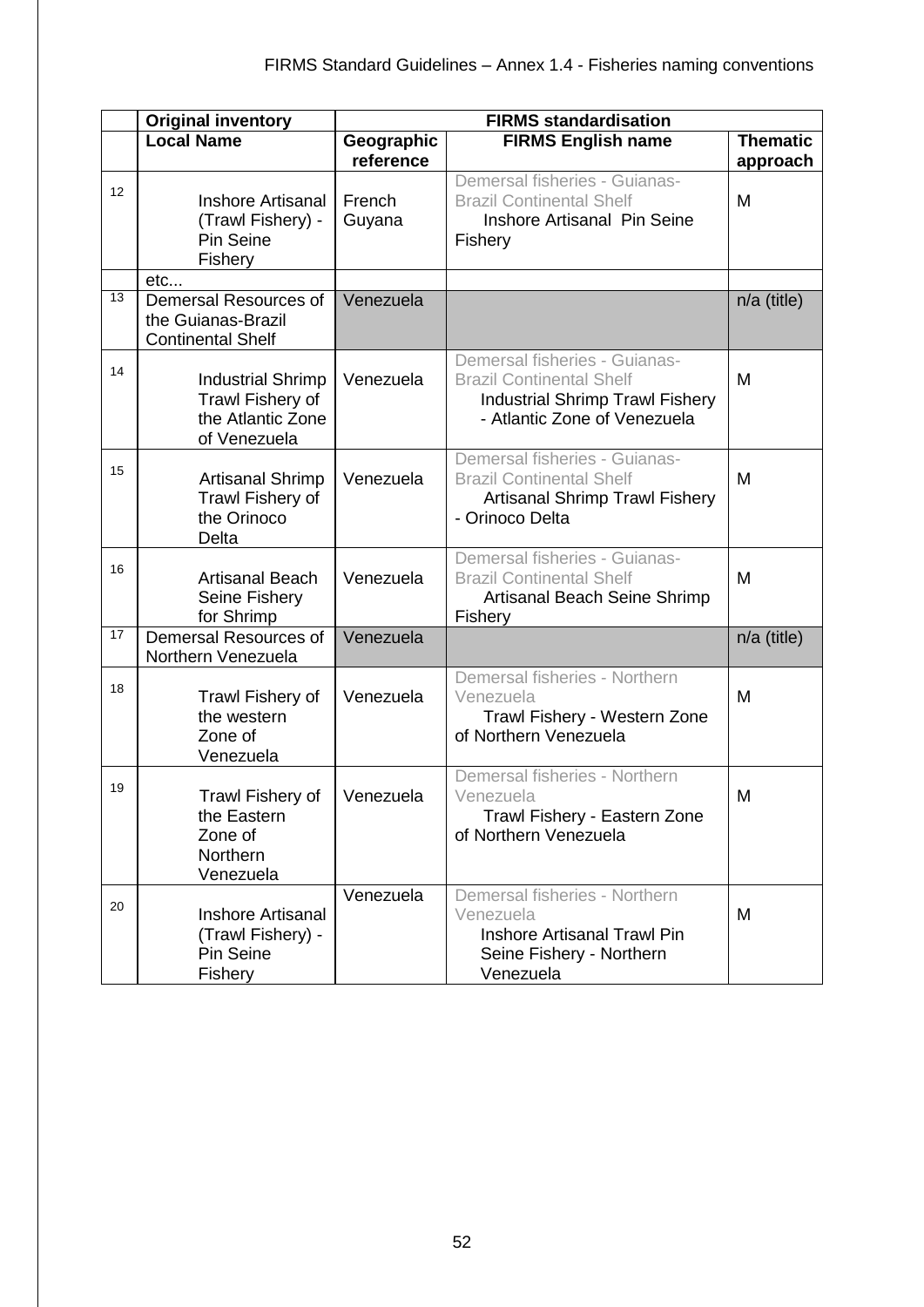Inventory of Fisheries in the Eastern-Central Atlantic (Source FAO)

|                | <b>Original inventory</b>                                             | <b>FIRMS standardisation</b> |                                                                                               |                             |
|----------------|-----------------------------------------------------------------------|------------------------------|-----------------------------------------------------------------------------------------------|-----------------------------|
|                | <b>Local Name</b>                                                     | Geographic<br>reference      | <b>FIRMS English name</b>                                                                     | <b>Thematic</b><br>approach |
| 1              | Maroc - Pêcherie de<br>poissons démersaux                             | Morocco                      | Demersal fishery - Atlantic<br>Ocean                                                          | R                           |
| $\overline{2}$ | Maroc - pêche<br>artisanale de poissons<br>démersaux à la<br>palangre | Morocco                      | Demersal fishery - Atlantic<br>Ocean<br>Artisanal longline fishery -<br><b>Atlantic Ocean</b> | M                           |
| 3              | Mauritanie - Pêcherie<br>pélagique côtière                            | Mauritania                   | Coastal pelagic fishery                                                                       | R                           |
|                |                                                                       |                              |                                                                                               |                             |
| 4              | Gambie - Pêcherie<br>pélagique cotière                                | Gambia                       | Coastal pelagic fishery                                                                       | R                           |
| 5              | Gambie - Pêche<br>industrielle pélagique<br>côtière                   | Gambia                       | Coastal pelagic fishery<br>Coastal industrial pelagic fish<br>fishery                         | M or P                      |
| 6              | Gambie - Pêche<br>artisanale pélagique<br>côtière                     | Gambia                       | Coastal pelagic fishery<br>Coastal artisanal pelagic fish<br>fishery                          | M or P                      |
| $\overline{7}$ | Gambie - Pêcherie de<br>poisssons démersaux                           | Gambia                       | Demersal fish fishery                                                                         | $\mathsf{R}$                |
| 8              | Gambie - Pêche<br>artisanale au filet<br>maillant à sole              | Gambia                       | Demersal fish fishery<br>Artisanal driftnet sole fishery                                      | M                           |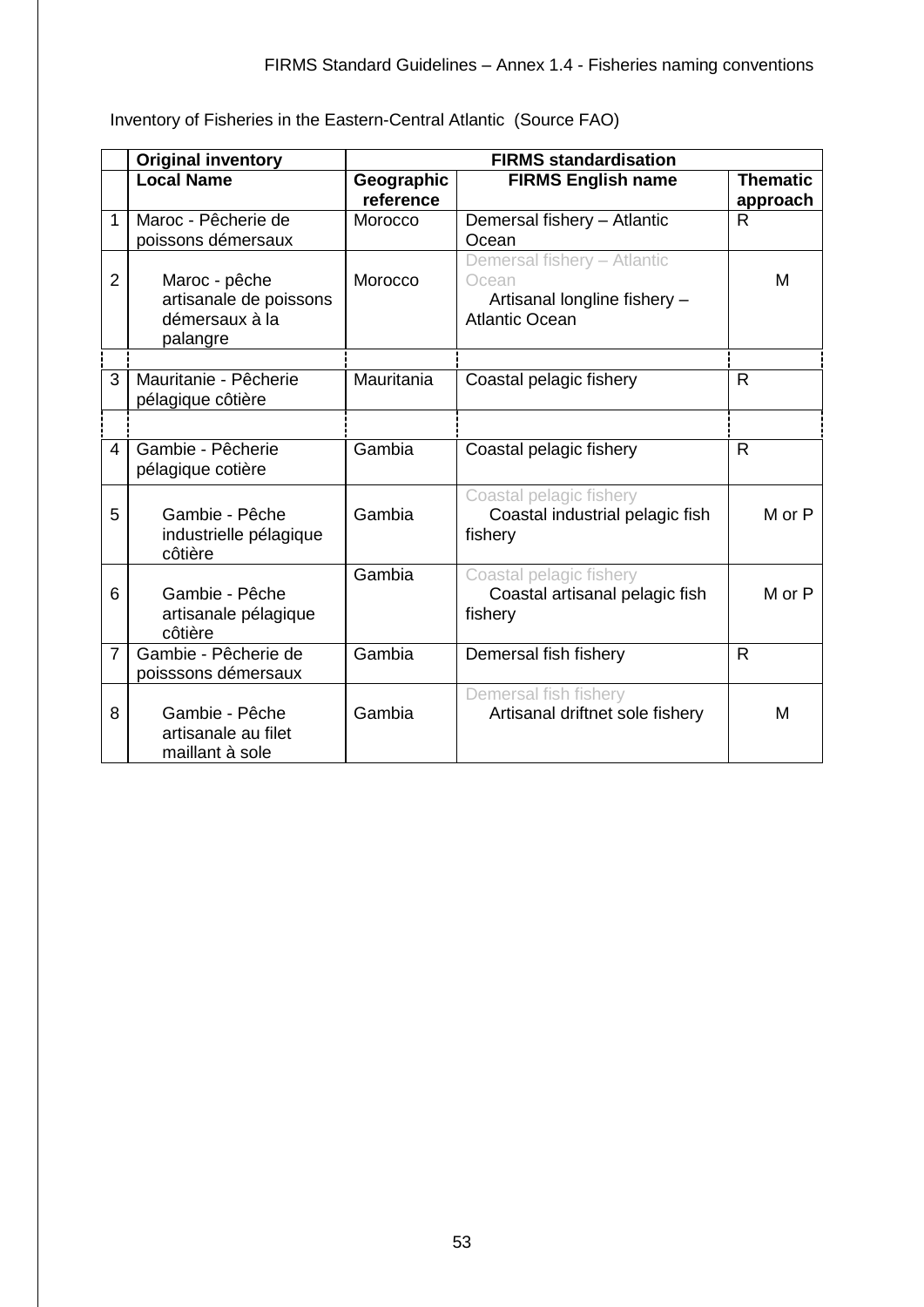# **ANNEX 2 - FIRMS DRAFT GUIDELINES**

# <span id="page-53-1"></span><span id="page-53-0"></span>**Annex 2.1 - Fishery Data Dictionary**

# *Preamble*

*Purpose*: This dictionary combines working definitions (in black italics) for Topics of the Fishery topic tree, presented within the fact sheet layout together with corresponding XML elements (in red), and complemented with some tutorial notes (in green) and examples (in blue). It really aims at facilitating users' understanding of the semantic behind each topic, while providing insights of the layout rendering. The definitions were collated from different sources, including the FIGIS-FIRMS 2002 workshop, the FAO fisheries glossary, and metadata definitions reused from other FIGIS domains.

### *Revision history*:

the first version of the dictionary is the one following the Fishery module release (in early 2009) approved by FSC5. That version evolves from the review by TWG2 of the initial proposal submitted by FIRMS Secretariat, for the finalization and approval of the Fishery module.

FSC6 reviewed the first few examples of Fishery fact sheets published by the Partners and confirmed the Fisheries module and related dictionary. FSC6 decided to expand the dictionary with fishery management measures concepts.

FSC7 decided the addition of the Fishery Life Cycle concept and related definitions. The data model and the fact sheet layout were updated accordingly.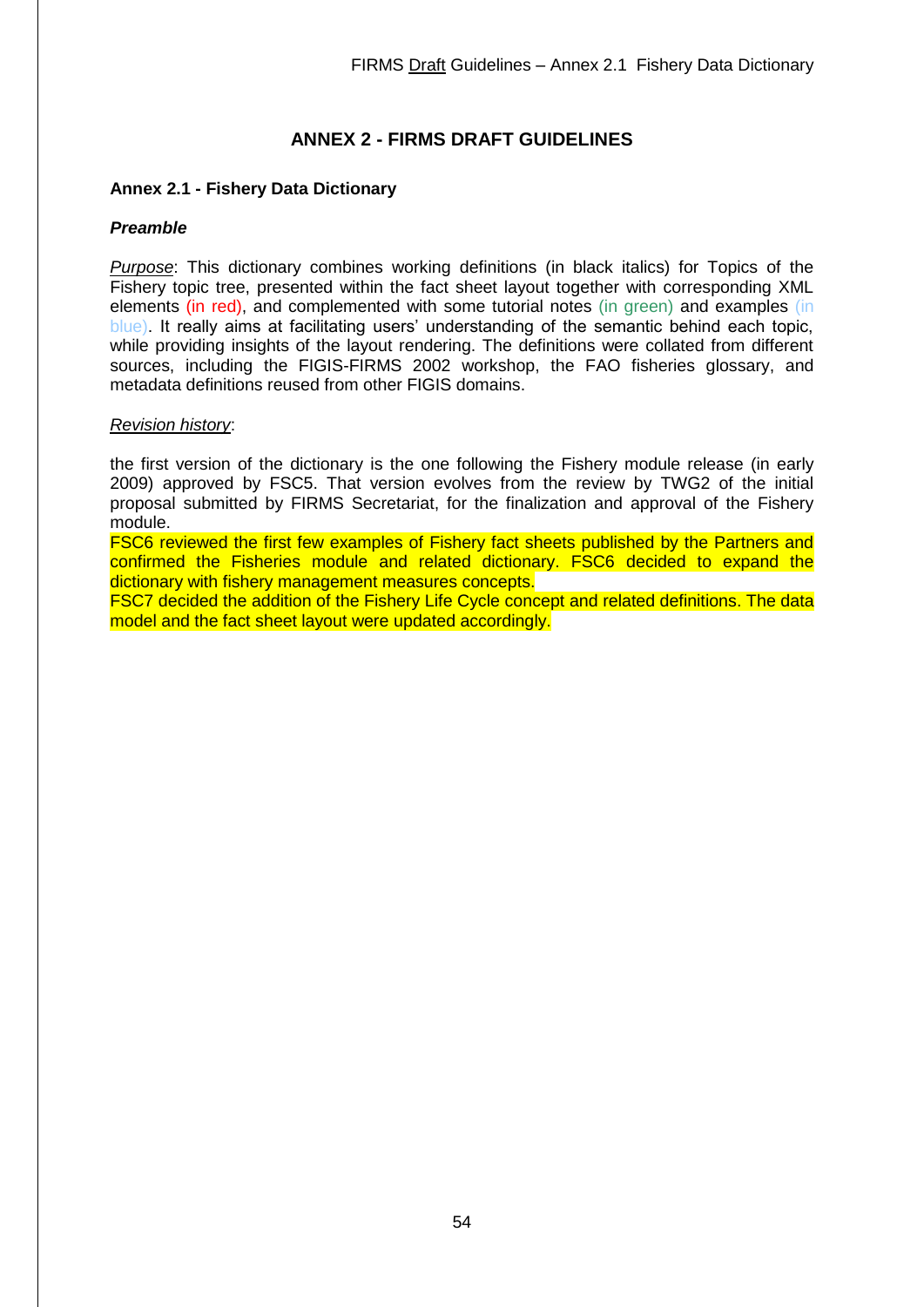# **Fishery Fact Sheet**



#### **Table of Contents**

History - Harvested Resource - Socio-economic Assessment - Ecosystem Assessment - Post Harvest Use - Management - Status & Trend - Issues - Source of Information - Bibliography -Related Information - Tables

*Fishery life cycle (*<fi:FisheryLifeCycle>*):* A wrapper describing the evolutionary aspects of a fishery. Use the sub element "Range" to provide a date for the opening and/or the closure of the fishery. Use "Fishery Evolution" to indicate any ancestor or descendant for that fishery.

*Start/End Year (<*fi:Range*>):* Year for the opening and/or the closure of the fishery.

*Fishery Evolution (<*fi:FisheryEvolution*>):* A sub element to indicate any "Ancestor fishery" from which the current one maybe evolved, or any "Descendant" in case any other fishery evolved from the current one. Use the attribute Type to indicate if the Fishery References (FisheryRef) are Ancestor or Descendant of the current one.

*Ancestor/Descendant Fishery*: Fishery from which the current fishery unit "originates from" / "evolves in"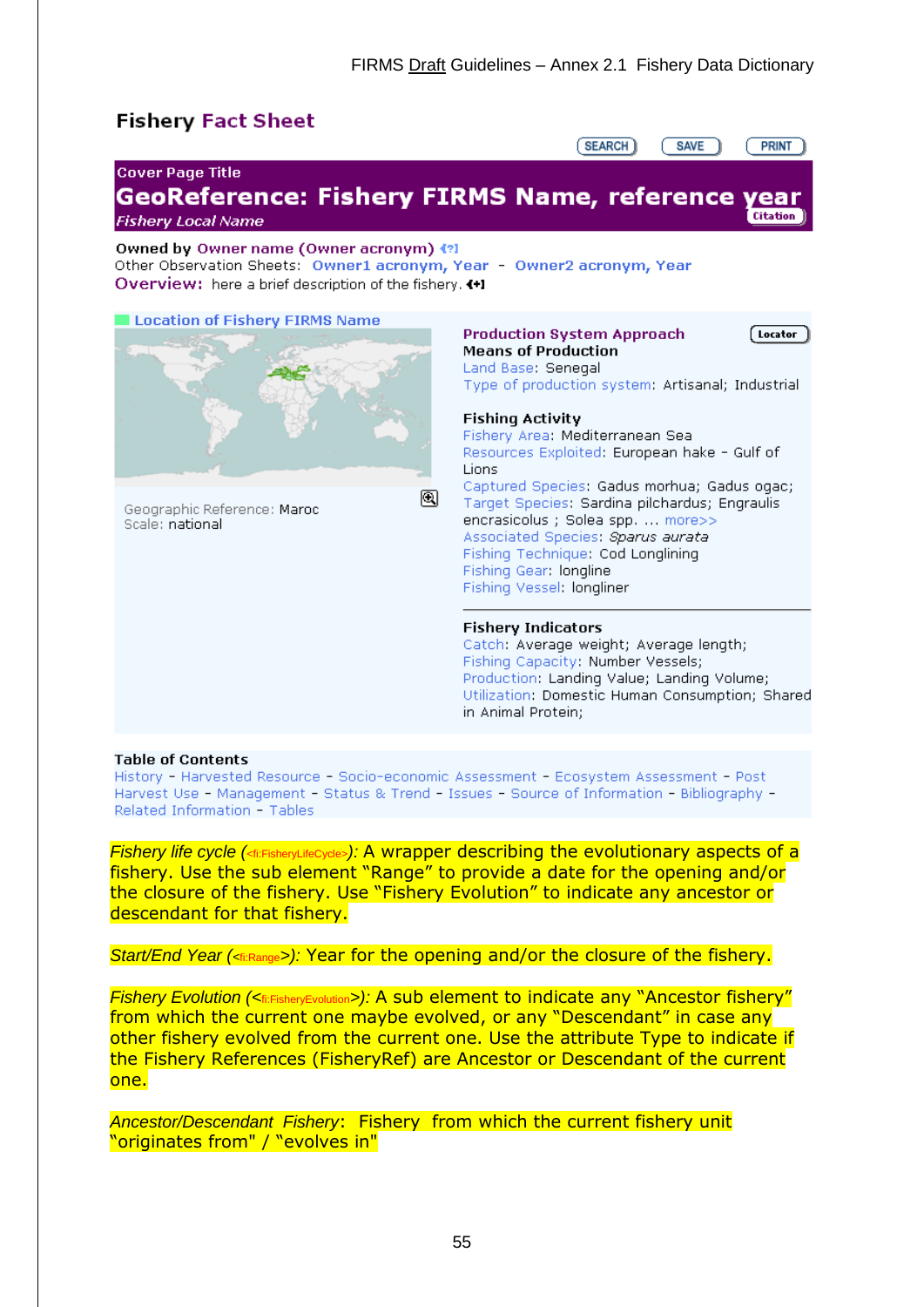#### **Example**

**Fishery life cycle** This fishery started on 2007. This fishery originates from: Spain Coastal purse seine sardine fishery - Moroccan Atlantic coast waters, South zones B and C.

# **History** <fi:FisheryHistory>\* fi:FisheryRef

**Ancestor's Activity, Start Year - End year:** xxxx-yyyy <fi:FisheryAncestor>/<fi:Range Type="Date">/<fi:Min>, <fi:Max>

Historic information related to the element which contains fi:History. *e.g.* an historical review of the Stock or Resource exploitation, management regimes over time and their effect, and trends. Fishery Ancestor, 2000

# **Harvested Resource** <fi:FishingIndustryActivity Title="Harvested\_Resource">\* fi:FisheryRef

**Type of production system:** Commercial; Artisanal; Semi-industrial

*"Fishing industry activity (as opposed to Fishing activity) describes all aspects of a human fishing industry, from fishing preparatory steps through landings. Aspects include, e.g., features of the means of production, fishing activity, and fish harvesting" (FIRMS TWG2, 2008).*

**History** <fi: History> (same as above)

**Fishery Area** <fi:FisheryArea>, fi:WaterAreaRef, <fi:FishingGround>\* **Climatic zone:** Polar **Horizontal distribution:** Oceanic **Vertical distribution:** Pelagic **Bottom Type:** Coral Reef **Depth Zone:** Slope

*FisheryArea is a container for information about the areas in which a fishery operates.*

### **Geo References** fi:WaterAreaRef

#### Location of Fishery FIRMS Name

| <b>ICCAT Albacore Spatial Management Unit</b> | ALB N: Albacore North         |
|-----------------------------------------------|-------------------------------|
|                                               | ALB S: Albacore South         |
|                                               | ALB M: Albacore Mediterranean |

#### Additional area codes <fi:WaterArearef>

| Exclusive Economic Zone (EEZ) | Thailand<br>THA: |
|-------------------------------|------------------|
|                               |                  |

#### **More Geo References**

| <b>FAO Fishing Statistical Areas</b> | 27.3.d.25: Southern Central Baltic West<br>$\vert$ (Subdivision 25) |
|--------------------------------------|---------------------------------------------------------------------|
|                                      | 27.3.d.26: Southern Central Baltic - East                           |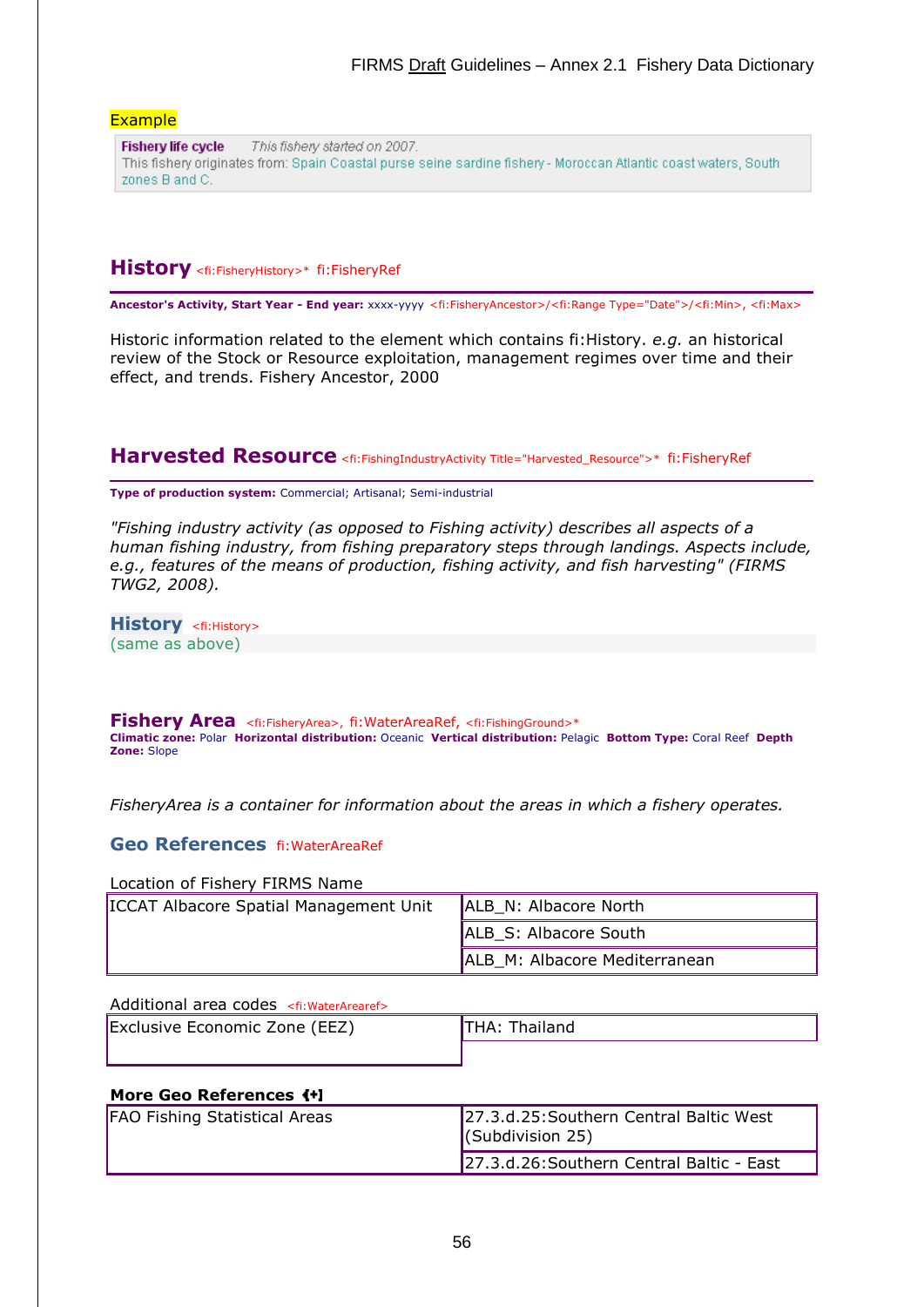|                              | (Subdivision 26)                                               |  |  |
|------------------------------|----------------------------------------------------------------|--|--|
|                              | 27.3.d.27: West of Gotland (Subdivision 27)                    |  |  |
|                              | 27.3.d.28: East of Gotland or Gulf of Riga<br>(Subdivision 28) |  |  |
|                              | 27.3.d.29: Archipelago Sea (Subdivision 29)                    |  |  |
|                              | 27.3.d.30: Bothnian Sea (Subdivision 30)                       |  |  |
|                              | 27.3.d.31: Bothnian Bay (Subdivision 31)                       |  |  |
|                              | 27.3.d.32: Gulf of Finland (Subdivision 32)                    |  |  |
| Large Marine Ecosystem (LME) | 37: Sulu-Celebes Sea                                           |  |  |
|                              | 38: Indonesian Sea                                             |  |  |

**Land base** <fi:LandArea>, fi:LandAreaRef

### **Related Fisheries** <fi:RelatedFisheries>\* fi:FisheryRef

*"The list of fisheries with which another fishery is connected by a described link." (FIRMS TWG2, 2008). Use the attribute Type to specify which is the relation between fisheries.*

[Thailand Shark Fisheries, 2004](http://firms.fao.org/firms/fishery/348)

### **Resources Exploited: Title** <fi:ResourcesExploited>\* fi:AqResRef

[European hake -](http://firms.fao.org/firms/resource/13345/en) Gulf of Lions

#### **Captured Species: Title** <fi:CapturedSpecies>\* fi:SpeciesRef



*[Scientific Name 2](http://firms.fao.org/figis/servlet/FiRefServlet?ds=species&fid=2219)*

**Select** *[Scientific Name 3](http://firms.fao.org/figis/servlet/FiRefServlet?ds=species&fid=2219)*

*All the species caught by a fishery. It is a container for listing all the species caught by a fishery. Use Target species and Associated species to differentiate such catches. \*Use "Captured Species" in case specific data for the siblings "Target, Associated and Discard Species" are not known.*

**Target Species: Title** <fi:TargetSpecies>\* fi:SpeciesRef *contains the species targeted by a geartype, vesseltype, technique, fishery or measure.*

#### **Demersal species** <fi:SpeciesList>/<dc:Title>

*Example: [Sardina pilchardus,](http://www.fao.org/figis/servlet/FiRefServlet?ds=species&fid=2910) [Engraulis encrasicolus;](http://www.fao.org/figis/servlet/FiRefServlet?ds=species&fid=2106) Solea spp.; [Mullus barbatus;](http://www.fao.org/figis/servlet/FiRefServlet?ds=species&fid=3208) [Mullus](http://www.fao.org/figis/servlet/FiRefServlet?ds=species&fid=3207)  [surmuletus,](http://www.fao.org/figis/servlet/FiRefServlet?ds=species&fid=3207) [Lophius piscatorius;](http://www.fao.org/figis/servlet/FiRefServlet?ds=species&fid=3379) Lophius budegassa; [Sparus aurata;](http://www.fao.org/figis/servlet/FiRefServlet?ds=species&fid=2384) [Dicentrarchus](http://www.fao.org/figis/servlet/FiRefServlet?ds=species&fid=2291)*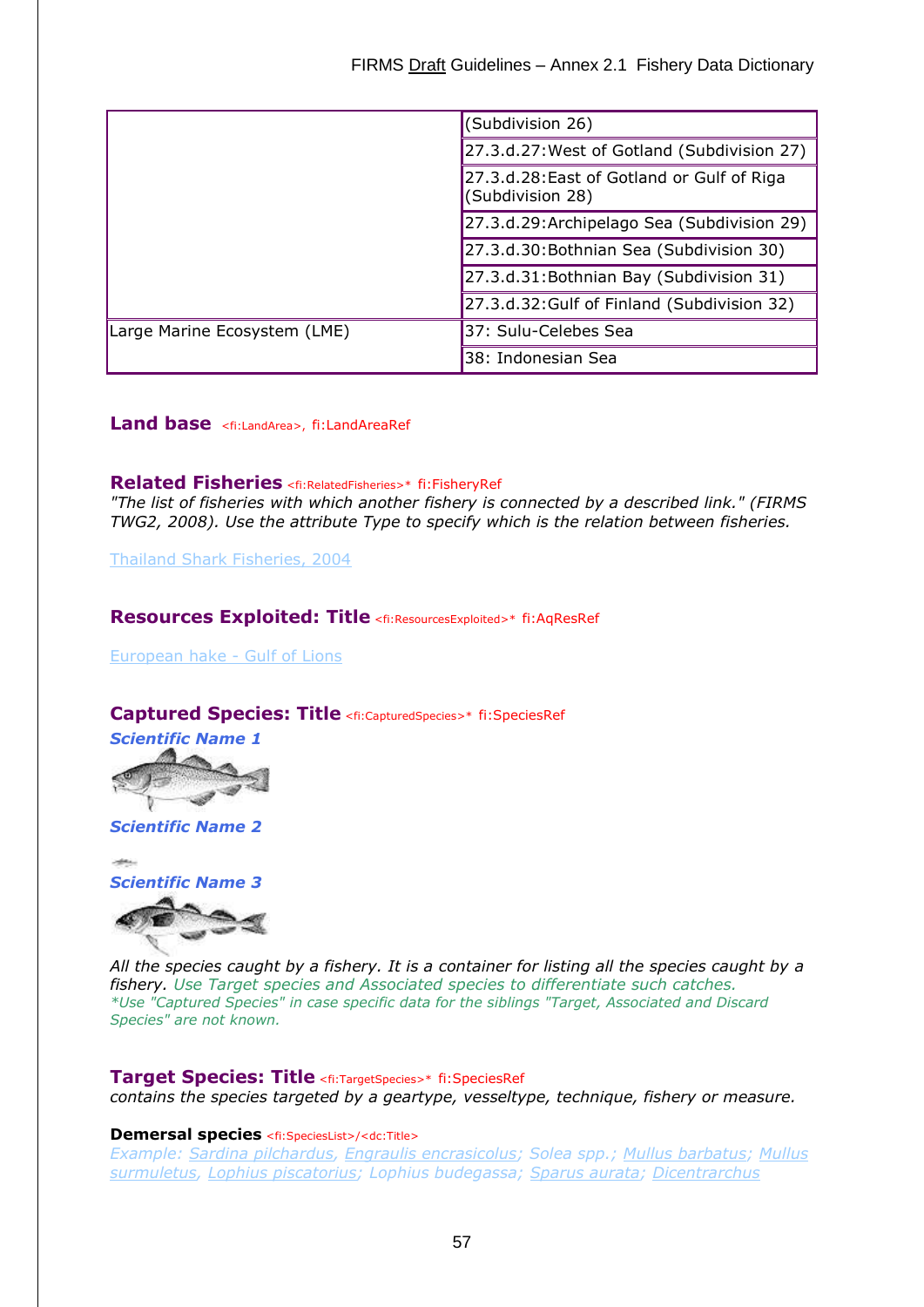*labrax; Pagellus spp.; [Micromesistius poutassou;](http://www.fao.org/figis/servlet/FiRefServlet?ds=species&fid=3021) Trisopterus minutus capelanus; Eledone cirrhosa; Hemipristis elongatus; Mustelus sp.*

**Associated Species: Title** <fi:Bycatch Type="AssociatedSpecies">\* fi:SpeciesRef *"Commercial species caught with the main target ones" (Fisheries Inventory: Method and Guidelines. FIRMS, 2007).*

Example: *[Sardina pilchardus,](http://www.fao.org/figis/servlet/FiRefServlet?ds=species&fid=2910) [Engraulis encrasicolus;](http://www.fao.org/figis/servlet/FiRefServlet?ds=species&fid=2106) Solea spp.; [Mullus barbatus;](http://www.fao.org/figis/servlet/FiRefServlet?ds=species&fid=3208) [Mullus](http://www.fao.org/figis/servlet/FiRefServlet?ds=species&fid=3207)  [surmuletus,](http://www.fao.org/figis/servlet/FiRefServlet?ds=species&fid=3207) [Lophius piscatorius;](http://www.fao.org/figis/servlet/FiRefServlet?ds=species&fid=3379) Lophius budegassa; [Sparus aurata;](http://www.fao.org/figis/servlet/FiRefServlet?ds=species&fid=2384) [Dicentrarchus](http://www.fao.org/figis/servlet/FiRefServlet?ds=species&fid=2291)  [labrax;](http://www.fao.org/figis/servlet/FiRefServlet?ds=species&fid=2291) Pagellus spp.; [Micromesistius poutassou;](http://www.fao.org/figis/servlet/FiRefServlet?ds=species&fid=3021) Trisopterus minutus capelanus; Eledone cirrhosa; Hemipristis elongatus; Mustelus sp.*

# **Discard Species: Title** <fi:Bycatch Type="DiscardSpecies">\* fi:SpeciesRef

*"Non commercial species or size caught with the main target ones" (Fisheries Inventory: Method and Guidelines. FIRMS, 2007).* 

#### **Incidental Species: Title** <fi:Bycatch Type="ProtectedSpecies">\* fi:SpeciesRef

*"Protected species (marine mammals, seabirds etc.) caught accidentally with the main target ones" (Fisheries Inventory: Method and Guidelines. FIRMS, 2007).*

#### **Fishing Technique** <fi:FishTechniqueOverview> fi:FishTechniqueRef



*contains high-level background information on a single instance of a fishing technique. Please use a new instance of the element for each new fishing technique.*

#### **Fleet Segment** <fi:FleetSegment>

*contains information about a segment of a fishing sector's fleet. Select the Key used to organise the segment. Put each instance of a vesseltype inside a new fi:VesseltypeOverview tag.*

#### **Fishing Vessel** <fi:VesseltypeOverview> fi:VesseltypeRef

*VesseltypeOverview contains high-level information about one instance of one vesseltype. Use a new element for each vesseltype.*

**Flag State** <fi:FlagStateList>\* fi:FlagStateRef/fi:LandAreaRef France; Spain; Italy

**Crew** <fi:Crew CrewNumber="xxx">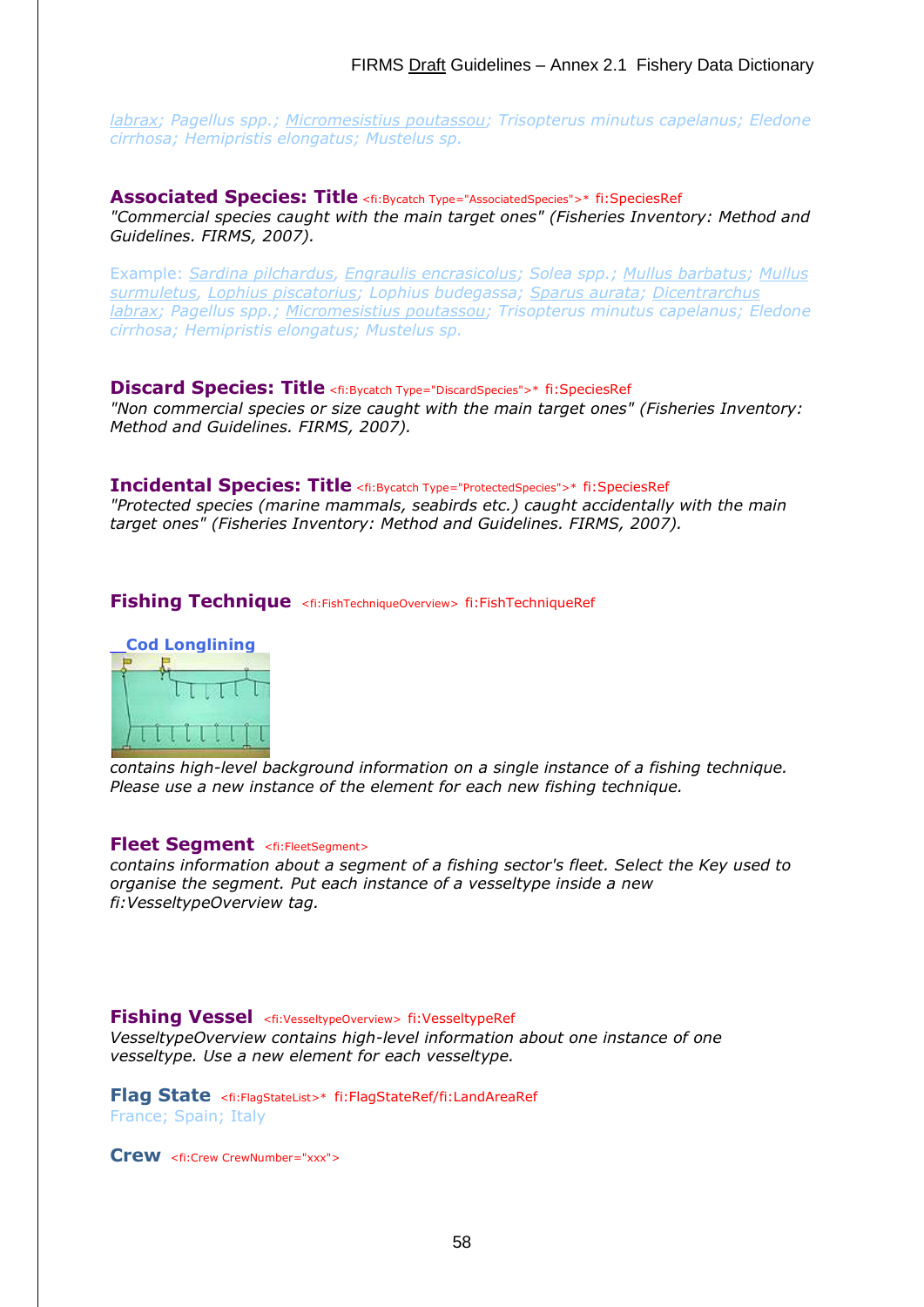#### **Catch Handling and Processing Equipment** <fi:CatchHandlingProcEquip>

*is a container to describe the way catches are handled on board and which are the onboard processing facilities (freezer, etc).*

**Fishing Gear** <fi:GeartypeOverview> fi:GeartypeRef *GeartypeOverview is a general description of a single fishing gear.*

**Fishing Vessel** <fi:VesseltypeOverview> fi:VesseltypeRef *(same as above)*

**Fishing Gear** <fi:GeartypeOverview> fi:GeartypeRef *(same as above)*

#### **Community** <fi:Community>

*is the container for identifying people's communities (fishermen communities, ethnic groups, ...).* Example of linking table: [\(Table 1\)](http://firms.fao.org/fi/figis/firms_test/fisheries/kw_fishery_areaname.html#table1#table1)

**Type of Production System Type:** industrial <fi:ExploitForm ExploitFormType="Industrial"> *the scale at which a fishery operates. It is a container for indicating the scale at which a fishery operates (e.g. Artisanal-Small Scale, Commercial- Small Scale, Semi industrial).*

Example of linking table: [\(Table 2\)](http://firms.fao.org/fi/figis/firms_test/fisheries/kw_fishery_areaname.html#table2#table2)

**Fishery Indicator: Catch** <fi:FisheryIndicator>\* (<fi:FisheryIndicator Class="exploitation" Type=" catch">)

*"Handles all types of indicators reflecting human action in a fishery, e.g. those related to type of exploitation, means of production, and management." (FIRMS TWG2, 2008).: Fishery indicator is a container for the description of specific aspects of a fishing activity (e.g. Catch, Effort, Fishing capacity...). Use a combination of its attributes to qualify the indicator.*

**Fishery Indicator: Effort** <fi:FisheryIndicator>\* (<fi:FisheryIndicator Class="exploitation" Type="effort">) *(same as above)*

**Seasonality** <fi:Season> *Season is the times of year in which a fishery is active.*

**Ports** <fi:Ports> *is a container for the port(s) from which the fleet operates.*

#### **Trip duration** <fi:TripDuration>

*"Average duration of fishing trip specifying in which unit it is expressed" (Fisheries Inventory: Method and Guidelines. FIRMS, 2007).*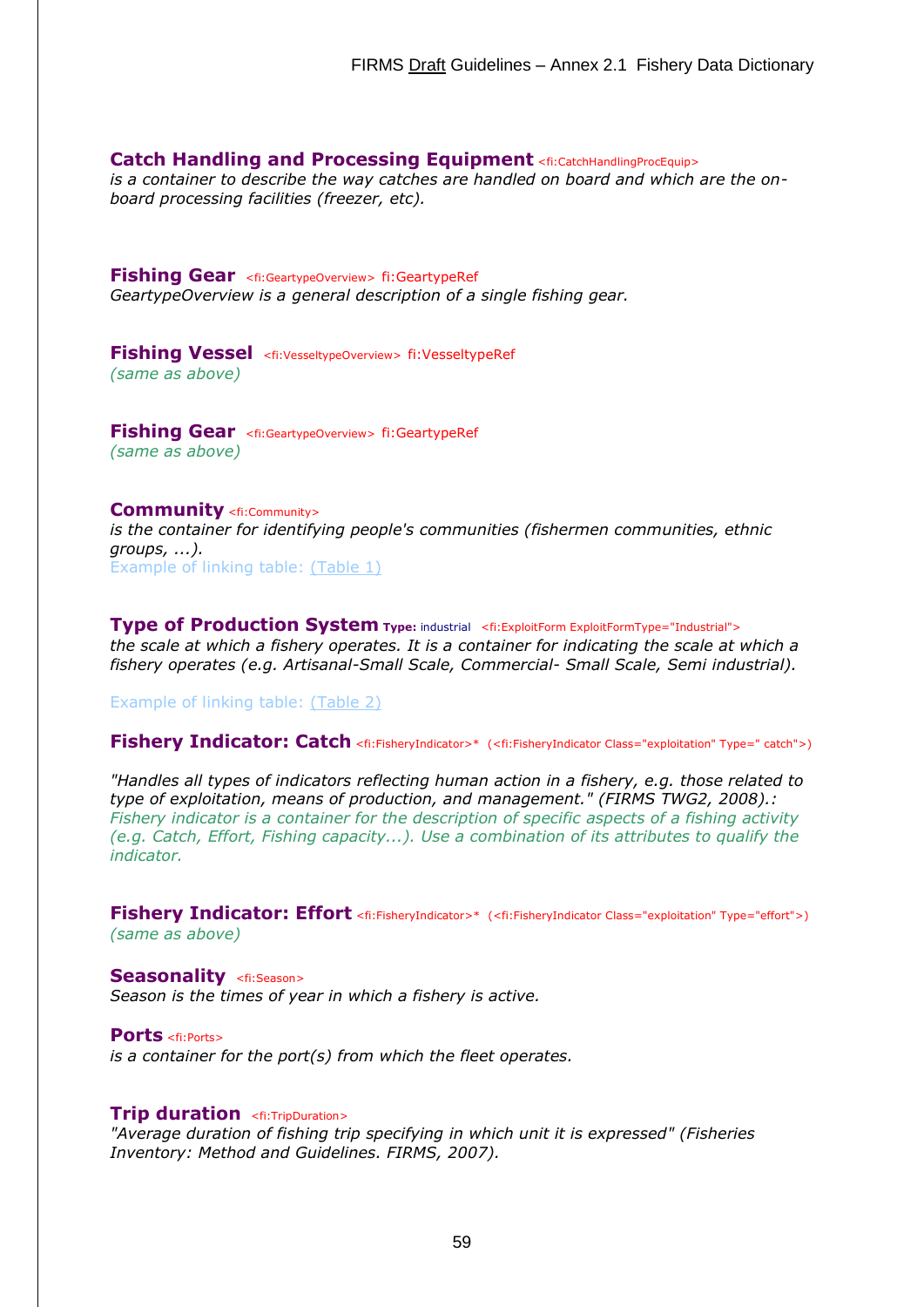# **Socio-economic assessment** <fi:SocioEconomicAssessment>\*

*is a container for describing the socioeconomic assessment of a fishery.*

#### **Results** <fi:Results>

*Results is a "description of the outputs of assessment at the level of each assessment model/method. It provides quantitative and/or qualitative details for each of the noticeable assessment indicators generated during the assessment" (FIGIS-FIRMS 2002 workshop). "As an overall synthesis of the different models/methods, Results is a description of the outputs of assessment, providing a synthesis embracing the set of assessment indicator values generated during the assessment and found meaningful to contribute to state and trends statement" (FIGIS-FIRMS 2002 workshop).*

| <b>Type</b> | <b>Measure</b>                                               | <b>Value</b> | <b>Unit</b>              |
|-------------|--------------------------------------------------------------|--------------|--------------------------|
| Employment  | Number of fishers                                            | 623500       | persons                  |
|             | Auxiliary employment (upstream and<br>downstream employment) | 1000000      | persons                  |
|             | Total employment                                             | 1623500      | persons                  |
|             | % women                                                      | 57           | % of total<br>employment |
| Production  | Landing Volume                                               | 528700       | tonnes                   |
|             | Landing Value                                                | 895          | million USD              |
| Utilization | Per Capita Consumption                                       | 52.4         | kg                       |
|             | Shared in Animal Protein                                     | 81.5         | $\frac{0}{0}$            |
|             | Share of production for domestic human<br>consumption        | 92           | $%$ of<br>landings       |

#### **Indicators** <fi:FisheryIndicatorListr>\*

### **Ecosystem assessment** <fi:EcosystemAssessment>\*

#### **Ecosystem Results** <fi:Results>

*Results is a "description of the outputs of assessment at the level of each assessment model/method. It provides quantitative and/or qualitative details for each of the*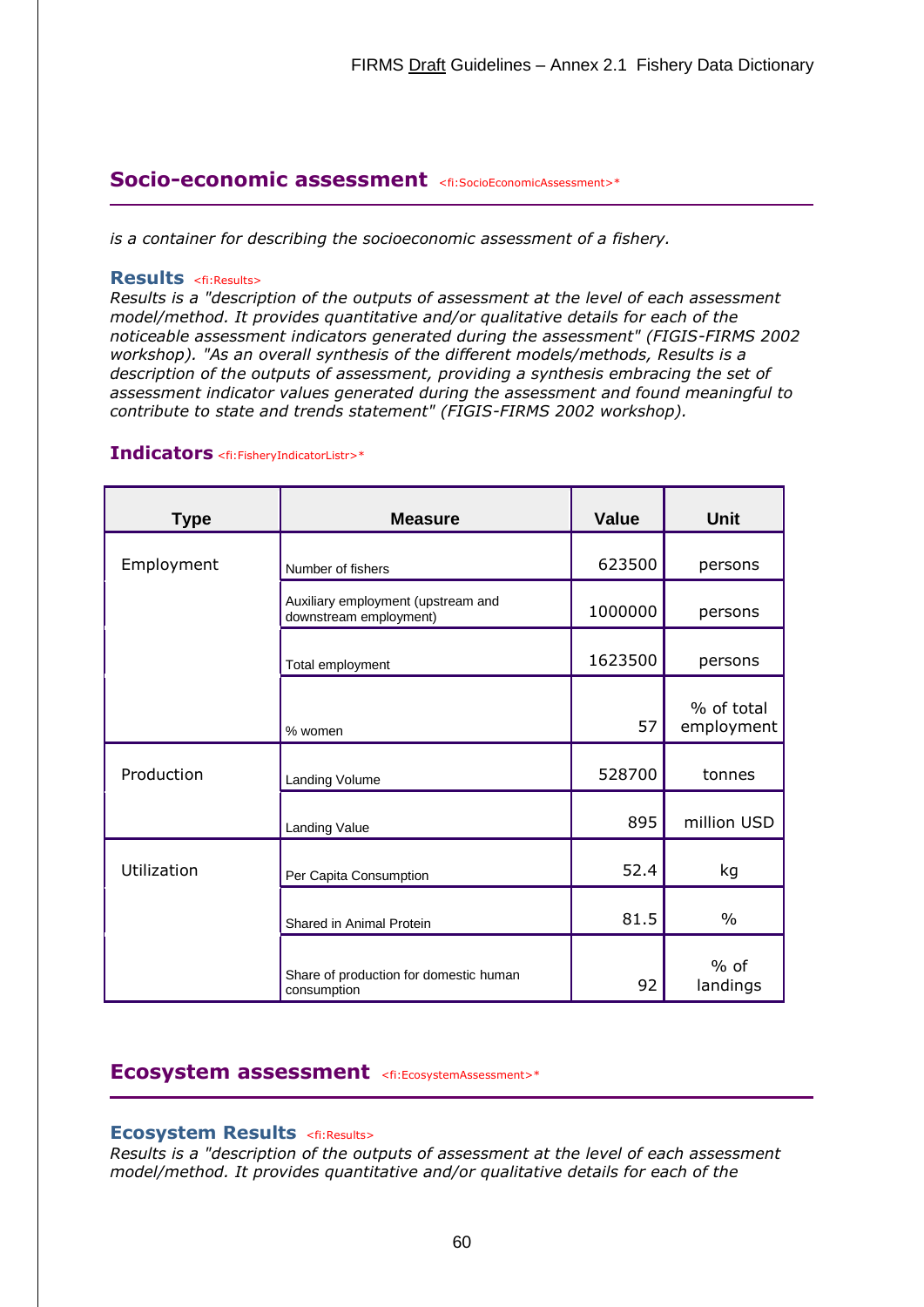*noticeable assessment indicators generated during the assessment" (FIGIS-FIRMS 2002 workshop). "As an overall synthesis of the different models/methods, Results is a description of the outputs of assessment, providing a synthesis embracing the set of assessment indicator values generated during the assessment and found meaningful to contribute to state and trends statement" (FIGIS-FIRMS 2002 workshop).*

# **Post Harvest Use** <fi:PostHarvest>

*is a container for post harvest uses information.*

**History** <fi: History> (same as above)

#### **Markets** <fi:Markets>

*The markets (national or international) are described in terms of the final destination of the fishery products, by geographical location and type of consumers. National fish markets supplied from imported products should also be described. Price levels in the markets can be provided when available, as well as employment generated, and necessary infrastructures. Use fi:MarketEntry for each instance of a separate market.* <fi:MarketEntry>

#### **Title**

*is a container for information about fishery products marketing. Use containers for more specific information. Use Tradeflow and consumption destination if desired.*

#### **Employment** <fi:Employment>

*is a container for one or more fi:EmploymentEntry elements.*

#### **Origin** <fi:Origin>

*is a container for lists of countries that are the originator for fisheries products.*

#### **Price** <fi:Price>

*contains information on an object's price.*

#### **End Market** <fi:EndMarket>

*is a container for lists of countries that are the destination markets for a fisheries product or products.*

**Trade** <fi:Trade>

*contains information about fishing trade. Use fi:Tradeflows for import/export text.*

#### **Infrastructure** <fi:Infrastructure>

*contains infrastructure information for the container in which it is found.*

#### **Infrastructure** <fi:Infrastructure>

*(same as above)*

#### **Fish Utilisation** <fi:FishUtilisation>

*(same as above)* <fi:FishUtilisationEntry>

#### **Title**

*is a container for instances of fisheries postharvest information. Use Type to classify the post-harvest type and consumption destination if desired.* **Price** <fi:Price>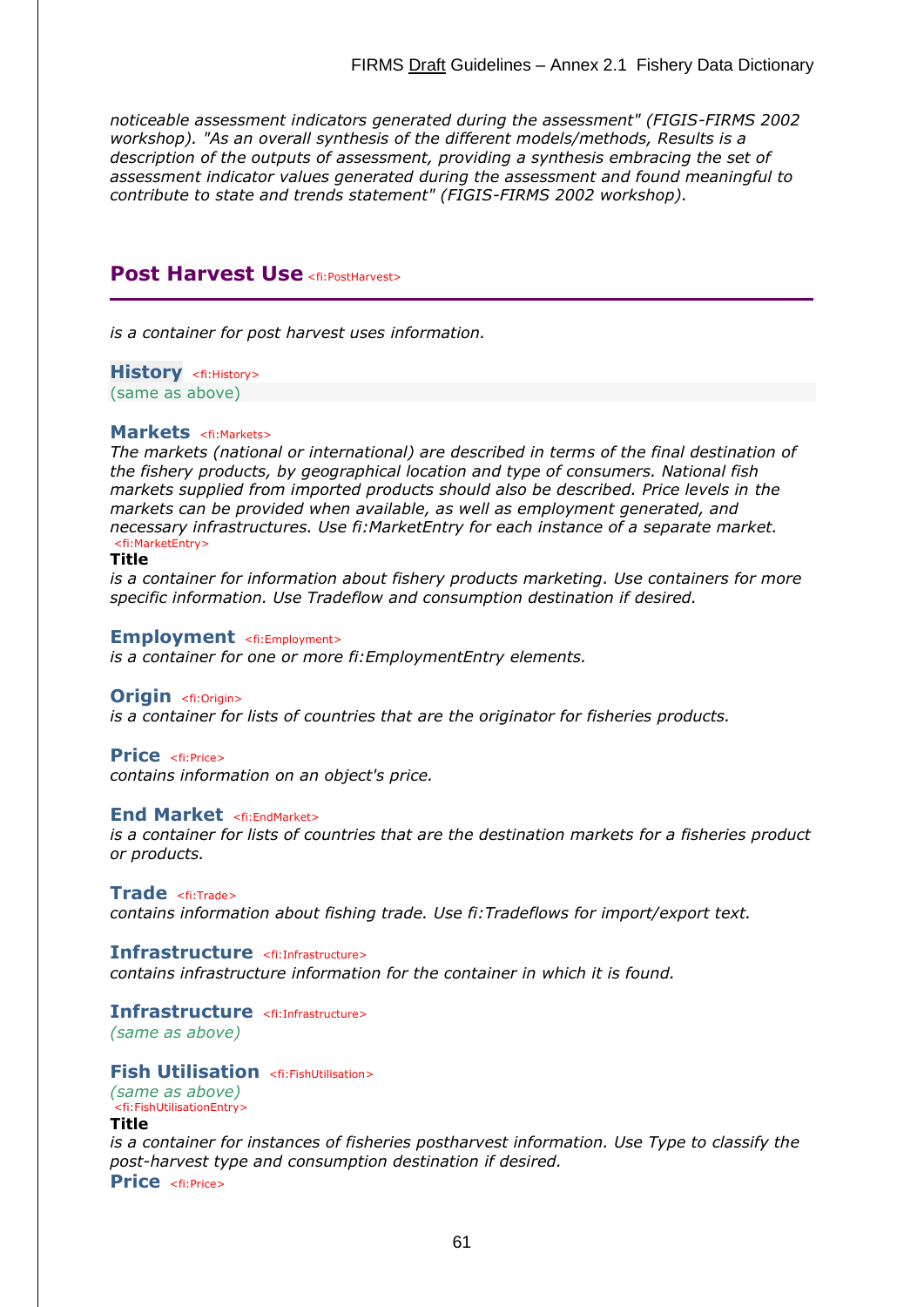*(same as above)*

**End Market** <fi:EndMarket> *(same as above)*

**Infrastructure** <fi:Infrastructure> *(same as above)*

#### **Management** <fi:Management> fi:AqResRef; fi:FisheryRef;

#### **Management unit:** yes

*Information about the management of the fishery or the aquatic resource. This element includes an attribute describing whether Yes or Not the aquatic resource is considered a Management Unit. If Yes, a Jurisdiction area is required as primary or secondary georeferencing system. According to the FAO Fisheries Glossary, Management is "the art of taking measures affecting a resource and its exploitation with a view to achieving certain objectives, such as the maximisation of the production of that resource. Management includes, for example, fishery regulations such as catch quotas or closed seasons. Managers are those who practice management".*

**History** <fi:History> (same as above)

# **Management Status** <fi:ManagementStatus>\*

*The description of the latest facts and decisions on management.*

#### **Assessment Summary <fi:AssessmentSummary>**

*is a container for summarizing the main results of an assessment. Use AqResRef to link to the corresponding marine resource for which the assessment has been conducted.*

#### **Management Advice <fi:Advice>**

*"Management advice are those recommendations generally evolving from the assessment addressed to management authorities. It evolves from biological scientific advice (found under assessment results) but takes into account a broader spectrum of issues. Advice may be proposed under different management options, each one including a risk assessment element" (FIGIS-FIRMS 2002 workshop).*

#### **Negotiation Process** <fi:NegotiationProcess>

*the description of the process of negotiation on fishery management policy.*

#### **Management Resolutions** <fi:Resolutions>

*It contains management resolutions decided upon by Management authorities.* <fi:ResolutionEntry>

#### **Title**

*Use one fi:ResolutionEntry for each instance of a resolution. Use the Title attribute in order to present (if any) the Resolution title at the start of the paragraph presenting the Resolution entry*

#### **Problems** <fi:Problems>

*It contains information about management problems.*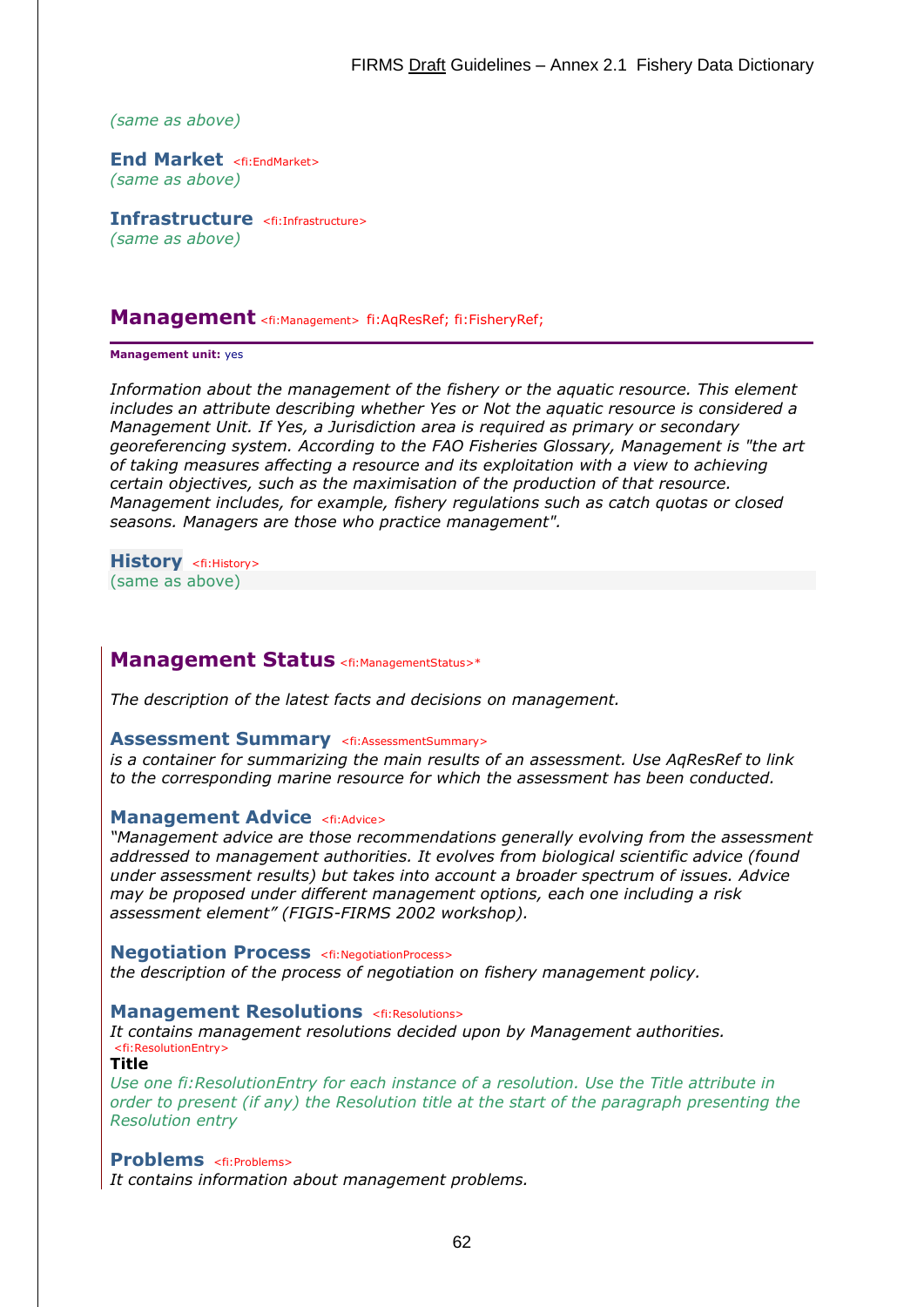<fi:ProblemEntry>

#### **Title**

*Use one fi:ProblemEntry for each instance of a problem. Use the Title attribute in order to present (if any) the Problem title at the start of the paragraph presenting the Problem entry.*

#### **Related Fisheries** <fi:RelatedFisheries>\* fi:FisheryRef

*"The list of fisheries with which another fishery is connected by a described link." (FIRMS TWG2, 2008).* 

*Use the attribute Type to specify which is the relation between fisheries.* [Thailand Shark Fisheries, 2004](http://firms.fao.org/firms/fishery/348)

# **Management Regime** <fi: Management Regime>\*

*The description of the longstanding management arrangements and features of a fishery.*

**History** <fi:History>

(same as above)

#### **Management Objectives <fi:Objectives>**

*are objectives related to missions, outputs, projects, etc. Use one fi:ObjectiveEntry for each instance of an objective. For management systems, description of main goals/objectives which the governing authority wishes to achieve within the system and strategies applied for that purpose. According to the FAO Fisheries Glossary, "a formally established, more or less quantitative target that is actively sought and provides a direction for management action".* <fi:ObjectiveEntry>

#### **Title**

*Use one fi:ObjectiveEntry for each instance of an objective. For management systems, description of main goals/objectives which the governing authority wishes to achieve within the system and strategies applied for that purpose. Use the Title attribute in order to present (if any) the Objective title at the start of the paragraph presenting the Objective entry.*

#### **Management Strategies** <fi:Strategies>

*Management Strategies are strategies related to missions, outputs, projects, etc. Use one instance of fi:Strategy for each instance of a Strategy.*

#### **Management Methods Type:** Effort control <fi:ManagementMethods ManagementMethodType="Effort Control" >

*Management methods describes the set of methods or measures affecting fisheries, and used to implement management strategies. Use one fi:ManagementMethodEntry for each instance of a measure.* <fi:ManagementMethodEntry>

**Title**

*Use one fi:ManagementMethodEntry for each instance of a management method.*

#### **Jurisdictional Framework** <fi:Jurisdiction>

*contains information about an organisation's jurisdiction and mandate for an area.* **Related Fisheries** <fi:RelatedFisheries>\* fi:FisheryRef

*"The list of fisheries with which another fishery is connected by a described link." (FIRMS TWG2, 2008). Use the attribute Type to specify which is the relation between fisheries.* [Thailand Shark Fisheries, 2004](http://firms.fao.org/firms/fishery/348)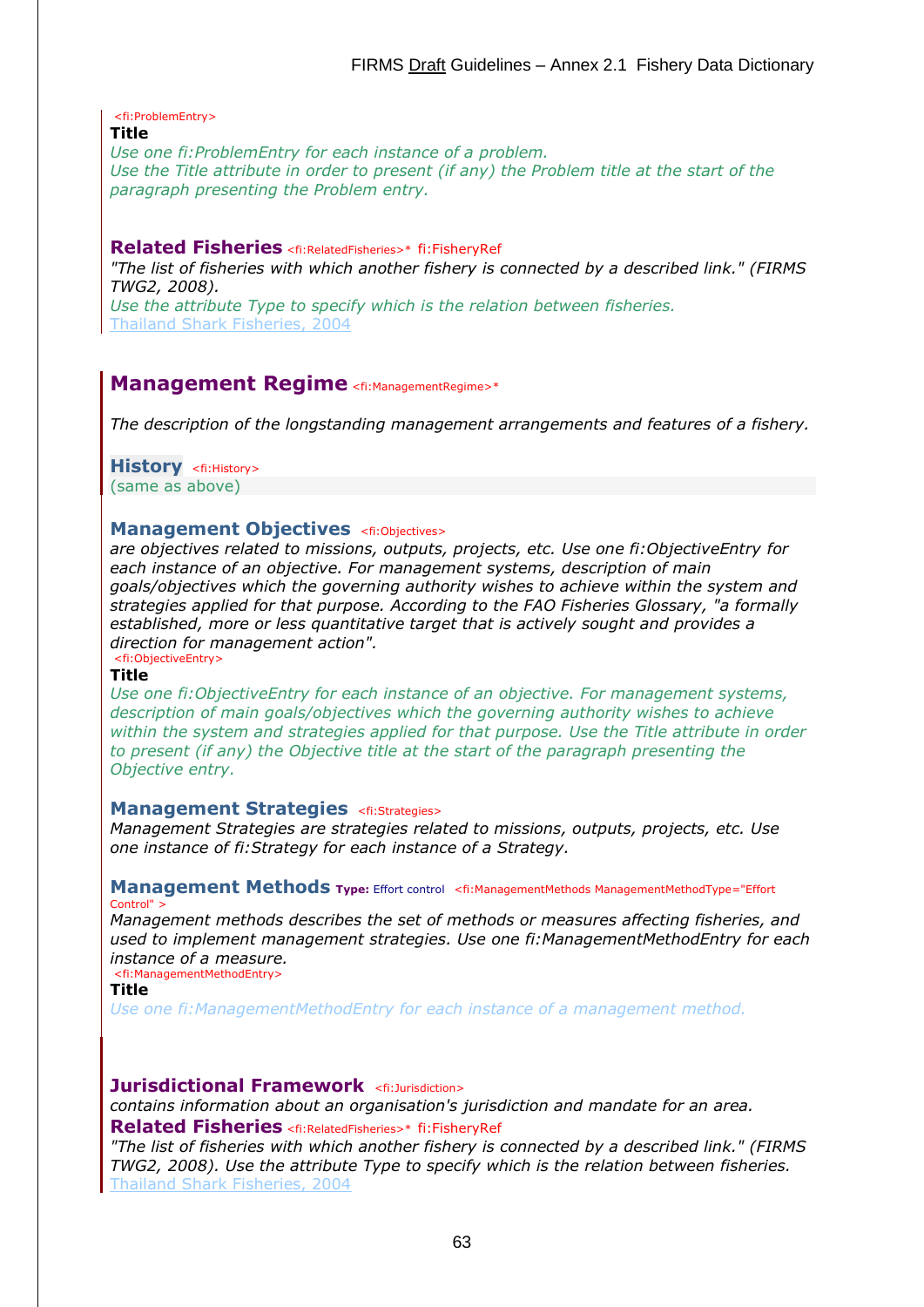**Management Body Mandate: Monitoring <fi: ManagementEntity>\* <fi: Mandate** Value="Monitoring">\* fi:OrganizationRef



*[International Council for the Exploration of the Sea \(ICES\)](http://firms.fao.org/fi/figis/firms_test/fisheries/www.ices.dk) is a container that incorporates the sub-elements "Management body or authority" reference, and the "Competence area".*

**Area of Competence** <fi:GeoCoverage Type=" RFB\_CompetenceArea">\* fi:WaterAreaRef Maritime Area: High seas <fi:MaritimeArea Type="">

*GeoCoverage is the area on which a management body or authority exerts its competence/mandatory role.*

MaritimeArea is the type of area on which a management body or authority exerts its mandate.

**Legal Definition Jurisdictional:** xxx <fi:LegalDefinition Jurisdictional="xxx" >

*"Legal definition defines a fishery as it is referred to within a national or an international legal framework" (FIRMS TWG2, 2008).*

### **Management Objectives** <fi:Objectives>

*are objectives related to missions, outputs, projects, etc. Use one fi:ObjectiveEntry for each instance of an objective. For management systems, description of main goals/objectives which the governing authority wishes to achieve within the system and strategies applied for that purpose. According to the FAO Fisheries Glossary, "a formally established, more or less quantitative target that is actively sought and provides a direction for management action".*

#### <fi:ObjectiveEntry>

#### **Title**

*Use one fi:ObjectiveEntry for each instance of an objective. For management systems, description of main goals/objectives which the governing authority wishes to achieve within the system and strategies applied for that purpose. Use the Title attribute in order to present (if any) the Objective title at the start of the paragraph presenting the Objective entry.*

#### **Management Strategies** <fi:Strategies>

*Management Strategies are strategies related to missions, outputs, projects, etc. Use one instance of fi:Strategy for each instance of a Strategy.* <fi:StrategyEntry>

**Title**

*Use one fi:StrategyEntry for each instance of a strategy.*

#### **Management Methods** of <fi:ManagementMethods >

*Management methods describes the set of methods or measures affecting fisheries, and used to implement management strategies. Use one fi:ManagementMethodEntry for each instance of a measure.*

<fi:ManagementMethodEntry Focus="" Type="">

**Title** <dc:Title>

*Use one fi:ManagementMethodEntry for each instance of a management method. Use Title to specify the name of the measure and use Type and Focus attributes to qualify the measure.*

| <b>___</b> | <u>vne</u> | -     |  |
|------------|------------|-------|--|
| 'LIL       | ີ          | Focus |  |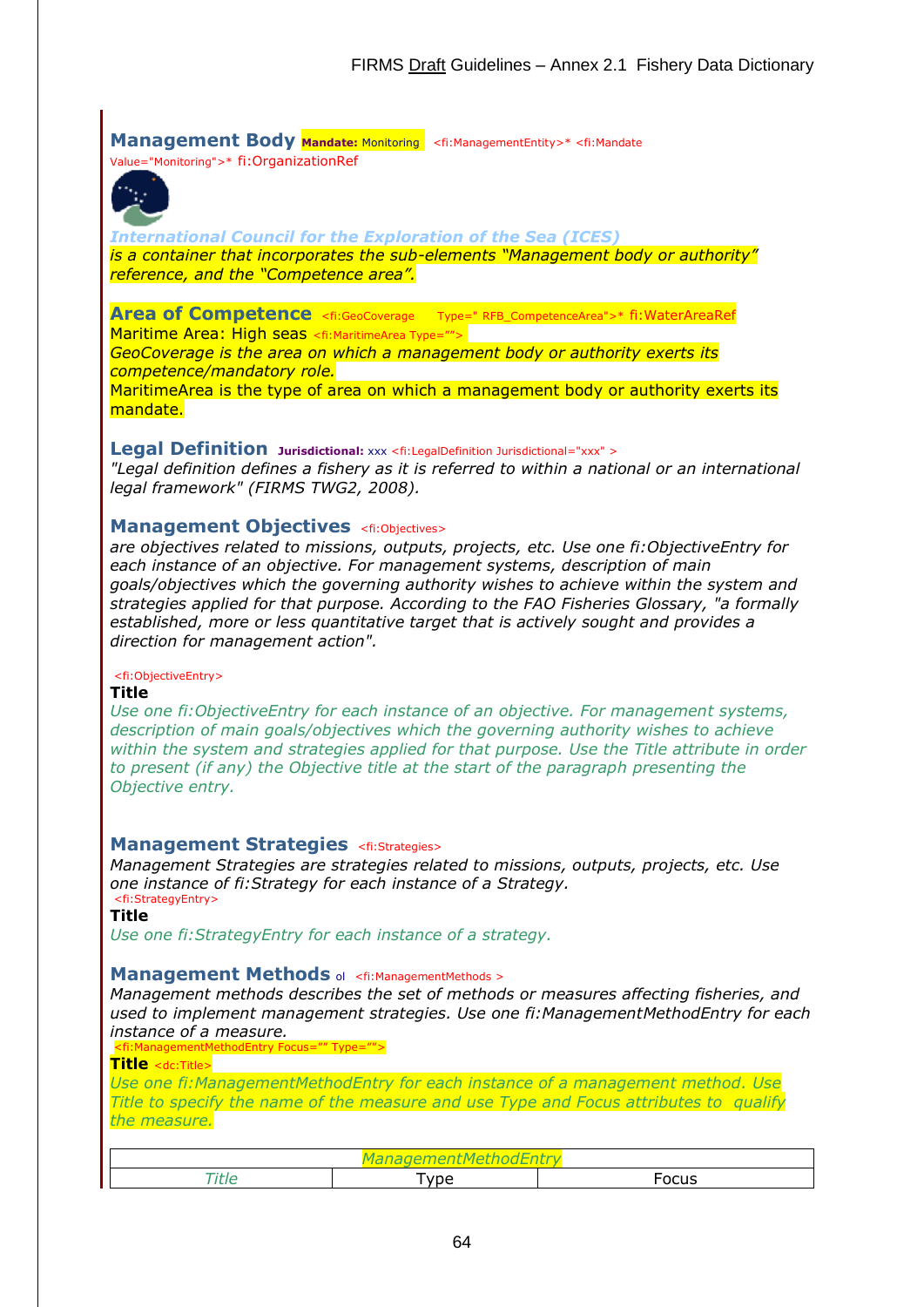|                                                          | <b>Examples</b> |                                                                             |
|----------------------------------------------------------|-----------------|-----------------------------------------------------------------------------|
| <b>CONSERVATION AND</b><br>MANAGEMENT<br><b>MEASURES</b> |                 |                                                                             |
|                                                          | <b>Binding</b>  | <b>Fishery Management</b>                                                   |
|                                                          | Non-Binding     | Ecosystem Management                                                        |
|                                                          |                 |                                                                             |
| <b>COMPLIANCE MEASURES</b>                               |                 |                                                                             |
|                                                          | <b>Binding</b>  | Licensing<br><b>Port State Controls</b><br>At Sea Inspections<br><b>VMS</b> |
|                                                          | Non-Binding     | <b>Trade Measures</b>                                                       |

#### **Monitoring System** <fi:MonitoringSystem>

*"Systematic recording and periodic analysis of information over time" (FAO Aquaculture Glossary).*

<fi:MonitoringSystemEntry>

**Title**

*Use one fi:MonitoringSystemEntry for each instance of a monitoring system.*

#### **Assessment Summary** <fi:AssessmentSummary>

(same as above)

#### **Management Advice**

<fi:Advice> (same as above)

# **Negotiation Process** <fi:NegotiationProcess>

(same as above)

# **Management Resolutions** <fi:Resolutions>

(same as above)

#### **Legal Definition Jurisdictional:** xxx <fi:LegalDefinition Jurisdictional="xxx" > (same as above)

**Monitoring System** <fi:MonitoringSystem> (same as above)

#### **Management Objectives** <fi:Objectives> (same as above)

#### **Management Strategies** <fi:Strategies>

(same as above)

**Management Methods Type:** Effort control <fi:ManagementMethods ManagementMethodType="Effort Control" > (same as above)

#### **Problems** <fi:Problems> (same as above)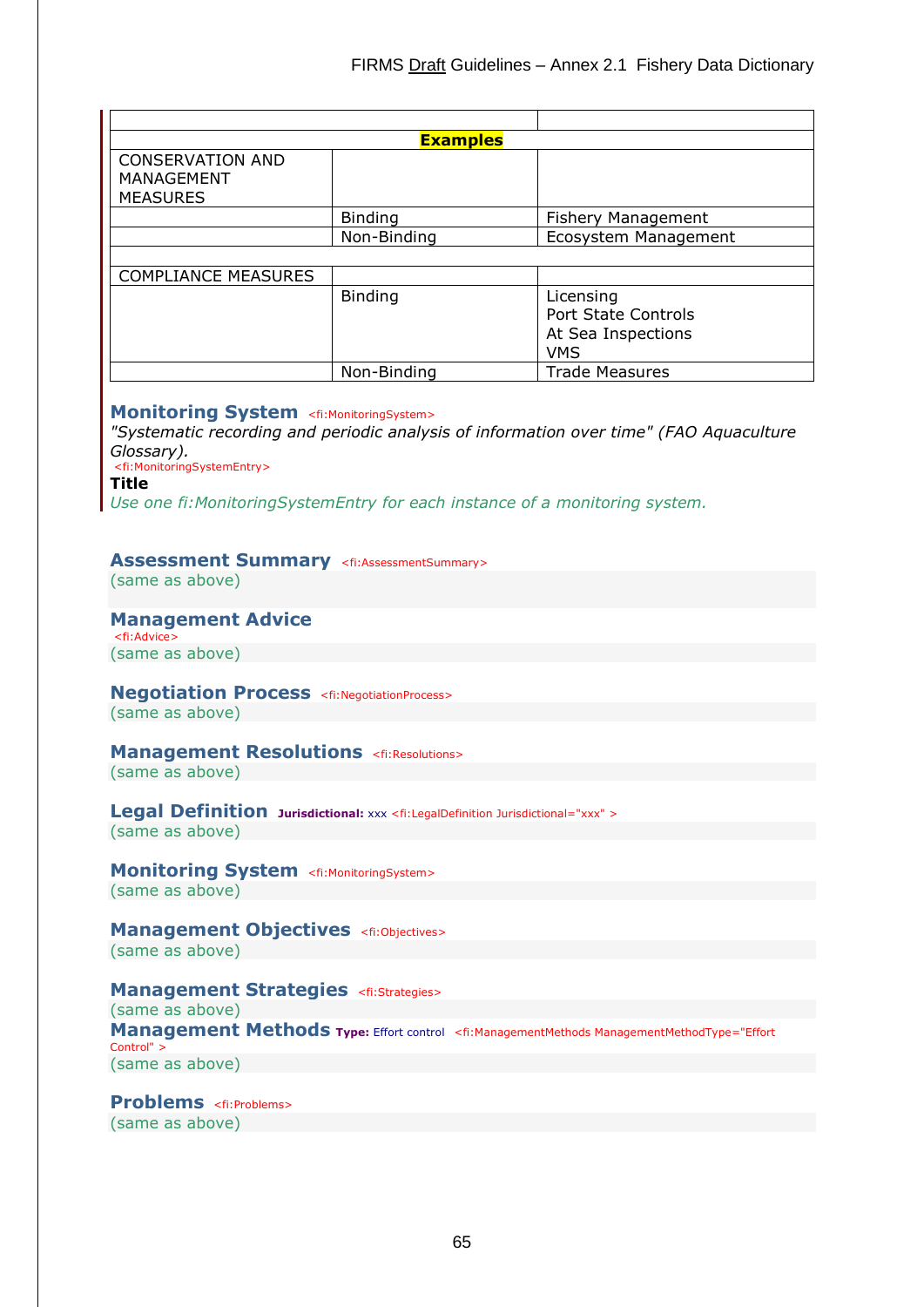# **Fishery Status and Trends** <fi:FisheryStatusTrend Status FreeValue="over exploited"

**State:** over exploited contains status and trend information about a fishery.

# **Issues** <fi:Issues>

*is a container for information about the fisheries issues with which an organisation is concerned.*

**Action** <fi:Action> *contains information about Fisheries actions.*

**Solution** <fi:Solution> *contains an instance of a solution.*

#### **Outlook** <fi:Outlook>

*contains information about Fisheries Topic outlooks.*

**Background** <fi:Background>

*contains Background information on Fisheries Topics.*

# **Source of Information** <fi:Sources>

*Sources is a container for biblio entry elements. It is used to identify the source of a piece of data within an object when it is not part of a bibliography. For example, an editor inserting a table of data from a FIDI dataset into the middle of an object might cite FIDI using fi:Sources. Use an instance of fi:BiblioEntry for each separate citation.* Author. Title. Series. Publisher. Date..... ▶

#### **Disclaimer:**

This is an extract of the XXXX fisheries advice presenting the fish stock information. The full XXXX advice is available on http://www.XXX.XX and accounts for fisheries constraints in addition to the stock considerations.

# **Bibliography** <fi:Bibliography>

*Bibliography is a container for biblio entry elements. It is used as in a traditional print bibliography found at the end of a document, in order to cite the literature consulted and used for the creation of the document.* <fi:BiblioEntry>

*BiblioEntry is a container for elements that define a reference source. It is similar in spirit to the bibliographies found in traditional books. All the fields that would be expected in a Bibliographic Entry are included, as well as the possibility of tagging hyperlinks and adding free text.* 

Title Author. Series. Publisher. Date.....

<fi:BiblioEntry> Title Author. Series. Publisher. Date..... ...................................